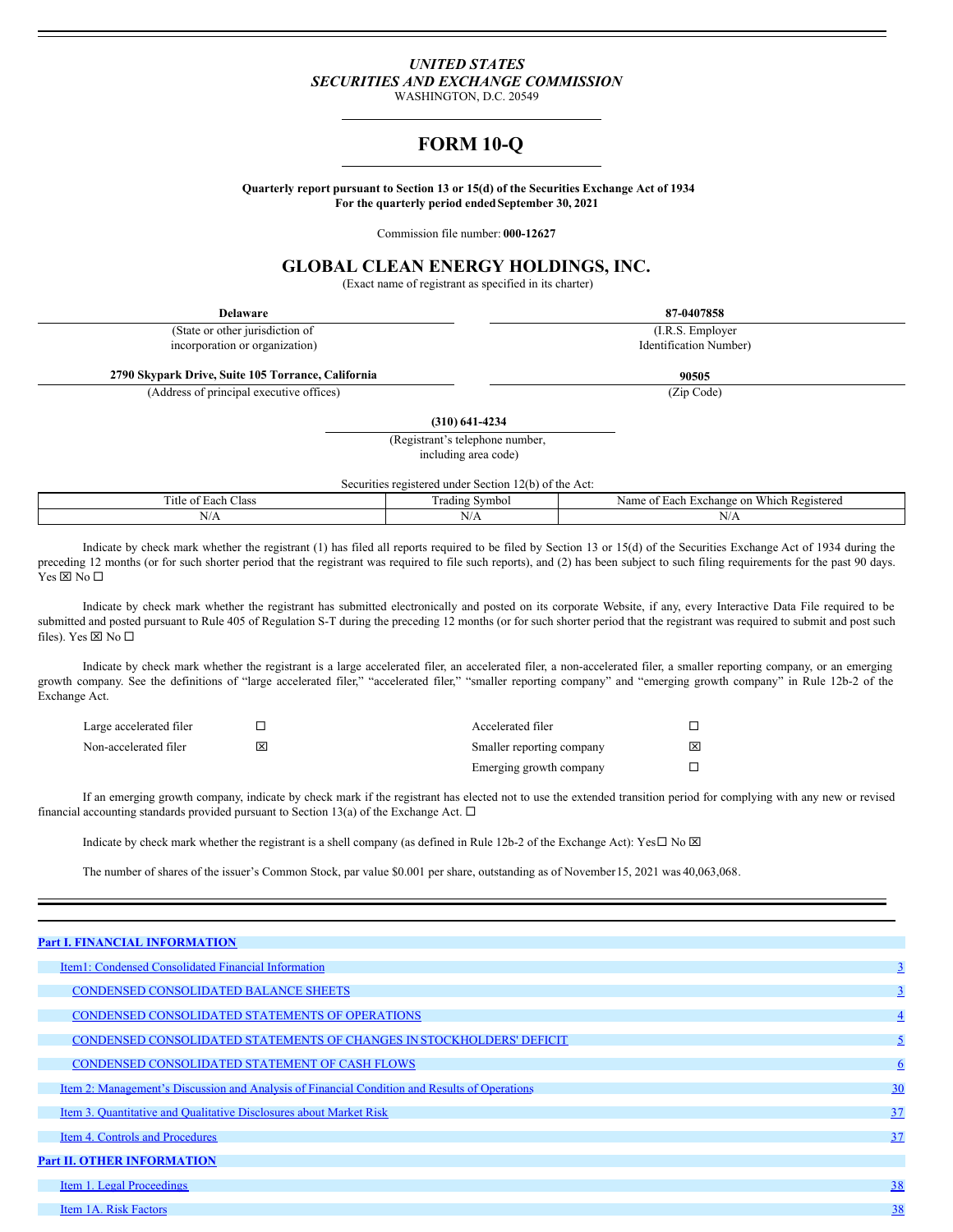| Item 2. Unregistered Sales of Equity Securities and Use of Proceeds | 54 |
|---------------------------------------------------------------------|----|
| Item 3. Defaults upon Senior Securities                             | 54 |
| <b>Item 4. Mine Safety Disclosures</b>                              | 54 |
| Item 5. Other Information                                           | 54 |
| Item 6. Exhibits                                                    |    |
|                                                                     |    |

-2-

## <span id="page-1-0"></span>**Part I. FINANCIAL INFORMATION**

<span id="page-1-1"></span>**Item1: Condensed Consolidated Financial Information**

## <span id="page-1-2"></span>**GLOBAL CLEAN ENERGY HOLDINGS, INC. AND SUBSIDIARIES CONDENSED CONSOLIDATED BALANCE SHEETS (Unaudited)**

| <b>ASSETS</b>                                                                                                               |    | September 30, 2021 | December 31, 2020 |                |  |
|-----------------------------------------------------------------------------------------------------------------------------|----|--------------------|-------------------|----------------|--|
| <b>CURRENT ASSETS</b>                                                                                                       |    |                    |                   |                |  |
| Cash and cash equivalents                                                                                                   | \$ | 16,186,669         | \$                | 3,370,519      |  |
| Accounts receivable, net                                                                                                    |    |                    |                   | 143,823        |  |
| Restricted cash                                                                                                             |    | 2,327,814          |                   | 12,943,222     |  |
| Inventories                                                                                                                 |    | 2,477,248          |                   | 846,197        |  |
| Prepaid expenses and other current assets                                                                                   |    | 3,377,884          |                   | 5,431,552      |  |
| <b>Total Current Assets</b>                                                                                                 |    | 24.369.615         |                   | 22,735,313     |  |
|                                                                                                                             |    |                    |                   |                |  |
| <b>RESTRICTED CASH, net of current portion</b>                                                                              |    | 25,227,161         |                   | 22,668,984     |  |
| <b>DEBT ISSUANCE COSTS, NET</b>                                                                                             |    | 1,508,211          |                   | 840,211        |  |
| <b>RIGHT-OF-USE ASSET</b>                                                                                                   |    | 520,552            |                   | 51,611         |  |
| <b>INTANGIBLE ASSETS, NET</b>                                                                                               |    | 7,197,842          |                   | 4,180,746      |  |
| <b>GOODWILL</b>                                                                                                             |    | 1,355,077          |                   |                |  |
| <b>LONG TERM DEPOSITS</b>                                                                                                   |    | 627,589            |                   | 628,382        |  |
| PROPERTY, PLANT AND EQUIPMENT, NET                                                                                          |    | 275,793,504        |                   | 138,972,675    |  |
| <b>ADVANCES TO CONTRACTORS</b>                                                                                              |    | 16,256,472         |                   | 16,000,000     |  |
|                                                                                                                             |    |                    |                   |                |  |
| <b>TOTAL ASSETS</b>                                                                                                         | \$ |                    | \$                |                |  |
|                                                                                                                             |    | 352,856,023        |                   | 206,077,922    |  |
|                                                                                                                             |    |                    |                   |                |  |
| <b>LIABILITIES AND STOCKHOLDERS' DEFICIT</b>                                                                                |    |                    |                   |                |  |
| <b>CURRENT LIABILITIES</b>                                                                                                  |    |                    |                   |                |  |
| Accounts payable and accrued liabilities                                                                                    | \$ | 55,956,303         | \$                | 22,597,951     |  |
| Current portion of operating lease obligations                                                                              |    | 192,946            |                   | 52,653         |  |
| Notes payable including current portion of long-term debt, net                                                              |    | 17,341,122         |                   | 4,198,113      |  |
| Convertible notes payable                                                                                                   |    | 1,000,000          |                   | 1,697,000      |  |
| <b>Total Current Liabilities</b>                                                                                            |    | 74,490,371         |                   | 28,545,717     |  |
|                                                                                                                             |    |                    |                   |                |  |
| <b>LONG-TERM LIABILITIES</b>                                                                                                |    |                    |                   |                |  |
| Operating lease obligations, net of current portion                                                                         |    | 327,978            |                   |                |  |
| Mandatorily redeemable equity instruments of subsidiary, at fair value (Class B Units)                                      |    | 18,054,857         |                   | 5,123,000      |  |
| Long-term debt, net                                                                                                         |    | 3,603,106          |                   | 16, 155, 138   |  |
| Senior credit facility, net                                                                                                 |    | 275,245,821        |                   | 146,769,225    |  |
| Asset retirement obligations, net of current portion                                                                        |    | 15,773,318         |                   | 17,762,977     |  |
| Environmental liabilities, net of current portion                                                                           |    | 18,728,988         |                   | 20,455,938     |  |
| <b>TOTAL LIABILITIES</b>                                                                                                    |    | 406,224,438        |                   | 234,811,995    |  |
| COMMITMENTS AND CONTINGENCIES (NOTE H)                                                                                      |    |                    |                   |                |  |
| <b>STOCKHOLDERS' DEFICIT</b>                                                                                                |    |                    |                   |                |  |
| Preferred stock - \$0.001 par value; 50,000,000 shares authorized Series B, convertible; 0 and 13,000 shares issued and     |    |                    |                   |                |  |
| outstanding (aggregate liquidation preference of \$1,300,000), at September 30, 2021 and December 31, 2020 respectively     |    |                    |                   | 13             |  |
| Common stock, \$0.001 par value; 500,000,000 shares authorized; 40,063,068 and 35,850,089 shares issued and outstanding, at |    |                    |                   |                |  |
| September 30,2021 and December 31, 2020 respectively                                                                        |    | 400,630            |                   | 358,499        |  |
| Additional paid-in capital                                                                                                  |    | 46,443,820         |                   | 37,139,854     |  |
| Accumulated deficit                                                                                                         |    | (100, 212, 865)    |                   | (66, 232, 439) |  |
| <b>Total Stockholders' Deficit</b>                                                                                          |    | (53,368,415)       |                   | (28, 734, 073) |  |
|                                                                                                                             |    |                    |                   |                |  |
| TOTAL LIABILITIES AND STOCKHOLDERS' DEFICIT                                                                                 | \$ | 352,856,023        | \$                | 206,077,922    |  |
|                                                                                                                             |    |                    |                   |                |  |

The accompanying notes are an integral part of these condensed consolidated financial statements

<span id="page-1-3"></span>**GLOBAL CLEAN ENERGY HOLDINGS, INC. AND SUBSIDIARIES CONDENSED CONSOLIDATED STATEMENTS OF OPERATIONS (Unaudited)**

> **For the three months ended September 30,**

**For the nine months ended September 30,**

-3-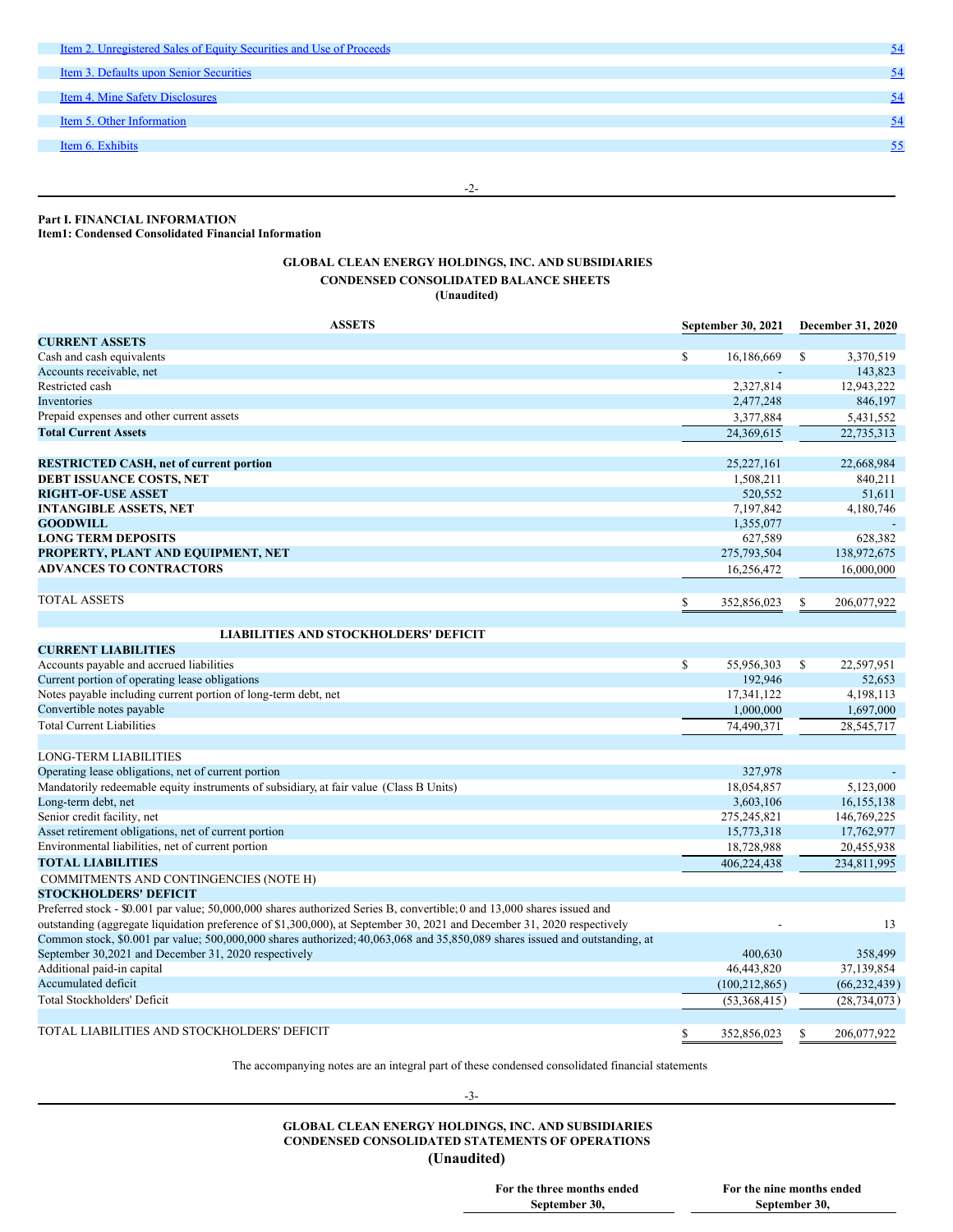|                                                                                        | 2021          | 2020<br>2021 |             |               |              | 2020 |             |
|----------------------------------------------------------------------------------------|---------------|--------------|-------------|---------------|--------------|------|-------------|
| <b>Revenue</b>                                                                         |               |              |             |               |              |      |             |
| Seed sales, net                                                                        | \$<br>(8,307) | S            |             | S             | 188,409      | S    |             |
| <b>Cost of Goods Sold</b>                                                              | (1,049)       |              |             |               | (137, 515)   |      |             |
| <b>Gross Profit (Loss)</b>                                                             | (9,356)       |              |             |               | 50,894       |      |             |
| <b>Operating Expenses</b>                                                              |               |              |             |               |              |      |             |
| General and administrative                                                             | 4,591,157     |              | 2,895,417   |               | 15,589,118   |      | 4,959,456   |
| Facilities expense                                                                     | 3,180,394     |              | 1,618,013   |               | 9,732,562    |      | 2,393,296   |
| Depreciation expense                                                                   | 34,825        |              | 45,708      |               | 88,541       |      | 72,739      |
| Amortization expense                                                                   | 298,806       |              | 95,024      |               | 603,886      |      | 251,354     |
| <b>Total Operating Expenses</b>                                                        | 8,105,182     |              | 4,654,162   |               | 26,014,107   |      | 7,676,845   |
| <b>OPERATING LOSS</b>                                                                  | (8, 114, 538) |              | (4,654,162) |               | (25,963,213) |      | (7,676,845) |
| <b>OTHER INCOME (EXPENSE)</b>                                                          |               |              |             |               |              |      |             |
| Interest expense, net                                                                  | (732, 232)    |              | (773, 420)  |               | (2,157,487)  |      | (1,712,593) |
| Other income                                                                           | 15,393        |              |             |               | 83,759       |      | 512,363     |
| Change in fair value of Class B Units                                                  | (2,849,573)   |              |             |               | (5,943,485)  |      |             |
| Change in fair value of derivative and finance charges related to derivative liability |               |              |             |               |              |      | 5,476,000   |
| <b>Total Other Income (Expense), net</b>                                               | (3, 566, 412) |              | (773, 420)  |               | (8,017,213)  |      | 4,275,770   |
| <b>NET LOSS</b>                                                                        | (11,680,950)  | S            | (5,427,582) | <sup>\$</sup> | (33,980,426) |      | (3,401,075) |
| <b>BASIC NET LOSS PER COMMON SHARE</b>                                                 | (0.29)        |              | (0.15)      |               | (0.89)       |      | (0.10)      |
| <b>DILUTED NET LOSS PER COMMON SHARE</b>                                               | (0.29)        |              | (0.15)      |               | (0.89)       |      | (0.10)      |
| <b>BASIC WEIGHTED AVERAGE SHARES OUTSTANDING</b>                                       | 40,062,329    |              | 35,849,961  |               | 38,273,694   |      | 35,541,812  |
| DILUTED WEIGHTED-AVERAGE SHARES OUTSTANDING                                            | 40,062,329    |              | 35,849,961  |               | 38,273,694   |      | 35,541,812  |

The accompanying notes are an integral part of these condensed consolidated financial statements

-4-

## <span id="page-2-0"></span>**GLOBAL CLEAN ENERGY HOLDINGS, INC. AND SUBSIDIARIES CONDENSED CONSOLIDATED STATEMENTS OF CHANGES INSTOCKHOLDERS' DEFICIT (Unaudited)**

|                                                                          | Preferred Stock Series B<br>Convertible Preferred Stock |  | Common Stock |               |  | Additional Paid in       |     | Accumulated |                          |                  |
|--------------------------------------------------------------------------|---------------------------------------------------------|--|--------------|---------------|--|--------------------------|-----|-------------|--------------------------|------------------|
|                                                                          | <b>Shares</b>                                           |  | Amount       | <b>Shares</b> |  | Amount                   |     | Capital     | Deficit                  | Total            |
| Beginning Balance at Dec. 31, 2019                                       | 13,000                                                  |  | 13           | 34,402,943    |  | 344,029                  | \$. | 31,259,365  | \$ (55,682,264)          | \$(24,078,857)   |
| Share-based compensation from issuance of options and compensation-based |                                                         |  |              |               |  |                          |     |             |                          |                  |
| warrants                                                                 |                                                         |  |              |               |  |                          |     | 25,614      |                          | 25,614           |
| Exercise of stock options                                                |                                                         |  | ۰            | 817,732       |  | 8,177                    |     | 63,419      |                          | 71,596           |
| Net income                                                               |                                                         |  |              |               |  |                          |     |             | 5,438,024                | 5,438,024        |
| Ending Balance at Mar. 31, 2020                                          | 13,000                                                  |  | 13           | 35,220,675    |  | 352,206                  |     | 31,348,398  | \$ (50,244,240)          | \$(18, 543, 623) |
| Share-based compensation from issuance of options and compensation-based |                                                         |  |              |               |  |                          |     |             |                          |                  |
| warrants                                                                 |                                                         |  | ۰            |               |  |                          |     | 155,186     |                          | 155,186          |
| Exercise of stock options                                                |                                                         |  | ۰.           | 629,286       |  | 6,293                    |     | 12,907      | $\overline{\phantom{a}}$ | 19,200           |
| Option grants for investment in subsidiaries                             |                                                         |  | ۰            |               |  |                          |     | 5,477,677   | $\overline{\phantom{a}}$ | 5,477,677        |
| Net loss                                                                 |                                                         |  |              |               |  |                          |     |             | (3,411,517)              | (3,411,517)      |
| Ending Balance at Jun. 30, 2020                                          | 13,000                                                  |  | 13           | 35,849,961    |  | 358,499                  |     | 36,994,168  | \$(53,655,757)           | \$(16,303,077)   |
| Share-based compensation from issuance of options and compensation-based |                                                         |  |              |               |  |                          |     |             |                          |                  |
| warrants                                                                 |                                                         |  |              |               |  | $\overline{\phantom{a}}$ |     | 9,138       | $\overline{\phantom{a}}$ | 9,138            |
| Net loss                                                                 |                                                         |  |              |               |  |                          |     |             | (5,427,582)              | (5,427,582)      |
| <b>Ending Balance at Sep. 30, 2020</b>                                   | 13,000                                                  |  | 13           | 35,849,961    |  | 358,499                  |     | 37,003,306  | \$ (59,083,339)          | \$(21,721,521)   |

|                                                                          | Preferred Stock Series B    |    |                          |               |         |   |                    |                          |                   |
|--------------------------------------------------------------------------|-----------------------------|----|--------------------------|---------------|---------|---|--------------------|--------------------------|-------------------|
|                                                                          | Convertible Preferred Stock |    |                          | Common Stock  |         |   | Additional Paid in | Accumulated              |                   |
|                                                                          | <b>Shares</b>               |    | Amount                   | <b>Shares</b> | Amount  |   | Capital            | Deficit                  | Total             |
| Beginning Balance at Dec. 31, 2020                                       | 13,000                      |    | 13                       | 35,850,089    | 358,499 | S | 37,139,854         | (66, 232, 439)           | \$ (28, 734, 073) |
| Share-based compensation from issuance of options and compensation-based |                             |    |                          |               |         |   |                    |                          |                   |
| warrants                                                                 |                             |    |                          |               |         |   | 102,000            |                          | 102,000           |
| Shares issued upon reverse split to avoid fractional shares              |                             |    | $\overline{\phantom{a}}$ | 1,793         | 19      |   | (19)               |                          |                   |
| Conversion of note payable to shares                                     |                             |    | $\sim$                   | 1,586,786     | 15,868  |   | 460,168            |                          | 476,036           |
| Net loss                                                                 |                             |    |                          |               |         |   |                    | (8,221,174)              | (8,221,174)       |
| Ending Balance at Mar. 31, 2021                                          | 13,000                      |    | 13                       | 37,438,668    | 374,386 |   | 37,702,003         | (74, 453, 613)           | \$ (36,377,211)   |
| Share-based compensation from issuance of options and compensation-based |                             |    |                          |               |         |   |                    |                          |                   |
| warrants                                                                 |                             |    |                          |               |         |   | 154,244            |                          | 154,244           |
| Exercise of stock options                                                |                             |    |                          | 60,978        | 610     |   | 8,734              |                          | 9,344             |
| Purchase of Agribody Technologies, Inc.                                  |                             |    |                          | 830,526       | 8,305   |   | 4,991,695          | $\overline{\phantom{a}}$ | 5,000,000         |
| Conversion of Series B Preferred to Common                               | (13,000)                    |    | (13)                     | 1,181,819     | 11,818  |   | (11, 805)          |                          |                   |
| Conversion of convertible notes                                          |                             |    | ٠                        | 53,723        | 537     |   | 308,352            |                          | 308,889           |
| Issuance of common stock for cash                                        |                             |    |                          | 496,000       | 4,960   |   | 3,095,040          |                          | 3,100,000         |
| Net loss                                                                 |                             |    |                          |               |         |   |                    | (14,078,302)             | (14,078,302)      |
| Ending Balance at Jun. 30, 2021                                          |                             | S. | $\overline{\phantom{a}}$ | 40,061,714    | 400,616 |   | 46,248,263         | (88, 531, 915)           | \$ (41,883,036)   |
| Share-based compensation from issuance of options and compensation-based |                             |    |                          |               |         |   |                    |                          |                   |
| warrants                                                                 |                             |    |                          |               |         |   | 194,076            |                          | 194,076           |
| Exercise of stock options                                                |                             |    | $\overline{\phantom{a}}$ | 1,354         | 14      |   | 1,481              |                          | 1,495             |
| Net loss                                                                 |                             |    |                          |               |         |   |                    | (11,680,950)             | (11,680,950)      |
| <b>Ending Balance at Sep. 30, 2021</b>                                   |                             |    |                          | 40,063,068    | 400,630 |   | 46,443,820         | \$(100, 212, 865)        | \$ (53,368,415)   |

The accompanying notes are an integral part of these condensed consolidated financial statements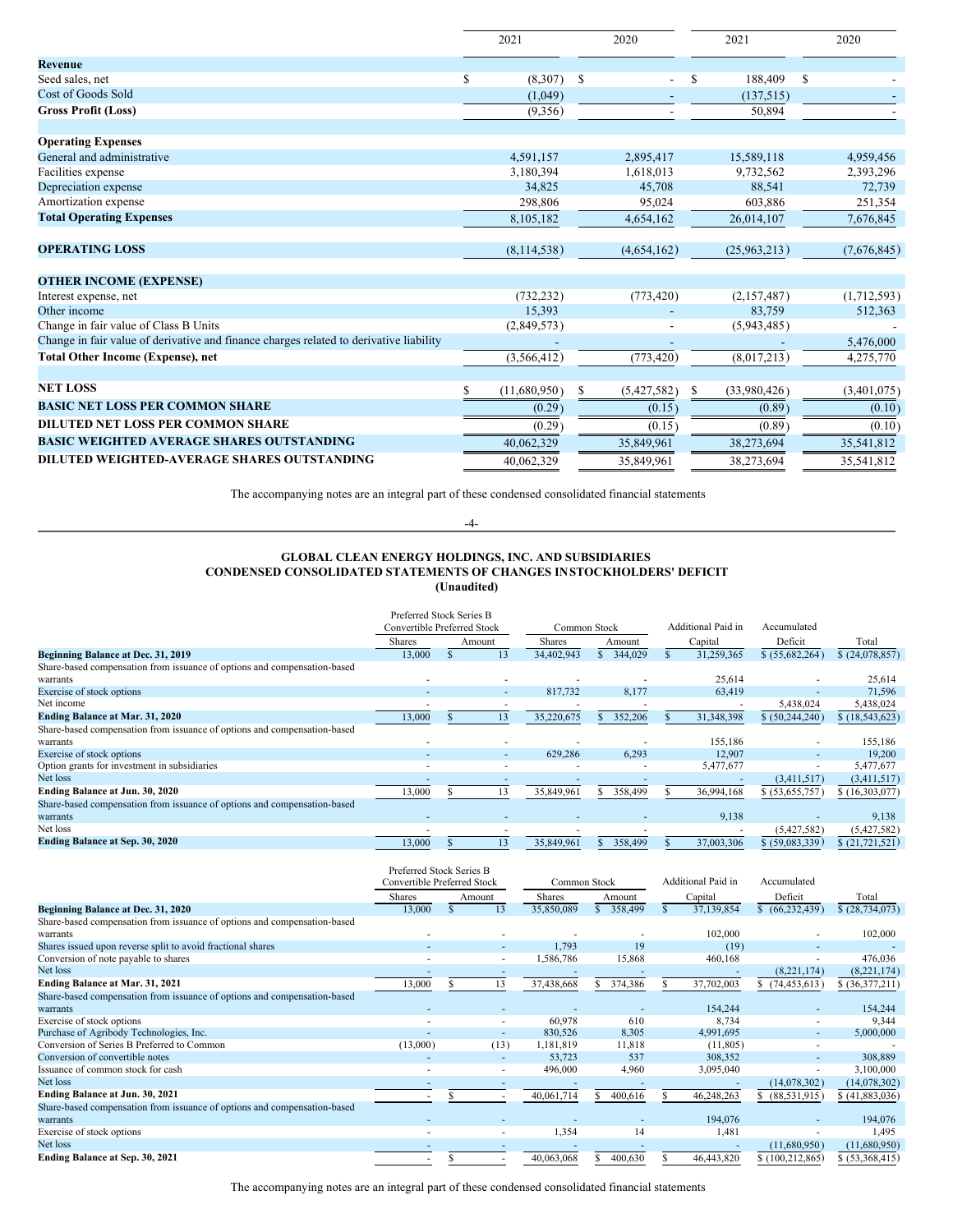## <span id="page-3-0"></span>**GLOBAL CLEAN ENERGY HOLDINGS, INC. AND SUBSIDIARIES CONDENSED CONSOLIDATED STATEMENT OF CASH FLOWS (Unaudited)**

|                                                                             | For the nine months ended September 30, |              |                |
|-----------------------------------------------------------------------------|-----------------------------------------|--------------|----------------|
|                                                                             | 2021                                    |              | 2020           |
| <b>Operating Activities</b>                                                 |                                         |              |                |
| Net Loss                                                                    | $\mathbb{S}$<br>$(33,980,426)$ \$       |              | (3,401,075)    |
| Adjustments to reconcile net loss to net cash used in operating activities: |                                         |              |                |
| Share-based compensation                                                    | 450,320                                 |              | 189,938        |
| Depreciation and amortization                                               | 692,427                                 |              | 324,093        |
| Accretion of asset retirement obligations                                   | 735,000                                 |              |                |
| Gain on settlement of liabilities                                           |                                         |              | (512, 363)     |
| Change in fair value of derivative liability                                |                                         |              | (5,476,000)    |
| Change in fair value of Class B Units                                       | 5,943,485                               |              |                |
| Amortization of discount on fixed payment obligation                        | 1,860,141                               |              |                |
| Amortization of debt issuance costs                                         |                                         |              | 1,300,679      |
| Changes in operating assets and liabilities:                                |                                         |              |                |
| Accounts receivable                                                         | 143,823                                 |              |                |
| Inventories                                                                 | (1,631,051)                             |              |                |
| Prepaid expenses                                                            | 2,053,668                               |              | (1,967,623)    |
| Deposits and other assets                                                   | 793                                     |              | (1,943,588)    |
| Accounts payable and accrued liabilities                                    | 4,417,515                               |              | 8,240,024      |
| Asset retirement obligations                                                | (2,724,659)                             |              |                |
| <b>Environmental liabilities</b>                                            | (1,726,950)                             |              |                |
| Lease liabilities and assets                                                | (670)                                   |              |                |
| Net Cash Used in Operating Activities                                       | (23,766,584)                            |              | (3,245,915)    |
| <b>Investing Activities:</b>                                                |                                         |              |                |
| Cash paid for the Bakersfield Biorefinery                                   |                                         |              | (36,500,000)   |
| Cash received as part of acquisition of Agribody Technologies, Inc.         | 263,755                                 |              |                |
| Intangible assets                                                           | (186,982)                               |              |                |
| Property, plant, and equipment and advances to contractors                  | (106, 240, 316)                         |              | (37, 414, 766) |
| Net Cash Used in Investing Activities                                       | (106, 163, 543)                         |              | (73, 914, 766) |
| <b>Financing Activities:</b>                                                |                                         |              |                |
| Proceeds received from exercise of stock options                            | 10,839                                  |              | 90,796         |
| Payments on notes payable and long-term debt                                | (2,970,481)                             |              | (5,242,617)    |
| Borrowings on other notes                                                   | 1,240,317                               |              |                |
| Issuance of common stock for cash                                           | 3,100,000                               |              |                |
| Payments on debt issuance costs                                             |                                         |              | (4,218,211)    |
| Borrowings on Senior Credit Facility                                        | 133,308,370                             |              | 126,457,016    |
| Net Cash Provided by Financing Activities                                   | 134,689,046                             |              | 117,086,984    |
|                                                                             |                                         |              |                |
| <b>Net Change in Cash, Cash Equivalents and Restricted Cash</b>             | 4,758,919                               |              | 39,926,303     |
| Cash, Cash Equivalents and Restricted Cash at Beginning of Period           | 38,982,725                              |              | 457,331        |
| Cash, Cash Equivalents and Restricted Cash at End of Period                 | $\mathbb{S}$<br>43,741,644              | $\mathbb{S}$ | 40,383,634     |
| <b>Supplemental Disclosures of Cash Flow Information</b>                    |                                         |              |                |
| Cash Paid for Interest                                                      | 20,329,760                              |              |                |
| Cash Paid for Income Tax                                                    |                                         |              |                |
|                                                                             |                                         |              |                |

The accompanying notes are an integral part of these condensed consolidated financial statements

-6-

**Supplemental Noncash Investing and Financing Activities**

|                                                                                                                                                                                                                          |    | For the nine months ended September<br>30, |     |            |
|--------------------------------------------------------------------------------------------------------------------------------------------------------------------------------------------------------------------------|----|--------------------------------------------|-----|------------|
|                                                                                                                                                                                                                          |    | 2021                                       |     | 2020       |
| <b>Supplemental Disclosures of Noncash Investing and Financing Activities</b>                                                                                                                                            |    |                                            |     |            |
| Issued options in Global Clean Energy Acquisitions subsidiary                                                                                                                                                            | S. |                                            | \$. | 5,468,900  |
| Assumed asset retirement obligations                                                                                                                                                                                     |    |                                            |     | 21,901,977 |
| Assumed environmental liabilities                                                                                                                                                                                        |    |                                            |     | 22,033,937 |
| Conversion of derivative liability of \$19.3 million into a fixed payment obligation with fair value of \$18.8 million for a gain on<br>derecognition of derivative liability                                            |    |                                            |     |            |
|                                                                                                                                                                                                                          |    |                                            |     | 512,363    |
| Issued warrants to a third-party for equity in Sustainable Oils, Inc.                                                                                                                                                    |    |                                            |     | 8,777      |
| Financed insurance premiums with note payable                                                                                                                                                                            |    |                                            |     | 4,315,905  |
| Debt discount related to Class B units issued to lender                                                                                                                                                                  |    | 5,943,485                                  |     |            |
| Accrued debt issuance costs related to amendment to Senior Credit Facility                                                                                                                                               |    | 3,132,000                                  |     |            |
| Accrued debt issuance costs related to amendment to Mezzanine Credit Facility                                                                                                                                            |    | 668,000                                    |     |            |
| Issued 1,640,509 shares for conversion of several notes payable and accrued interest                                                                                                                                     |    | 784,925                                    |     |            |
| Issued 830,526 shares to acquire Agribody Technologies, Inc. in connection the Company recognized \$ million of net assets<br>including intangible assets and goodwill of \$4.9 million. See Note A for further details. |    | 5,000,000                                  |     |            |
| In-kind interest added to principal balance of Senior Credit Facility                                                                                                                                                    |    | 3,912,099                                  |     | 983,693    |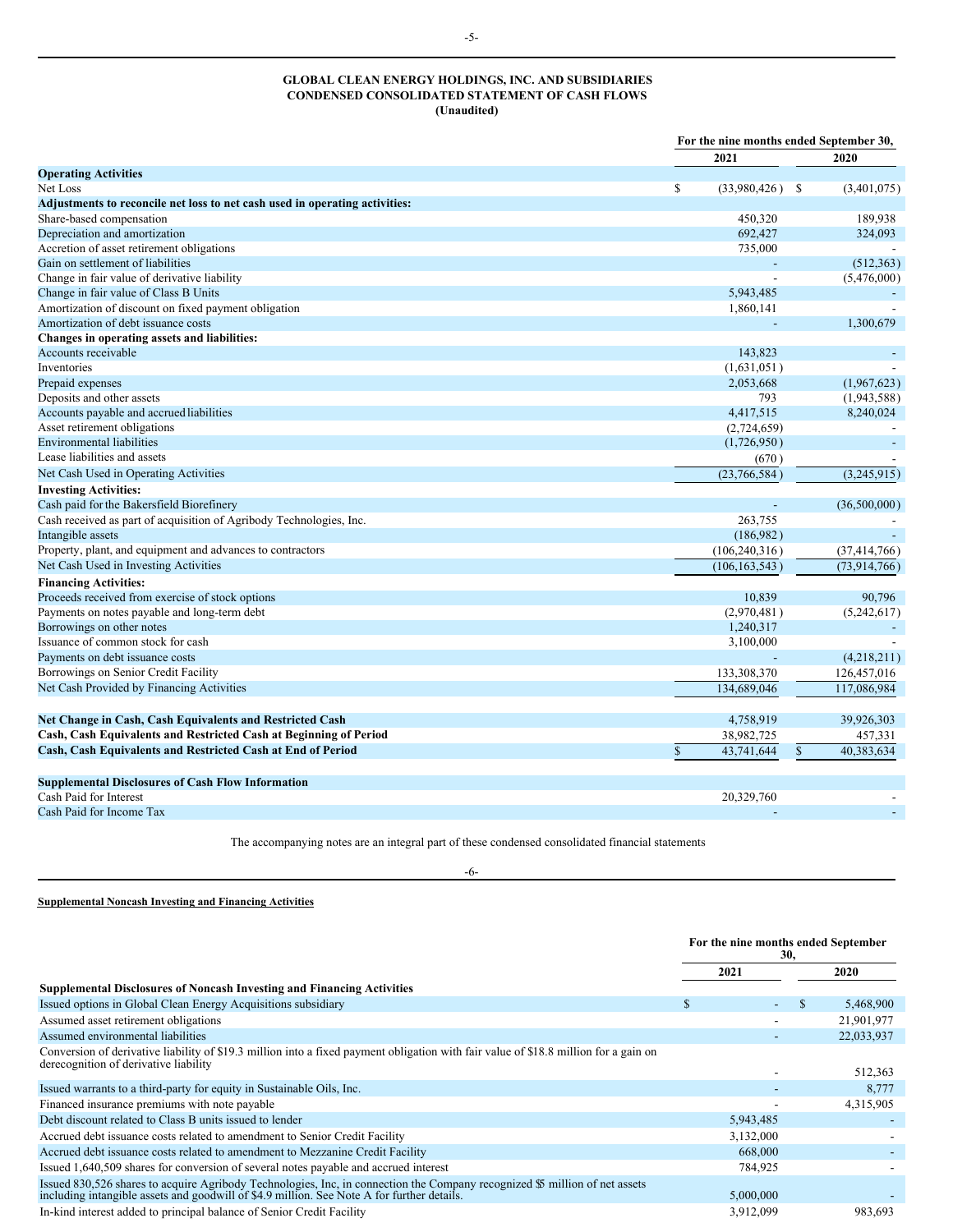| Amounts included in accounts payable and accrued liabilities for purchases of property, plant, and equipment | 25, 345, 484 | 8,996,960 |
|--------------------------------------------------------------------------------------------------------------|--------------|-----------|
| Capitalized interest included in property, plant, and equipment                                              | 20.126.261   | 5,461,540 |

The accompanying notes are an integral part of these condensed consolidated financial statements

-7-

#### **GLOBAL CLEAN ENERGY HOLDINGS, INC. AND SUBSIDIARIES NOTES TO CONDENSED CONSOLIDATED FINANCIAL STATEMENTS (UNAUDITED)**

### **NOTE A — ORGANIZATION AND SIGNIFICANT ACCOUNTING POLICIES**

#### **Description of Business**

Global Clean Energy Holdings, Inc., a Delaware corporation, and its wholly owned subsidiaries (collectively, the "Company", "we", "us" or "our") is a U.S.-based integrated agricultural-energy biofuels company that holds assets across feedstocks and plant genetics, agronomics, cultivation, and regulatory approvals, commercialization, and downstream biorefining and storage. The Company is focused on the development and refining of nonfood-based bio-feedstocks and has an investment in several proprietary varieties of Camelina Sativa ("Camelina"), a fast growing, low input and ultra-low-carbon intensity crop used as a feedstock for renewable fuels. The Company holds its Camelina assets (including all related intellectual property related rights and approvals) and operates its Camelina business through its subsidiary, Sustainable Oils Inc., ("Susoils") a Delaware corporation.

On May 7, 2020 the Company purchased a crude oil refinery in Bakersfield, California with the objective of retrofitting it to produce renewable diesel from Camelina and other non-food feedstocks (the "Bakersfield Biorefinery"). The Bakersfield Biorefinery is owned by Bakersfield Renewable Fuels, LLC, ("BKRF") an indirect wholly-owned subsidiary of Global Clean Energy Holdings, Inc. The retrofitting of the refinery commenced promptly after the acquisition and is scheduled to be completed in early 2022. After necessary start-up procedures and testing are complete, we expect production to be approximately 10,000 barrels per day (420,000 gallons per day). Although the Bakersfield Biorefinery will have a nameplate capacity of 15,000 barrels per day, we do not expect to produce more than 10,000 barrels per day for at least the first year of production. The Company has entered into both a product offtake agreement and a term purchase agreement with a major oil company for the purchase by the oil company of all, or substantially all, of the renewable diesel to be produced at the Bakersfield Biorefinery for the first five years of production. See Note B - Basis of Presentation and Liquidity which describes the offtake agreement in more detail.

#### **Basis of Presentation**

The accompanying condensed consolidated balance sheet of the Company at December 31, 2020, has been derived from auditedconsolidated financial statements, but does not include all disclosures required by accounting principles generally accepted in the United States of America ("U.S. GAAP"). The accompanying unaudited condensed consolidated financial statements as of September 30, 2021 and for the three months and nine months ended September 30, 2021 and 2020, have been prepared in accordance with U.S. GAAP for interim financial information and with the instructions to Form 10-Q and Article 8 of Regulation S-X. Accordingly, they donot include all of the information and footnotes required by U.S. GAAP for complete financial statements, and should be read in conjunction with the audited consolidated financial statements and related notes to the financial statements included in the Company's Annual Report on Form 10-K for the year ended December 31, 2020 as filed with the U.S. Securities and Exchange Commission ("SEC"). In the opinion of the Company's management, all material adjustments (consisting of normal recurring adjustments) considered necessary for a fair presentation have been made to the unaudited condensed and consolidated financial statements. The unaudited condensed consolidated financial statements include all material adjustments (consisting of all normal accruals) necessary to make the condensed consolidated financial statements not misleading as required by Regulation S-X Rule 10-01. Operating results for the three months and nine months ended September 30, 2021 are not necessarily indicative of the results that may be expected for theyear ended December 31, 2021 or any future periods.

The accompanying condensed consolidated financial statements include the accounts of Global Clean Energy Holdings, Inc. and its subsidiaries. All intercompany accounts and transactions have been eliminated in consolidation.

#### **Acquisitions**

On April 15, 2021, the Company acquired Agribody Technologies, Inc., ("ATI") a private agricultural biotechnology company. The transaction was accomplished by acquiring a 100% controlling interest in ATI in an all-stock transaction for a totalfair value of approximately \$5 million. In consideration for the shares of ATI, the Company issued 830,526 shares of common stock at an approximate fair value of \$6.02 per share. The primary reason for the combination was to leverage the expertise of ATI to speed the development of novel camelina varieties for Susoils. The Company hired the founder of ATI and will continue to monetize the pre-acquisition ATI revenue contracts.

-8-

## **GLOBAL CLEAN ENERGY HOLDINGS, INC. AND SUBSIDIARIES NOTES TO CONDENSED CONSOLIDATED FINANCIAL STATEMENTS (UNAUDITED)**

## **NOTE A — ORGANIZATION AND SIGNIFICANT ACCOUNTING POLICIES (CONTINUED)**

Below is a table that shows the fair value of assets acquired and liabilities assumed by the Company as a result of the transaction:

| <b>Assets</b>                                                       |   | As of April 15, 2021 |
|---------------------------------------------------------------------|---|----------------------|
| Cash                                                                | S | 263,755              |
| Property, plant, and equipment                                      |   | 185,445              |
| Patents                                                             |   | 3,450,000            |
| Trade name                                                          |   | 90,000               |
| Goodwill                                                            |   | 1,355,077            |
| <b>Liabilities</b>                                                  |   |                      |
| Accounts payable and accrued liabilities                            |   | (344, 277)           |
| Total fair value of net assets acquired                             |   | 5,000,000            |
| Less: Cash acquired                                                 |   | (263, 755)           |
| Total fair value of consideration transferred, net of cash acquired | S | 4.736.245            |

#### **Per Share Information**

On March 26, 2021, the Company effected a one-for-ten reverse stock split. All common stock and per share information (other than par value) contained in these condensed consolidated financial statements and footnotes have been adjusted to reflect the foregoing reverse stock split. Prior to the reverse stock split the Company had 358,499,606 common shares outstanding and immediately after the stock split the Company had35,850,089 common shares outstanding. The Company issued additional common shares after the reverse stock split and the outstanding common shares as of November 15, 2021 was 40,063,068.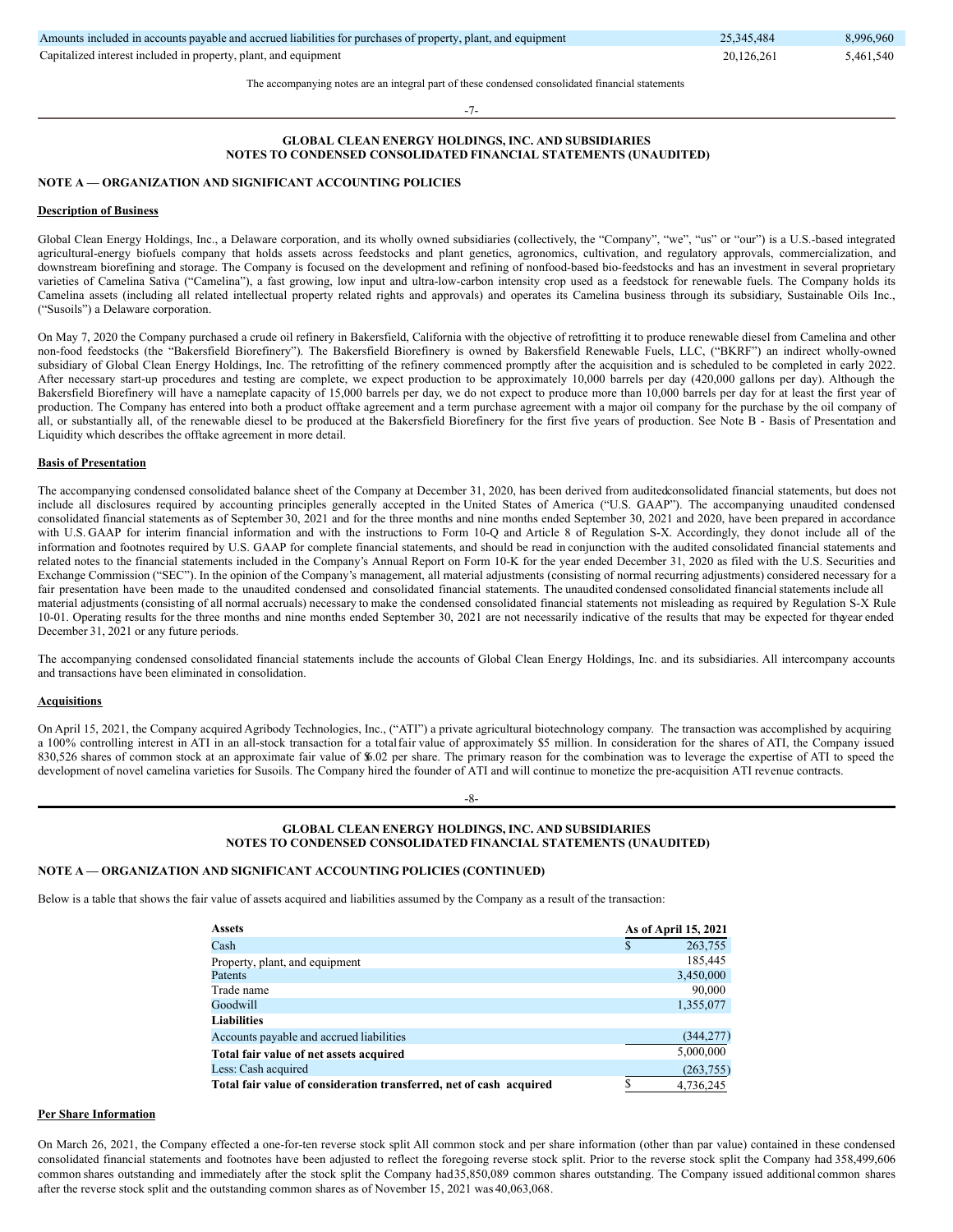## **Restricted Cash**

In accordance with the Company's Senior Credit Facility agreement (see Note E - Debt), the Company is required to advance the calculated interest expense on its borrowings at the time of such borrowings to the estimated commercial operational date of the Bakersfield Biorefinery. This interest is deposited into a designated account and the appropriate amount is paid to the lenders at the end of each quarter. Additionally, the construction funds are deposited into its own designated account and deposited from that designated account into the BKRF account only upon approval by the lenders to pay for specific construction, facility and related costs. These two accounts are restricted and not directly accessible by the Company for general use, although these funds are assets of the Company. The Company estimates how much of this cash is likely to be capitalized into the Bakersfield Biorefinery project in the form of a long-term asset, and classifies this amount as long-term. The Company makes this determination based on its budget, recent and near-term invoicing, and internal projections.

#### **Cash and Cash Equivalents; Concentration of Credit Risk**

The Company considers all highly liquid debt instruments maturing in three months or less to be cash equivalents. The Companymaintains cash and cash equivalents at high quality financial institutions. However, deposits exceed the federally insured limits. At September 30, 2021, the Company had approximately \$42.6 million in uninsured cash.

-9-

# **GLOBAL CLEAN ENERGY HOLDINGS, INC. AND SUBSIDIARIES NOTES TO CONDENSED CONSOLIDATED FINANCIAL STATEMENTS (UNAUDITED)**

### **NOTE A — ORGANIZATION AND SIGNIFICANT ACCOUNTING POLICIES (CONTINUED)**

### **Inventories**

Inventories currently consist of Camelina seeds, grain, meal, and oil. Inventories are valued at the lower of cost or net realizable value. Cost is determined based on standard cost. There were no lower of cost or market adjustments made to the inventory values reported as of September 30, 2021 and December 31, 2020.

#### **Property, Plant and Equipment**

Property, plant and equipment are stated at cost. Depreciation of office equipment and transportation equipment are computed using the straight-line method over estimated useful lives of 3 to 5 years. Refinery assets and buildings are depreciated using the straight-line method over estimated useful lives of5 to 25 years. However, the refinery will not begin to be depreciated until its retrofitting has been completed and it is ready for operations. Normal maintenance and repair items are charged to operating costs and are expensed as incurred. The cost and accumulated depreciation of property, plant and equipment sold or otherwise retired are removed from the accounts and any gain or loss on disposition is reflected in the statement of operations. Interest on borrowings related to the retrofitting of the Bakersfield Biorefinery is being capitalized, which will continue until the refinery is available for commercial use. During the three months ended September 30, 2021 and September 30, 2020, \$8.2 million and \$3.9 million, respectively, of interest was capitalized and is included in property, plant and equipment, net. During the nine months ended September 30, 2021, \$20.1 million and \$5.5 million, respectively, of interest was capitalized and is included in property, plant and equipment, net, for a total of \$30.3 million of capitalized interest for the project.

### **Long-Lived Assets**

In accordance with U.S. GAAP for the impairment or disposal of long-lived assets, the carrying values of intangible assets and other long-lived assets are reviewed on a regular basis for the existence of facts or circumstances that may suggest impairment. The Company recognizes impairment when the aggregate of the expected undiscounted future cash flows is less than the carrying amount of the asset. Impairment losses, if any, are measured as the excess of the carrying amount of the asset over its estimated fair value. During the three and nine months ended September 30, 2021 and 2020, there were no impairment losses recognized on long-lived assets.

### **Indefinite Lived Assets**

The Company has two assets, goodwill and trade name, that are indefinite-lived assets. Goodwill represents the excess of the fair value of consideration over the fair value of identifiable net assets acquired. Goodwill is allocated at the date of the business combination. Goodwill is not amortized, but is tested for impairment annually on December 31 of each year or more frequently if events or changes in circumstances indicate the asset may be impaired. The trade name the Company acquired as part of the transaction with ATI is an identified intangible asset. Trade names are not amortized and instead are tested annually for impairment, or more frequently if events or circumstances indicate a likely impairment.

## **Debt Issuance Costs**

The acquisition of the refinery and the related \$365 million of financing to fund the retrofit closed in May 2020. In connection with financing the refinery, we incurred approximately \$7.1 million of debt issuance costs as of the date of the closing. Debt issuance costs are amortized over the term of the loan as interest: however, as such interest relates to retrofitting of the refinery, these costs are being capitalized as part of the refinery until the refinery is placed in service. The amortization of the debt issuance costs that are not capitalized is recorded as interest expense. At September 30, 2021 and December 31, 2020, unamortized debt issuance costs related to the Senior Credit Facility are classified as a direct deduction from the carrying amount of the credit facility; however, unamortized debt issuance costs related to the Mezzanine Credit Facility are presented on the balance sheets as an asset as there have not been any borrowings on the Mezzanine Credit Facility. See Note E - Debt for more detail on the financing.

-10-

## **GLOBAL CLEAN ENERGY HOLDINGS, INC. AND SUBSIDIARIES NOTES TO CONDENSED CONSOLIDATED FINANCIAL STATEMENTS (UNAUDITED)**

## **NOTE A — ORGANIZATION AND SIGNIFICANT ACCOUNTING POLICIES (CONTINUED)**

## **Accounts Payable and Accrued Liabilities**

For presentation purposes, accounts payable and accrued liabilities have been combined. As of September 30, 2021 and December 31, 2020, accounts payable and accrued liabilities consists of:

|                                              |          | As of September |          | As of December |
|----------------------------------------------|----------|-----------------|----------|----------------|
|                                              | 30, 2021 |                 | 31, 2020 |                |
| Accounts payable                             |          | 14.845.855      |          | 9.724.136      |
| Accrued compensation and related liabilities |          | 3.358.408       |          | 3,034,688      |
| Accrued interest payable                     |          | 1.782.358       |          | 2,093,649      |
| Accrued construction costs                   |          | 25,345,484      |          |                |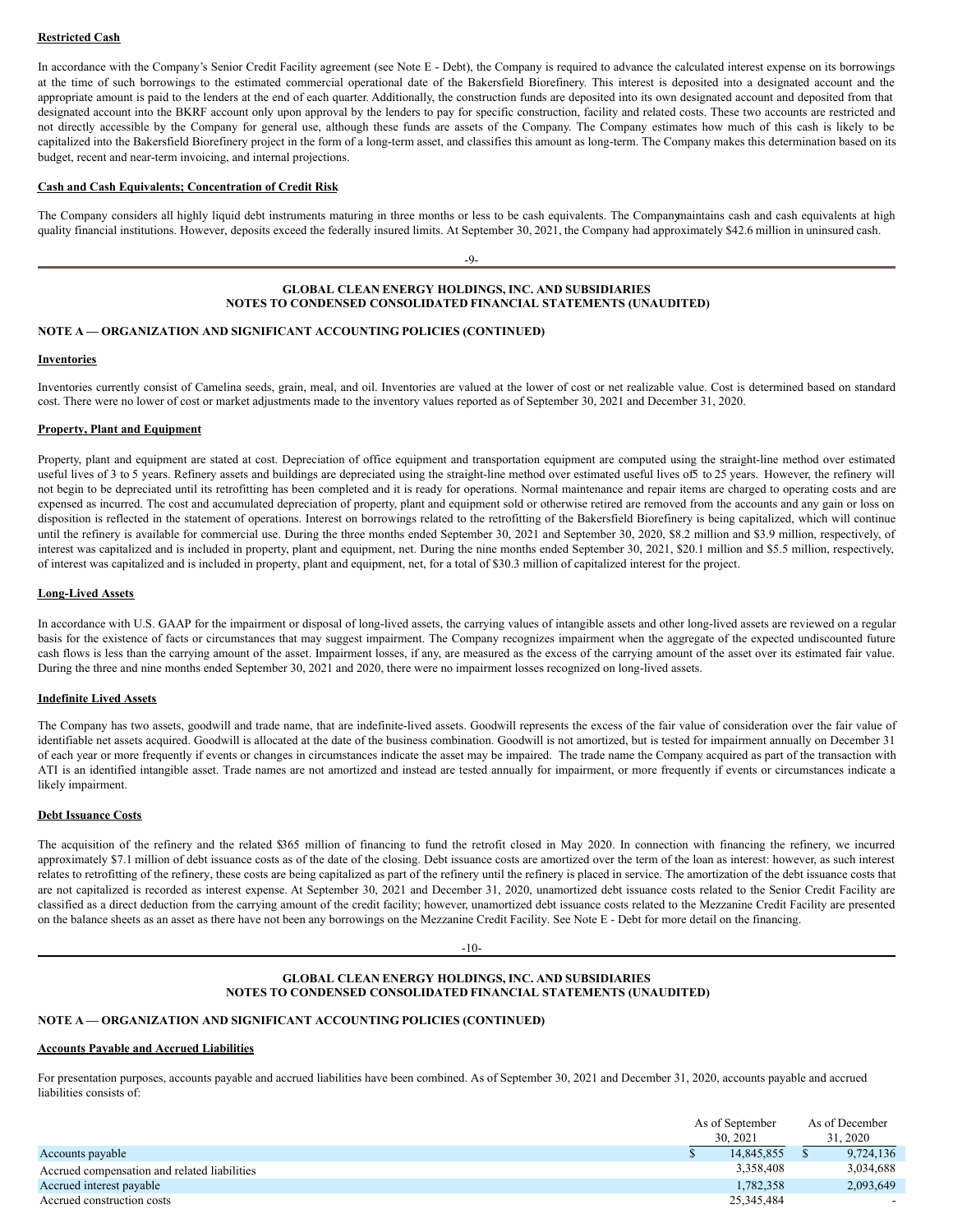| Other accrued liabilities                       | 4.623.331  | 3.146.478  |
|-------------------------------------------------|------------|------------|
| Current portion of asset retirement obligations | 4.478.948  | 3.716.000  |
| Current portion of environmental liabilities    | 1.521.918  | 883,000    |
|                                                 | 55.956.302 | 22.597.951 |

### **Asset Retirement Obligations**

The Company recognizes liabilities which represent the fair value of a legal obligation to perform asset retirement activities, including those that are conditional on a future event, when the amount can be reasonably estimated. If a reasonable estimate cannot be made at the time the liability is incurred, we record the liability when sufficient information is available to estimate the liability's fair value. We have asset retirement obligations with respect to our Bakersfield Biorefinery due to various legal obligations to clean and/or dispose of these assets at the time they are retired. However, the majority of these assets can be used for extended and indeterminate periods of time provided that they are properly maintained and/or upgraded. It is our practice and intent to continue to maintain these assets and make improvements based on technological advances. \$13.8 million of these obligations relate to the required cleanout of hydrocarbons previously used in the refinery's pipelines and terminal tanks over the next 4 years. In order to determine the fair value of the obligations management must make certain estimates and assumptions including, among other things, projected cash flows, timing of such cash flows, a credit-adjusted risk-free rate and an assessment of market conditions that could significantly impact the estimated fair value of the asset retirement obligations. We believe the estimates selected, in each instance, represent our best estimate of future outcomes, but the actual outcomes could differ from the estimates selected.

We estimate our escalation rate at 3.33% and our discount factor ranges from 3.62% in year one to 7.26% in year twenty, with the weighted average discount rate being 5.0%. See Note H - Commitments and Contingencies for more detail on environmental liabilities, which are accounted for separately from asset retirement obligations.

The following table provides a reconciliation of the changes in asset retirement obligations for the nine months ended September 30, 2021 and the year ended December 31, 2020.

|                                                    | Nine months ended |                    |  | Year ended December |
|----------------------------------------------------|-------------------|--------------------|--|---------------------|
|                                                    |                   | September 30, 2021 |  | 31, 2020            |
| Asset retirement obligations - beginning of period |                   | 21,478,977         |  |                     |
| Additions related to acquisition of refinery       |                   |                    |  | 21,901,977          |
| <b>Disbursements</b>                               |                   | (1,961,711)        |  | (135,000)           |
| Accretion                                          |                   | 735,000            |  | 652,000             |
| Revised obligation estimates                       |                   |                    |  | (940,000)           |
| Asset retirement obligations - end of period       |                   | 20.252,266         |  | 21,478,977          |

-11-

## **GLOBAL CLEAN ENERGY HOLDINGS, INC. AND SUBSIDIARIES NOTES TO CONDENSED CONSOLIDATED FINANCIAL STATEMENTS (UNAUDITED)**

#### **NOTE A — ORGANIZATION AND SIGNIFICANT ACCOUNTING POLICIES (CONTINUED)**

The amounts shown as of September 30, 2021 and December 31, 2020, include \$4.5 million and \$3.7 million, respectively, which have been classified as current liabilities and included in accounts payable and accrued liabilities and \$15.8 million and \$17.8 million, respectively which have been classified as long term liabilities as of September 30, 2021 and December 31, 2020, respectively.

#### **Advances to Contractors**

Upon the acquisition of the Bakersfield Biorefinery, the Company advanced \$20.1 million to its primary construction contractor for invoices to be billed against the Guaranteed Maximum Price for the Engineering, Procurement and Construction ("EPC") of the Bakersfield Renewable Fuels Project contract ("G-Max Contract"). These funds are credited against future invoices in accordance with an agreed schedule. In May 2021 we replaced our former contractor and entered into a new G-Max Contract with a new contractor. As of June 30, 2021, the \$20.1 million advanced to the initial primary construction contractor has been reduced to zero and a new advance has been made to the new primary construction contractor in the amount of \$17.8 million. As of September 30, 2021, reductions of \$1.5 million to the contractor advance have been made, resulting in \$16.3 million reflected as advance to contractor as of September 30, 2021.

### **Income Taxes**

The Company utilizes the liability method of accounting for income taxes. Under the liability method, deferred tax assets and liabilities are determined based on differences between financial reporting and tax basis of assets and liabilities and the carryforward of operating losses and tax credits, and are measured using the enacted tax rates and laws that will be in effect when the differences are expected to reverse. A valuation allowance against deferred tax assets is recorded when it is more likely than not that such tax benefits will not be realized. Assets and liabilities are established for uncertain tax positions taken or positions expected to be taken in income tax returns when such positions are judged to not meet the "more-likely-than-not" threshold based on the technical merits of the positions. Estimated interest and penalties related to uncertain tax positions are included as a component of general and administrative expense. The Company has recorded a 100% valuation allowance against the deferred tax assets as of September 30, 2021 and December 31, 2020.

### **Revenue Recognition**

The Company recognizes revenue in accordancewith ASC 606, *Revenue From Contracts With Customers*, using the following five-step model: (1) identify the contract with the customer, (2) identify the performance obligations in the contract, (3) determine the transaction price, (4) allocate the transaction price to the performance obligations in the contract, and (5) recognize revenue. The Company recognized \$0.0 million in revenues during the quarter ended September 30, 2021 and had no comparable sales in the quarter ended September 30, 2020. The Company recognized \$0.2 million in revenues during the nine months ended September 30, 2021 and had no comparable sales in the nine months ended September 30, 2020. The Company is engaged in contracting with farmers to grow camelina grain that will be processed into oil for use in Bakersfield Biorefinery. The Company will recognize revenues upon the sale of its patented camelina seed to the farmers and also for the crushed camelina meal that it plans to sell to third party livestock and poultry operators. Based upon the Company's Product Offtake Agreement (see Note B - Basis of Presentation and Liquidity), the Company expects to recognize revenue from the sale of biofuel beginning in 2022.

### **Research and Development**

Research and development costs are charged to operating expenses when incurred, which were nominal for the three and nine months ended September 30, 2021 and September 30, 2020.

### **Fair Value Measurements and Fair Value of Financial Instruments**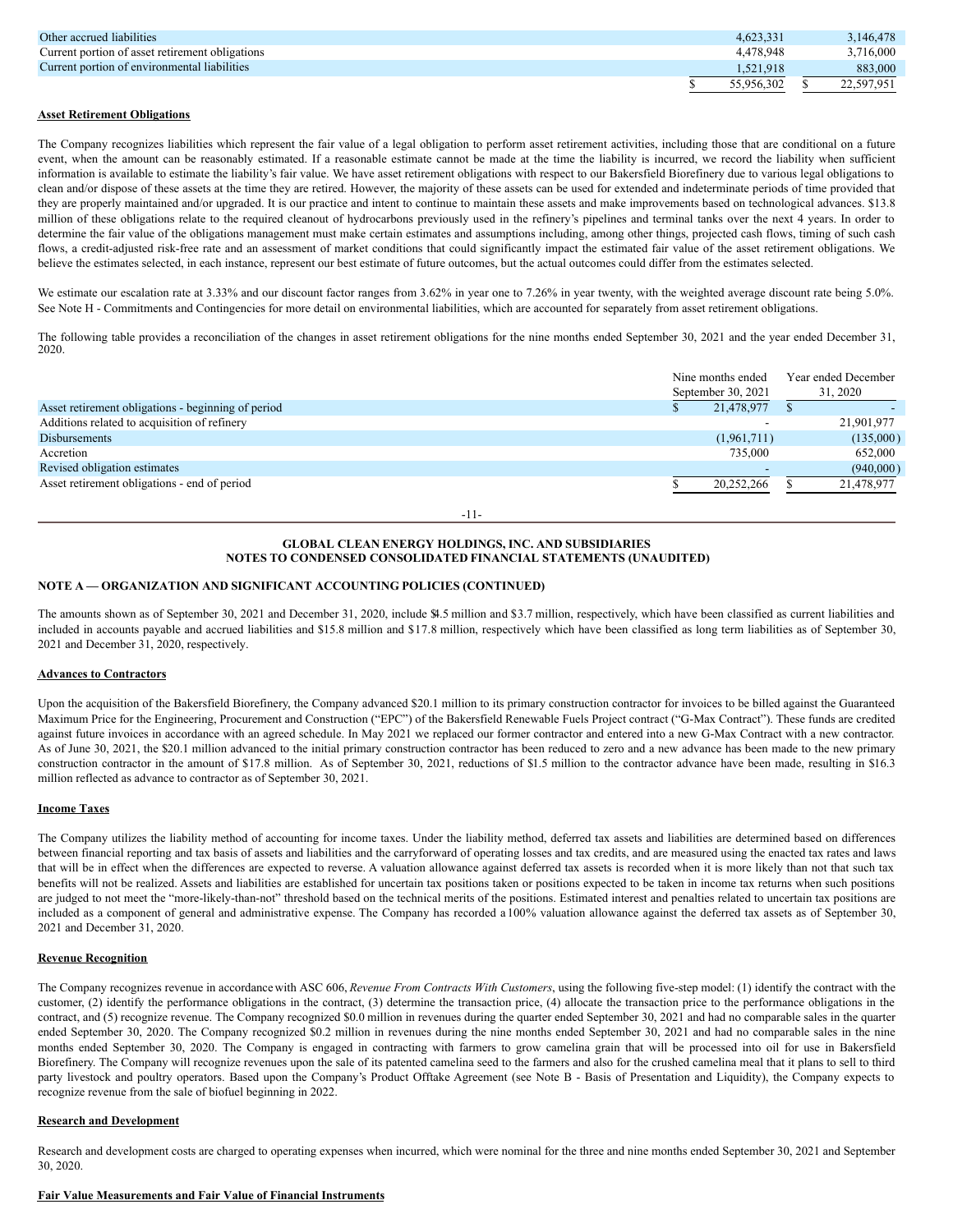As of September 30, 2021 and December 31, 2020, the carrying amounts of the Company's financial instruments that are not reported at fair value in the accompanying consolidated balance sheets, including cash, cash equivalents, and restricted cash, accounts receivable, accounts payable, and accrued liabilities, the Senior Credit Facility, and the convertible note payable to the executive officer approximate their fair value due to their short-term nature. The Company's Class B Units are reported at fair value.

U.S. GAAP specifies a hierarchy of valuation techniques based on whether the inputs to those valuation techniques are observable or unobservable. Observable inputs reflect market data obtained from independent sources, while unobservable inputs reflect the Company's market assumptions. These two types of inputs have created the following fair-value hierarchy:

-12-

# **GLOBAL CLEAN ENERGY HOLDINGS, INC. AND SUBSIDIARIES NOTES TO CONDENSED CONSOLIDATED FINANCIAL STATEMENTS (UNAUDITED)**

### **NOTE A — ORGANIZATION AND SIGNIFICANT ACCOUNTING POLICIES (CONTINUED)**

Level 1— Quoted prices for identical instruments in active markets;

Level 2— Quoted prices for similar instruments in active markets, quoted prices for identical or similar instruments in markets that are not active, and model-derived valuations in which all significant inputs and significant value drivers are observable in active markets; and

Level 3— Valuations derived from valuation techniques in which one or more significant inputs or significant value drivers are unobservable.

On December 31, 2019, the Company had a derivative liability of \$24.8 million related to a forward contract that also included a call option. The notional amount of the forward contract related to gallons of the commodity, Ultra Low Sulfur Diesel. Under the terms of the contract the Company was obligated to pay the equivalent of the notional amount multiplied by the market price of Ultra Low Sulfur Diesel at the settlement dates; however, the call option of the contract capped the market price of Ultra Low Sulfur Diesel.

In March of 2020, the Company settled the derivative contract by agreeing to a payment of \$5.5 million due on April 30, 2020 and six equal payments beginning in October of 2021 totaling \$17.6 million. The Company recognized \$5.5 million of income from the decrease in fair value on the derivative contract from January 1, 2020 through March 19, 2020, and also recognized a gain of \$512,000 on the derecognition of the derivative contract. The derivative forward contract was amended again in April 2020. Under the amendment, the contract was replaced with a fixed payment obligation, whereby the Company agreed to pay the counterparty a total of \$24.8 million, which included a payment of \$4.5 million that the Company paid in June 2020, and six equal installment payments beginning in May 2022 totaling \$20.3 million.

The fair value of the derivative forward contract was primarily based upon the notional amount and the forward strip market prices of Ultra Low Sulfur Diesel, and was reduced by the fair value of the call option. The forward strip market prices are observable. However, to determine the fair value of the call option, the Company used the Black-76 option pricing model, a variation of the Black-Scholes option pricing model. As a result, the contract as a whole is included in the Level 3 of the fair value hierarchy.

The Company's Class B Units are also measured at fair value on a recurring basis. See Note E - Debt for more information.

The derivative liability discussed herein was derecognized in the first quarter of 2020, and the Company had no derivative liabilities atSeptember 30, 2021 and December 31, 2020.

The following is the recorded fair value of the Class B Units as of September 30, 2021:

|                                        |            |            | Quoted prices    |                          |                  |        |                  |
|----------------------------------------|------------|------------|------------------|--------------------------|------------------|--------|------------------|
|                                        |            |            | in active        |                          | Significant      |        |                  |
|                                        |            |            | markets for      |                          | other            |        | Significant      |
|                                        | Carrying   | Total Fair | identical assets |                          | observable       |        | unobservable     |
|                                        | Value      | Value      | - Level 1        |                          | inputs - Level 2 |        | inputs - Level 3 |
| Liabilities                            |            |            |                  |                          |                  |        |                  |
| Class B Units as of September 30, 2021 | 18,054,857 | 18.054.857 |                  | $\overline{\phantom{0}}$ |                  | $\sim$ | 18,054,857       |

The following is the recorded fair value of the Class B Units as of December 31, 2020:

|                                       |                   |                     | Quoted prices                                             |                                                        |                                                 |
|---------------------------------------|-------------------|---------------------|-----------------------------------------------------------|--------------------------------------------------------|-------------------------------------------------|
|                                       | Carrying<br>Value | Total Fair<br>Value | in active<br>markets for<br>identical assets<br>- Level 1 | Significant<br>other<br>observable<br>inputs - Level 2 | Significant<br>unobservable<br>inputs - Level 3 |
| Liabilities                           |                   |                     |                                                           |                                                        |                                                 |
| Class B Units as of December 31, 2020 | 5,123,000         | 5,123,000           |                                                           |                                                        | 5,123,000                                       |
|                                       |                   | $\sim$              |                                                           |                                                        |                                                 |

-13-

## **GLOBAL CLEAN ENERGY HOLDINGS, INC. AND SUBSIDIARIES NOTES TO CONDENSED CONSOLIDATED FINANCIAL STATEMENTS (UNAUDITED)**

### **NOTE A — ORGANIZATION AND SIGNIFICANT ACCOUNTING POLICIES (CONTINUED)**

The following presents changes in the Class B Units through the three months and nine months ended September 30, 2021:

|                                             | Three months ended | Nine months ended |                    |  |
|---------------------------------------------|--------------------|-------------------|--------------------|--|
|                                             | September 30, 2021 |                   | September 30, 2021 |  |
| <b>Beginning Balance</b>                    | 12.623.420         |                   | 5,123,000          |  |
| New unit issuances                          | 2,581,864          |                   | 6,988,372          |  |
| Change in fair value recognized in earnings | 2.849.573          |                   | 5,943,485          |  |
| <b>Ending Balance</b>                       | 18.054.857         |                   | 18,054,857         |  |

The following presents changes in the Class B Units through the three months and nine months ended September 30, 2020: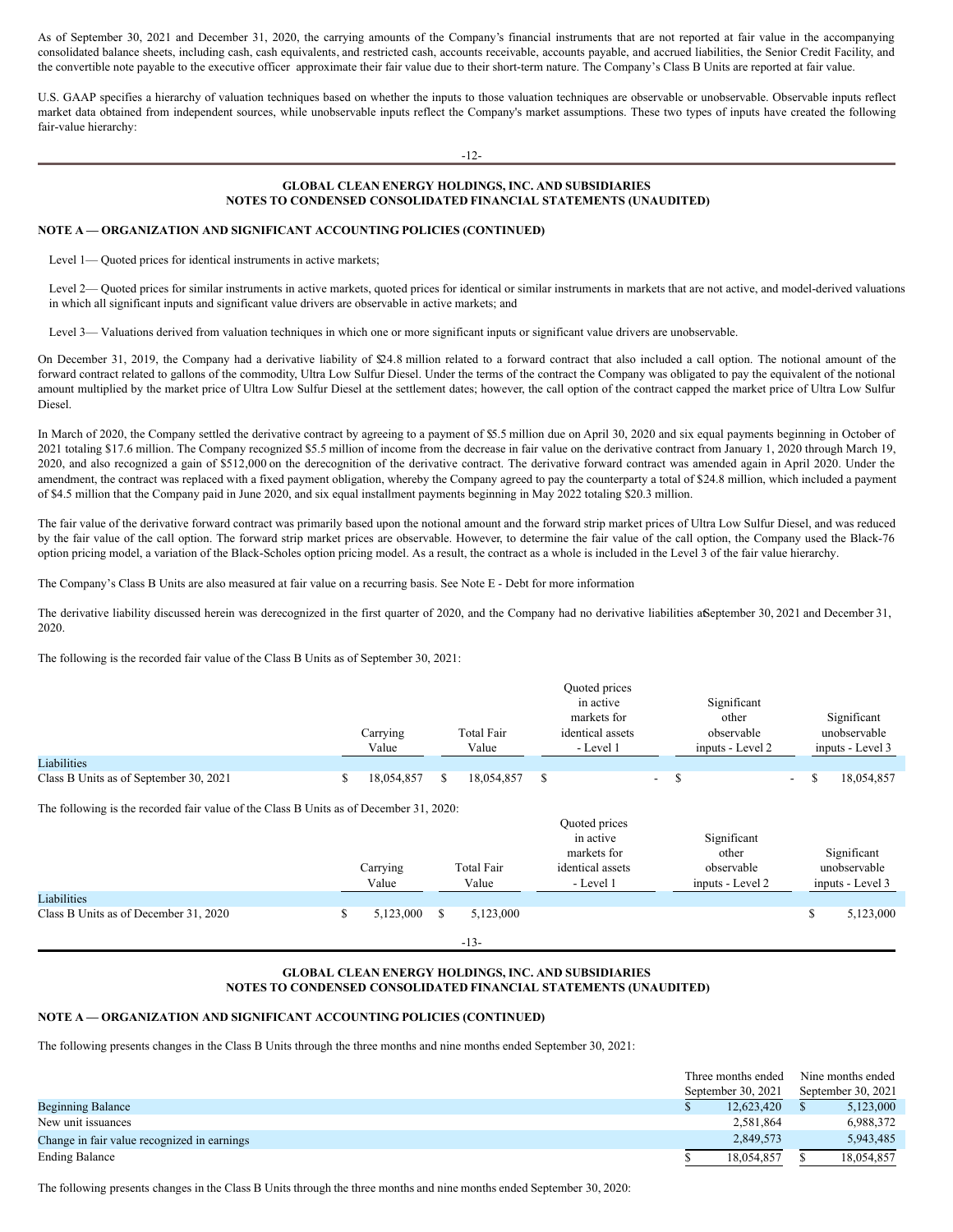|                                             | Three months ended<br>September 30, 2020 | Nine months ended<br>September 30, 2020 |  |  |
|---------------------------------------------|------------------------------------------|-----------------------------------------|--|--|
| <b>Beginning Balance</b>                    | 939,000                                  |                                         |  |  |
| New unit issuances                          | 537,000                                  | 476,000                                 |  |  |
| Change in fair value recognized in earnings |                                          |                                         |  |  |
| <b>Ending Balance</b>                       | 1,476,000                                | 1,476,000                               |  |  |

#### **Estimates**

Management uses estimates and assumptions in preparing financial statements. Those estimates and assumptions affect the reported amounts of assets and liabilities, the disclosure of contingent assets and liabilities, and reported revenues and expenses. Significant estimates used in preparing these financial statements include a) valuation of common stock, warrants, and stock options, b) estimated useful lives of equipment and intangible assets, c) the estimated costs to remediate or clean-up the refinery site, and the inflation rate, credit-adjusted risk-free rate and timing of payments to calculate the asset retirement obligations, d) the estimated costs to remediate or clean-up identified environmental liabilities, e) the estimated future cash flows and the various metrics required to establish a reasonable estimate of the value of the Class B Units issued to the Company's lenders under the credit agreement, and f) the allocation of the acquisition price of ATI. to the various assets acquired. It is reasonably possible that the significant estimates used will change within the next year.

## **Income/Loss per Common Share**

Income/Loss per share amounts are computed by dividing income or loss applicable to the common stockholders of the Company by the weighted-average number of common shares outstanding during each period. Diluted income or loss per share amounts are computed assuming the issuance of common stock for potentially dilutive common stock equivalents. The number of dilutive warrants and options is computed using the treasury stock method, whereby the dilutive effect is reduced by the number of treasury shares the Company could purchase with the proceeds from exercises of warrants and options.

The following table presents instruments that were anti-dilutive for the nine months ended September 30, 2021 and September 30, 2020 that were excluded from diluted earnings per share as they would have been antidilutive:

|                                        | Nine months              |  | Nine months     |
|----------------------------------------|--------------------------|--|-----------------|
|                                        | ended September          |  | ended September |
|                                        | 30, 2021                 |  | 30, 2020        |
| Convertible notes and accrued interest | 7.453.968                |  | 10,214,164      |
| Convertible preferred stock - Series B | $\overline{\phantom{0}}$ |  | 1,181,819       |
| Stock options and warrants             | 19,468,704               |  | 19,317,714      |
|                                        |                          |  |                 |

-14-

### **GLOBAL CLEAN ENERGY HOLDINGS, INC. AND SUBSIDIARIES NOTES TO CONDENSED CONSOLIDATED FINANCIAL STATEMENTS (UNAUDITED)**

#### **NOTE A — ORGANIZATION AND SIGNIFICANT ACCOUNTING POLICIES (CONTINUED)**

#### **Stock Based Compensation**

The Company recognizes compensation expenses for stock-based awards expected to vest on a straight-line basis over the requisite service period of the award based on their grant date fair value. However, in the case of awards with accelerated vesting, the amount of compensation expense recognized at any date will be based upon the portion of the award that is vested at that date. The Company estimates the fair value of stock options using a Black-Scholes option pricing model which requires management to make estimates for certain assumptions regarding risk-free interest rate, expected life of options, expected volatility of stock and expected dividend yield of stock.

#### **Recent Accounting Pronouncements**

In March 2020, the FASB issued ASU 2020-04,*Reference Rate Reform* (Topic 848). This ASU was issued in response to concerns about structural risks of interbank offer rates, and particularly the discontinuation of the London Interbank Offered Rate ("LIBOR"). These rates are used globally by all types of entities for a variety of purposes. ASU 2020-04 provides guidance to companies with optional expedients for contract modifications under Topics 310, 470, 842, and 815-15, excluded components of certain hedging relationships, fair value hedges, and cash flow hedges, as well as certain exceptions, which are intended to help ease the potential accounting burden associated with transitioning away from these reference rates. ASU 2021-01 clarifies certain optional expedients and exceptions for contract modifications and hedge accounting. Companies have the option to immediately apply the ASU. However, the guidance will only be available for a limited time (generally through December 31, 2022). The Company is currently evaluating the impact of adopting this new accounting standard, but does not expect it to have a material impact on its consolidated condensed financial statements and related disclosures.

In October 2021, the FASB issued ASU 2021-08, Accounting for Contract Assets and Contract Liabilities from Contracts with Customers (Topic 805). This ASU amends ASC 805 to require acquiring entities in a business combination to recognize and measure contract assets and contract liabilities using the revenue recognition guidance under ASC Topic 606. This differs from current GAAP rules where an acquirer generally recognizes these items at fair value on the date of acquisition. ASU 2021-08 is effective for financial statements issued for fiscal years beginning after December 15, 2022, however early adoption is permitted. The Company is currently evaluating the potential impact of the adoption of this standard, but does not expect it to have a material impact on its consolidated condensed financial statements and related disclosures.

#### **Subsequent Events**

The Company has evaluated subsequent events through the date these condensed consolidated financial statements were available to be issued. Where applicable, the notes to these condensed consolidated financial statements have been updated to discuss all significant subsequent events which have occurred.

-15-

## **GLOBAL CLEAN ENERGY HOLDINGS, INC. AND SUBSIDIARIES NOTES TO CONDENSED CONSOLIDATED FINANCIAL STATEMENTS (UNAUDITED)**

### **NOTE B — BASIS OF PRESENTATION AND LIQUIDITY**

The accompanying consolidated financial statements have been prepared assuming that the Company will continue as a going concern. As shown in the accompanying consolidated financial statements, the Company incurred losses from continuing operations applicable to its common stockholders of \$34.0 million during the nine months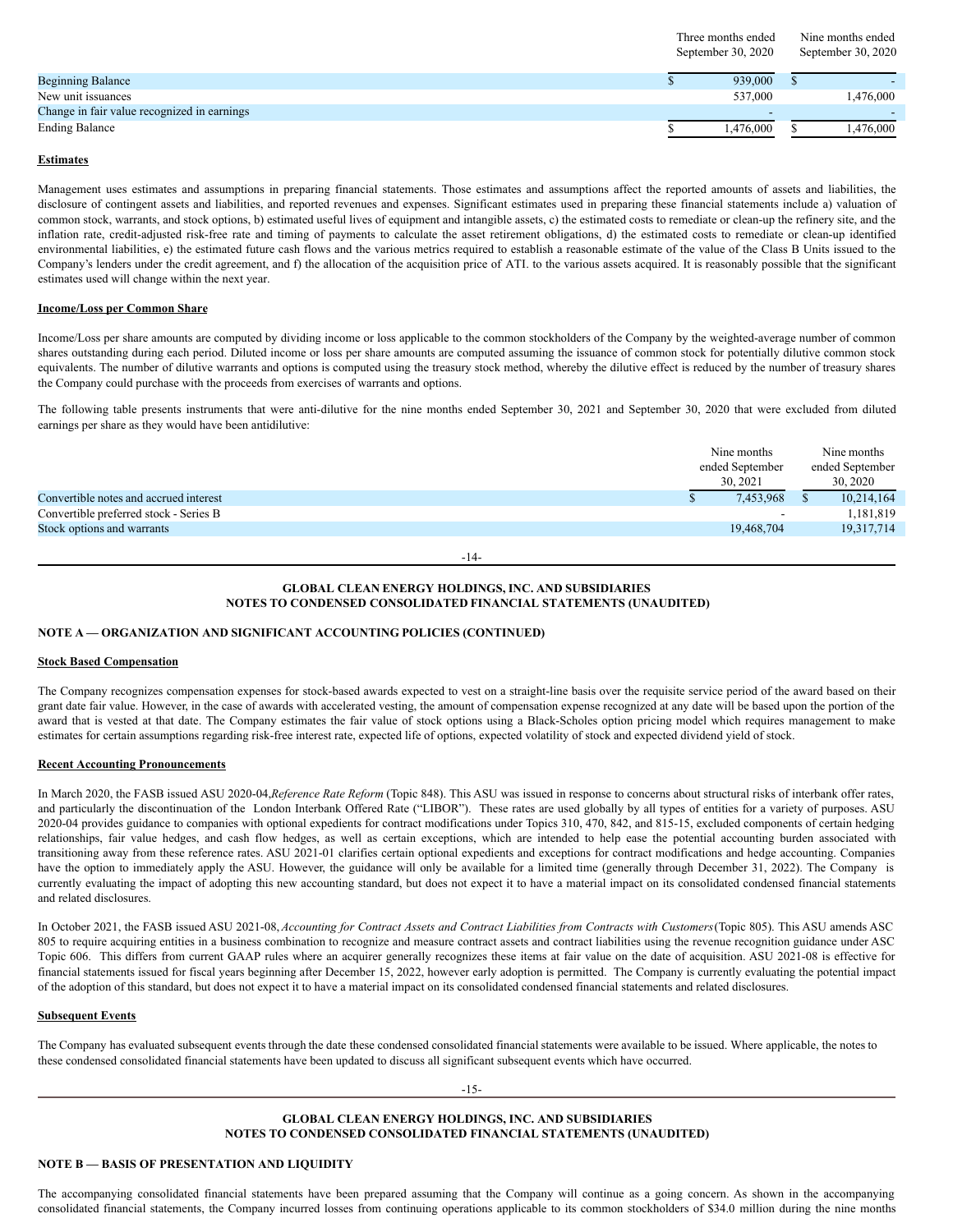ended September 30, 2021, and has an accumulated deficit of \$100.2 million at September 30, 2021. At September 30, 2021, the Company had working capital ofnegative \$50.1 million (which includes current restricted cash of \$2.3 million) and a stockholders' deficit of \$53.4 million. The Company is progressing its Bakersfield Biorefinery retooling project and is on track to achieve its initial revenues from the production and sale of renewable diesel in early 2022. Additionally, the Company must fund the \$35 million contingency cash reserve account (described further in Note E) by November 19, 2021. The Company is not able to fund the \$35 million reserve account absent an amendment or additional debt and/or equity financing. These conditions raise substantial doubt about the Company's ability to continue as a going concern for a period of at least one year from the time the financial statements are issued. Management plans to close on an additional debt and/or equity financing in the short-term and believes that transaction is probable of closing. Therefore, management believes their plan alleviates the substantial doubt.

On May 4, 2020, a group of lenders agreed to provide a \$300 million senior secured term loan facility to BKRF OCB, LLC, a wholly-owned subsidiary of Global Clean Energy Holdings, Inc., to enable that subsidiary to acquire the equity interests of BKRF and to pay the anticipated costs of the retooling of the Bakersfield Biorefinery owned by BKRF (the "Senior Credit Facility"). Concurrently with the Senior Credit Facility, a group of Mezzanine Lenders also agreed to provide a \$65 million secured term loan facility to be used to pay the costs of repurposing and starting up the Bakersfield Biorefinery, (the "Mezzanine Credit Facility"). Although the cash provided by the senior and Mezzanine Lenders may only be used for the Bakersfield Biorefinery and servicing these debt obligations, Global Clean Energy Holdings, Inc. will nevertheless, realize a reduction in certain of its operating and general and administrative expenses as the Company shares certain personnel and related costs. The Company believes that these cost savings, plus the Company's other financial resources, including, but not limited to, equity sales, sale and leaseback opportunities, financing or leasing arrangements for equipment or assets, etc., should be sufficient to fund the Company's operations through the start-up of the Bakersfield Biorefinery, at which point the Company will begin to generate positive operating cash flow which should be enough to fund operations and liabilities through at least the term of the product offtake agreement discussed below. See "Note E - Debt". In November 2020, the Company's Senior Credit Facility and Mezzanine Credit Facility were increased by a total of \$15 million for the Bakersfield Biorefinery and the Company's upstream Camelina operations.

In April 2019, the Company entered into a binding Product Offtake Agreement (the "Offtake Agreement") with ExxonMobil Oil Corporation ("ExxonMobil") pursuant to which ExxonMobil has committed to purchase 2.5 million barrels per year of renewable diesel annually from the Bakersfield Biorefinery (with a right to purchase higher volumes as available), and the Company has committed to sell these quantities of renewable diesel to ExxonMobil. ExxonMobil's obligation to purchase renewable diesel will last for a period of five years following the date that the Bakersfield Biorefinery commences commercial operations. ExxonMobil has the option to extend the initial five-year term. Either party may terminate the Offtake Agreement if the Bakersfield Biorefinery does not meet certain production levels by certain milestone dates following the commencement of the Bakersfield Biorefinery's operations.

In April 2021, BKRF entered into a Term Purchase Agreement ("TPA") with ExxonMobil under which ExxonMobil has the right to purchase additional quantities of renewable diesel from our Bakersfield Biorefinery, and the Company is obligated to sell such additional amounts of renewable diesel to ExxonMobil. Under the Offtake Agreement, signed in 2019, ExxonMobil committed to purchase 2.5 million barrels of renewable diesel per year (the "Committed Volume") from the Bakersfield Biorefinery. However, the Bakersfield Biorefinery is designed to produce more than the Committed Volume. Under the TPA, ExxonMobil has the exclusive right to purchase all renewable diesel produced in excess of the Committed Volume that we sell to ExxonMobil under the Offtake Agreement. The Company also agreed to transfer title to ExxonMobil of the Renewable Identification Numbers ("RINs") allocated to the quantities of renewable diesel purchased under the TPA. In the event that ExxonMobil does not purchase all of the renewable diesel that it can under the TPA and, as a result, our inventory levels exceed certain specified levels, the Company can sell that extra inventory to third parties. ExxonMobil will pay us a price for the renewable diesel purchased under the TPA based on a tiered formula reflecting the margins realized by ExxonMobil from its downstream resales of the TPA renewable diesel. The TPA has a five-year term. ExxonMobil has the option to extend the initial five-year term for a second five-year term if it elects to extend the Offtake Agreement.

Under both agreements, we retain 100% of the co-products, which include renewable naphtha, renewable propane and renewable butane. The Company is pursuing sales contracts for these products.

-16-

## **GLOBAL CLEAN ENERGY HOLDINGS, INC. AND SUBSIDIARIES NOTES TO CONDENSED CONSOLIDATED FINANCIAL STATEMENTS (UNAUDITED)**

## **NOTE C – PROPERTY, PLANT AND EQUIPMENT**

On May 7, 2020, through its wholly-owned subsidiary BKRF OCB, LLC, the Company purchased all of the outstanding equityinterests of Alon Bakersfield Property, Inc. a company that owned a crude oil refinery in Bakersfield, California, from Alon Paramount Holdings, Inc. ("Alon Paramount") for a total fair value of \$89.4 million (excluding acquisition costs). Immediately prior to the purchase, Alon Bakersfield Property Inc. was converted into a limited liability company and renamed as "Bakersfield Renewable Fuels, LLC." The Company is now retooling the acquired crude oil refinery into a biorefinery. In accordance with ASC Topic 805, *Business Combinations*, the Company determined that the purchase is an asset purchase and not a business combination based the following a) substantially all of the fair value of the gross assets acquired is concentrated in a single identifiable asset group, b) the existing crude oil based (very high carbon) refinery is not able to produce renewable diesel (very low carbon) fuel, c) no refinery in the U.S. has been designed specifically around the plant oil feedstock extracted from Camelina seeds, thus the technicalaspect is new and unique to the Bakersfield Biorefinery and d) the Company did not acquire an assembled workforce. Thus, the acquired asset group does not have the full inputs or substantive process to produce outputs and does not have any acquired revenue generating contractual arrangements.

The total fair value of consideration for the purchase of the Bakersfield Biorefinery was \$89.4 million, which consisted of \$40.0 million of cash, an option right to acquire a 33% equity interest in GCE Acquisitions granted to the seller that was valued at \$5.5 million, and an assumption of \$43.9 million of liabilities. The liabilities assumed consist of \$21.9 million of asset retirement obligations (ARO) and \$22.0 million of other environmental remediation liabilities. These liabilities are the estimated costs of clean-up, remediation and associated costs of the acquired assets in accordance with current regulations. The option right was valued using various inputs, including a volatility of 116%, a risk free rate of 0.14% and a marketability discount of 25%. The total consideration of the purchase was allocated to the asset categories acquired based upon their relative fair values, except that the fair value of the asset retirement obligations was allocated to the specific assets to which they relate.

The following summarizes this allocation of the fair value of the consideration and also the reclassification of the pre-acquisition costs:

|                               | Capitalized Costs     |             |                 |                          | Total       |             |
|-------------------------------|-----------------------|-------------|-----------------|--------------------------|-------------|-------------|
|                               | Based on<br>Allocated |             |                 |                          | Capitalized |             |
|                               |                       | Acquisition | Pre-Acquisition |                          |             | Costs on    |
| <b>Asset Category</b>         |                       | Valuation   |                 | Costs                    |             | Acquisition |
| <b>Property and Equipment</b> |                       |             |                 |                          |             |             |
| Land                          |                       | 7,584,961   |                 | $\sim$                   | ъ           | 7,584,961   |
| <b>Buildings</b>              |                       | 2,053,570   |                 | $\overline{\phantom{0}}$ |             | 2,053,570   |
| Refinery                      |                       | 77,845,201  |                 | 3,222,449                |             | 81,067,650  |
| <b>Intangible Assets</b>      |                       | 1,921,082   |                 | $\overline{\phantom{0}}$ |             | 1,921,082   |
| Total                         |                       | 89,404,814  |                 | 3,222,449                |             | 92,627,263  |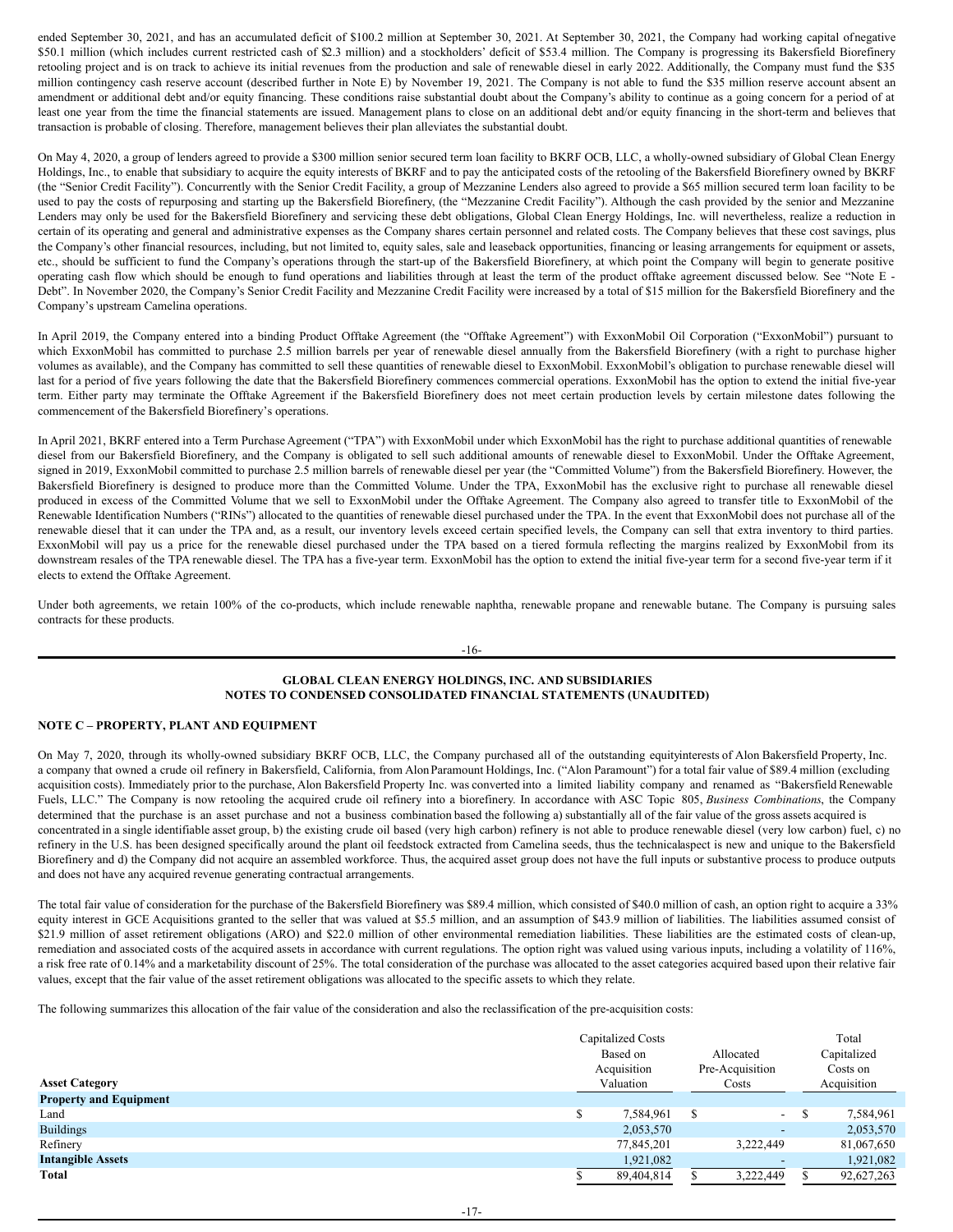## **GLOBAL CLEAN ENERGY HOLDINGS, INC. AND SUBSIDIARIES NOTES TO CONDENSED CONSOLIDATED FINANCIAL STATEMENTS (UNAUDITED)**

## **NOTE C – PROPERTY, PLANT AND EQUIPMENT (CONTINUED)**

Property, plant, and equipment as of September 30, 2021 and December 31, 2020 are as follows:

|                                     | September 30, |  | December 31,  |
|-------------------------------------|---------------|--|---------------|
|                                     | 2021          |  | 2020          |
| Land                                | 7,584,961     |  | 7,584,961     |
| Office Equipment                    | 62.506        |  | 61,078        |
| <b>Buildings</b>                    | 2,053,570     |  | 2,053,570     |
| Refinery and Industrial Equipment   | 86,066,002    |  | 86,019,130    |
| <b>Transportation Equipment</b>     | 136.237       |  |               |
| <b>Construction in Process</b>      | 149,811,267   |  | 33,212,695    |
| <b>Construction Period Interest</b> | 30,347,027    |  | 10,220,766    |
| <b>Total Cost</b>                   | 276,061,570   |  | 139, 152, 200 |
| Less Accumulated Depreciation       | (268,066)     |  | (179, 525)    |
| Property, plant and equipment, net  | 275,793,504   |  | 138,972,675   |

Depreciation expense for property and equipment was approximately \$35,000 and \$46,000 for the three months ended September 30, 2021 and September 30, 2020, respectively and \$89,000 and \$73,000 for the nine months ending September 30, 2021 and September 30, 2020, respectively.

## **NOTE D - INTANGIBLE ASSETS AND GOODWILL**

## **Intangible Assets**

The Company holds certain patents, intellectual property and rights related to the development of Camelina as a biofuels feedstock and continues to incur costs related to patent license fees and patent applications for Camelina sativa plant improvements. In April of 2021, the Company acquired ATI primarily for its patent portfolio. The Company allocated approximately \$3.5 million of the consideration to the patents held by ATI, which is included in our patent assets below and subject to amortization. Our patents generally have an expected useful life of approximately 20 years and are carried at cost less any accumulated amortization and any impairment losses. The Company also allocated \$90,000 of the acquisition of ATI to its trade name. The ATI tradename is a non-amortizable intangible asset with an indefinite life subject to any future impairment losses. Amortization is calculated using the straight-line method over their remaining patent life. The termination dates of our patents range from 2022 through 2040. Any future costs associated with the maintenance of these patents and patent and registration costs for any new patents that are essential to our business will be capitalized and amortized over the life of the patent once issued. Upon the Company's acquisition of the Bakersfield Biorefinery, the Company acquired necessary permits for the operation of the facility. The permit cost of \$1.9 million is amortized on a straight-line basis over15 years.

-18-

## **GLOBAL CLEAN ENERGY HOLDINGS, INC. AND SUBSIDIARIES NOTES TO CONDENSED CONSOLIDATED FINANCIAL STATEMENTS (UNAUDITED)**

### **NOTE D - INTANGIBLE ASSETS AND GOODWILL (CONTINUED)**

The intangible assets as of September 30, 2021 and December 31, 2020 is shown in the following table:

|                                          | September 30,<br>2021 |  | December 31,<br>2020 |  |
|------------------------------------------|-----------------------|--|----------------------|--|
| <b>Non-amortizable Intangible Assets</b> |                       |  |                      |  |
| Trade Name                               | 90,000                |  |                      |  |
| <b>Amortizable Intangible Assets</b>     |                       |  |                      |  |
| Patent licenses                          | 7,973,535             |  | 4,442,553            |  |
| Refinery permits                         | 1,921,082             |  | 1,921,082            |  |
| Less accumulated amortization            | (2,786,775)           |  | (2,182,889)          |  |
| <b>Intangible Assets, Net</b>            | 7.197.842             |  | 4.180.746            |  |

Amortization expense for intangible assets were approximately \$320,000 and \$95,000 for the three months ended September 30, 2021 and September 30, 2020, respectively, and \$699,000 and \$251,000 for the nine months ending September 30, 2021 and September 30, 2020, respectively.

The estimated intangible asset amortization expense for the remainder of 2021 through 2027 and thereafter is as follows:

|                                           | <b>Estimated Amortization</b> |           |  |
|-------------------------------------------|-------------------------------|-----------|--|
|                                           | Expense                       |           |  |
| October 1, 2021 through December 31, 2021 | \$                            | 320,126   |  |
| 2022                                      |                               | 1,113,118 |  |
| 2023                                      |                               | 855,987   |  |
| 2024                                      |                               | 726,135   |  |
| 2025                                      |                               | 625,644   |  |
| 2026                                      |                               | 610,359   |  |
| 2027 and Thereafter                       |                               | 2,946,473 |  |
| Total                                     |                               | 7,197,842 |  |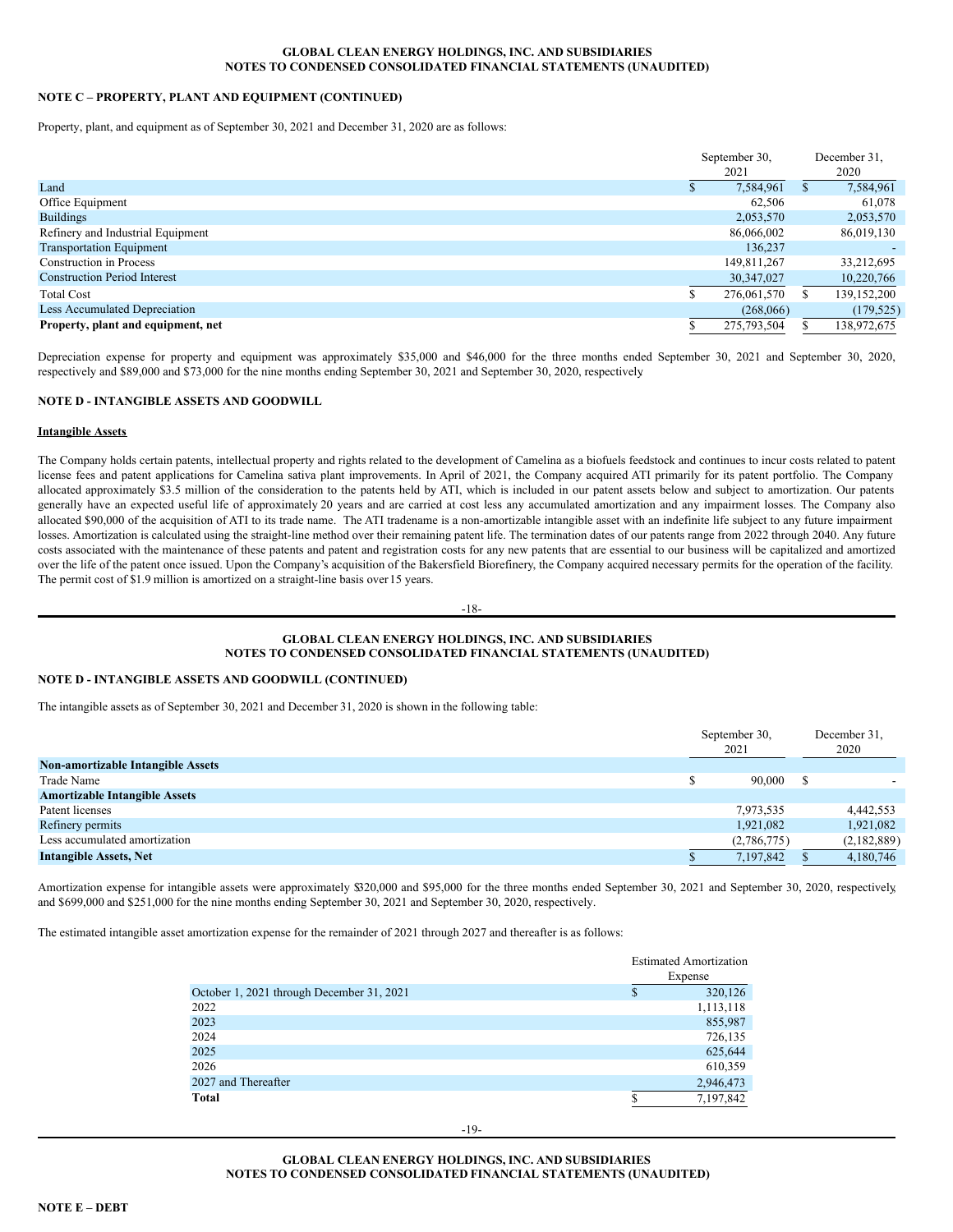The table below summarizes our notes payable and long-term debt at September 30, 2021 and at December 31, 2020:

|                                                    |   | September 30, 2021 |    | December 31, 2020 |
|----------------------------------------------------|---|--------------------|----|-------------------|
| Notes Payable                                      |   |                    |    |                   |
| Senior credit facility                             | S | 290,626,038        | S  | 153,405,569       |
| Fixed payment obligation                           |   | 20,250,000         |    | 20,250,000        |
| Other notes                                        |   | 2,928,949          |    | 4,198,113         |
|                                                    |   | 313,804,987        |    | 177,853,682       |
|                                                    |   |                    |    |                   |
|                                                    |   |                    |    |                   |
| Less: current portion of long-term debt            |   | (17, 341, 122)     |    | (4,198,113)       |
| Less: unamortized debt discount and issuance costs |   | (17,614,939)       |    | (10, 731, 206)    |
| Subtotal                                           |   | 278,848,927        |    | 162,924,363       |
|                                                    |   |                    |    |                   |
| Convertible Notes Payable                          |   |                    |    |                   |
| Convertible note payable to executive officer      |   | 1,000,000          |    | 1,000,000         |
| Other convertible notes payable                    |   |                    |    | 697,000           |
| Subtotal                                           |   | 1,000,000          |    | 1,697,000         |
|                                                    |   |                    |    |                   |
| Total                                              | ъ | 279,848,927        | \$ | 164,621,363       |

## **Credit Facilities**

On May 4, 2020, in order to fund the purchase of BKRF, BKRF OCB, LLC, a subsidiary of the Company, entered into the Senior Credit Facility with a group of lenders (the "Senior Lenders") pursuant to which the Senior Lenders agreed to provide a \$300 million senior secured term loan facility to BKRF OCB (which was increased to \$313.2 million in November 2020) to pay the costs of the retooling the Bakersfield Biorefinery. The Senior Credit Facility bears interest at the rate of 12.5% per annum, payable quarterly, provided that the borrower may defer up to 2.5% interest to the extent it does not have sufficient cash to pay the interest, with such deferred interest being added to principal. The principal of the Senior Credit Facility matures in November 2026, provided that BKRF OCB, LLC must offer to prepay the Senior Credit Facility with any proceeds of such asset dispositions, borrowings other than permitted borrowings, proceeds from condemnation, damages, or other events of loss, and excess net cash flow. BKRF OCB, LLC may also prepay the Senior Credit Facility in whole or in part with the payment of a prepayment premium. As additional consideration for the Senior Credit Facility, the Senior Lenders are issued Class B Units in BKRF HCP, LLC, an indirect parent company of BKRF OCB, LLC, as the Company draws on the Senior Credit Facility. As of September 30, 2021, 284.8 million Class B Units have either been issued or are issuable, and the aggregate fair value of such units on the date of their issuances totaled approximately \$10.1 million which were recorded as debt discount. The aggregate fair value of the earned units as of September 30, 2021 was approximately \$18.1 million. The fair value of such units is remeasured at each new issuance and at each quarter end. The fair value of these Class B units on the date of issuance is recorded as a liability with an offsetting adjustment to debt discount. During the nine months ended September 30, 2021, \$3.1 million of these costs were recognized. It is expected that the fair value will change based on relevant factors influencing future cash flows. The Senior Credit Facility is secured by all the assets of BKRF OCB, LLC (including its membership interests in BKRF), all the outstanding membership interest in BKRF OCB, LLC, and all the assets of BKRF. In March 2021, the Company and the Senior Lenders amended the credit agreements to address and remedy certain covenants of which the Company was not in full compliance, thereby bringing the Company into full compliance with all covenants as of the amendment date. As part of that amendment, the Company agreed to pay the Senior Lenders a 1% fee of the total available credit available under the Senior Credit Facility and the Mezzanine Credit Facility. Based on the credit available under the two facilities, the fee was \$3.8 million and may be paid in common stock.

#### -20-

### **GLOBAL CLEAN ENERGY HOLDINGS, INC. AND SUBSIDIARIES NOTES TO CONDENSED CONSOLIDATED FINANCIAL STATEMENTS (UNAUDITED)**

#### **NOTE E – DEBT (CONTINUED)**

Effective March 26, 2021, the Company and its Senior Lenders entered into Amendment No. 3 to the Credit Agreement to, among other things, establish a contingency reserve account to fund the costs of the additional capabilities and equipment and to fund possible cost overruns at the Bakersfield Biorefinery. Concurrently, the Company and the Mezzanine Lenders entered into Consent No. 2 and Amendment No. 2 to Credit Agreement to amend the \$65 million Mezzanine Credit Facility. Under these two amendments we agreed to establish a cash reserve of at least \$35 million, which cash reserve would be used at the direction of the agent for the lenders to fund project costs of the Bakersfield Biorefinery to the extent that such costs exceed the amounts available under the two credit agreements. Funds remaining in the contingency reserve account after the completion of the Bakersfield Biorefinery will, with the approval of the lenders' agent, be used to first make a \$5 million principal payment on the Senior Credit Facility, and any remaining funds will be returned to us. In order to fund the new \$35 million contingency cash reserve, the two amendments to the credit agreements required that we raise no less than \$35 million in a public or private financing transaction by July 31, 2021 and that we deposit, by that date, at least \$35 million into the new Bakersfield Biorefinery cash reserve account. As consideration for the amendments to the two credit agreements, we agreed to pay each Senior Lender and Mezzanine Lender an amendment and consent premium equal to 1.00% of the aggregate commitments and loans of such lenders. On July 29, 2021 the time period for funding the \$35 million contingency reserve was extended to September 15, 2021 and has been further extended to November 19, 2021.

On May 4, 2020, BKRF HCB, LLC, the indirect parent of BKRF OCB, LLC, entered into a the Mezzanine Credit Facility with a group of Mezzanine Lenders who agreed to provide a \$65 million secured term loan facility to be used to pay the costs of repurposing and starting up the Bakersfield Biorefinery. As of September 30, 2021, BKRF HCB, LLC has not drawn down on the Mezzanine Credit Facility. The Mezzanine Credit Facility bears interest at the rate of 15.0% per annum on amounts borrowed, payable quarterly, provided that the borrower may defer up to 2.5% interest to the extent it does not have sufficient cash to pay the interest. Such deferred interest is added to principal. As additional consideration for the Mezzanine Credit Facility, the Mezzanine Lenders will be issued Class C Units in BKRF HCP, LLC at such times as advances are made under the Mezzanine Credit Facility. The Mezzanine Credit Facility will be secured by all of the assets of BKRF HCP, LLC, including all of the outstanding membership interest in BKRF HCB, LLC. The Mezzanine Credit Facility matures in November 2027.

On May 18, 2021 certain of our subsidiaries, including BKRF, entered into Amendment No. 4 to our Credit Agreement with the Senior Lenders. The Amendment was entered into primarily to consent to the replacement of the original EPC firm and agreement with the new EPC firm and agreement. See Note H - Commitments and Contingencies.

On July 29, 2021, the Company entered into an amendment to each of its Senior Credit Facility and Mezzanine Credit Facility with its lenders to extend the date of funding the \$35 million contingency reserve to September 15, 2021, to increase the availability under the credit agreements by an aggregate of \$5 million, and to convert its 1% fee payable under a prior amendment from a cash payment to a warrant to purchase \$3.8 million in value of the Company's common stock. As of September 30, 2021, the warrant has not been issued, and subsequent to September 15, 2021 the date of funding for the \$35 million contingency reserve has been extended to November 19, 2021.. The number of shares to be issued upon exercise of the warrant is to be determined based on the price at which the Company issues shares of its common stock in its next additional capital raise, which is defined as a minimum of \$35.0 million..

### **Fixed Payment Obligation**

As described in Note A, under "Fair Value Measurements and Fair Value of Financial Instruments", the Company amended a derivative forward contract during the quarter ended March 31, 2020, with the counterparty. The amendment terminated the derivative forward contract and replaced it with a fixed payment obligation. Under the terms of the fixed payment obligation, the Company agreed to pay the counterparty a total of \$23.1 million, which included a payment of \$5.5 million in April 2020, and six equal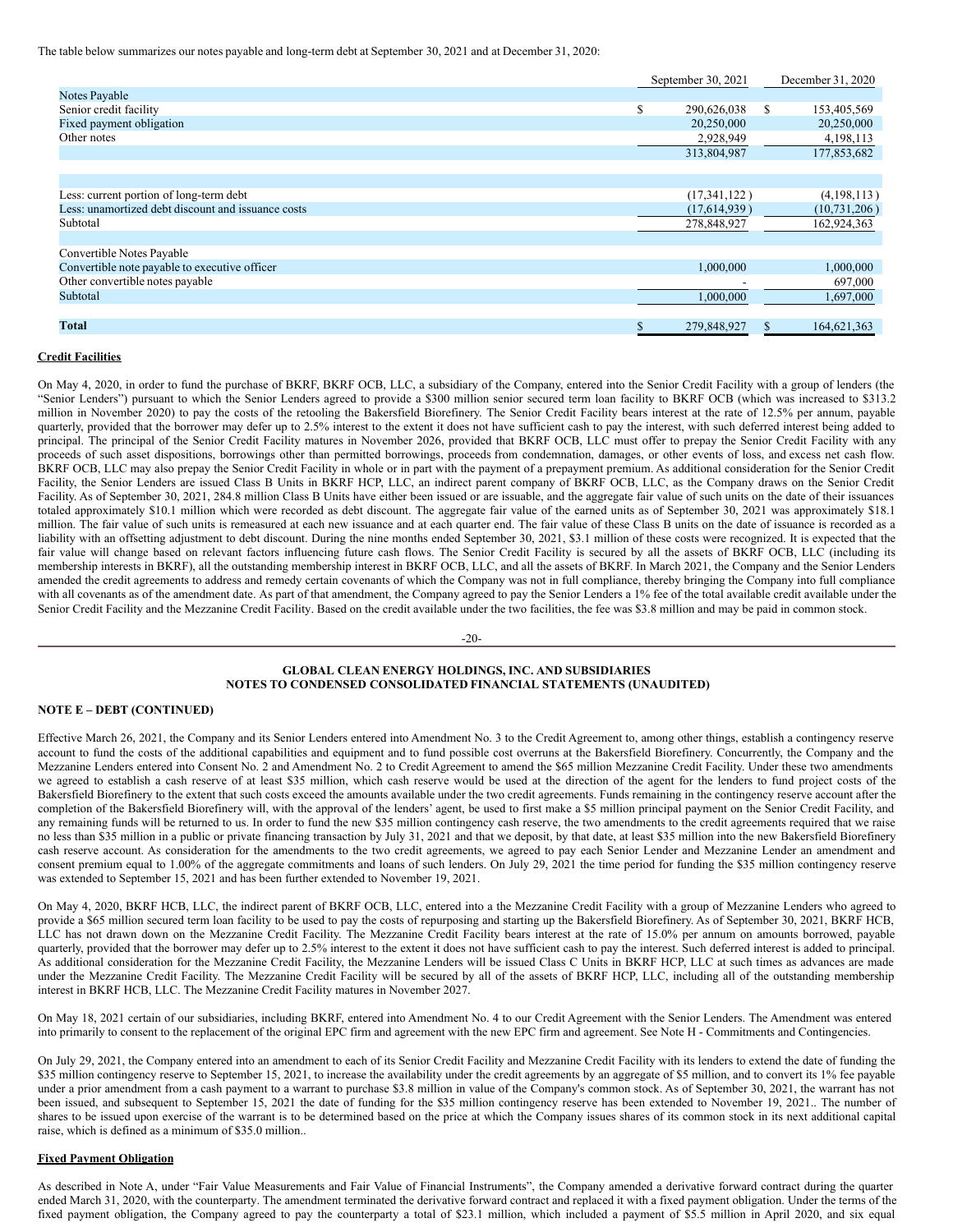installment payments in 2022 totaling \$17.6 million. Under the subsequent revised terms of the fixed payment obligation in April 2020, the Company agreed to pay the counterparty a total of \$24.8 million, which included a payment of \$4.5 million in June 2020 (which was paid), and six equal monthly installment payments beginning in May 2022. For financial reporting purposes, the fixed payment obligation has been recorded at the present value of future payments, using a discount rate of 14.8%.

-21-

## **GLOBAL CLEAN ENERGY HOLDINGS, INC. AND SUBSIDIARIES NOTES TO CONDENSED CONSOLIDATED FINANCIAL STATEMENTS (UNAUDITED)**

### **NOTE E – DEBT (CONTINUED)**

#### **Other Notes Payable**

Included in "other notes" as of September 30, 2021, in the above table, is a note, that is due upon demand related to the Company's business activities prior to 2019, in the principal amount of \$1.3 million and an interest rate of 18% per annum. Also, included in other notes above, is a note payable that was used to finance the Company's insurance policies. Upon the acquisition of the Bakersfield Biorefinery in May 2020, the Company purchased numerous insurance contracts to cover its corporate, ownership and construction risks primarily to provide financial protection against various risks and to satisfy certain lender requirements. The Company paid 35% of the total premiums and financed the balance at 3.8% annual interest rate. The Company is obligated to make seventeen equal monthly payments totaling approximately \$4.5 million beginning in July 2020. The insurance policies cover various periods from 12 to 60 months beginning in May 2020. As of September 30, 2021, the Company had six payments remaining for a total of \$1.8 million. In May, 2021, the Company entered into new insurance policies to replace the policies that were expiring in May 2020. The Company paid 8.5% of the total premiums and financed the balance at a 3.85% annual interest rate. The Company is obligated to make 11 equal monthly payments totaling approximately \$0.5 million beginning in June 2021. In March, 2021, the Company received a SBA Paycheck Protection Program loan for \$0.6 million at a 1% interest rate. The loan matures in March 2026, and the Company may have the opportunity to have the loan forgiven under the government program.

### **Convertible Note Payable to Executive Officer**

On October 16, 2018, Richard Palmer, the Company's Chief Executive Officer and President, entered into a new employment agreement with the Company and concurrently agreed to defer \$1 million of his accrued unpaid salary and bonus for two years. In order to evidence the deferral, the Company and Mr. Palmer entered into a \$1 million convertible promissory note (the "Convertible Note"). The Convertible Note accrues simple interest on the outstanding principal balance of the note at the annual rate of five percent (5%) and became due and payable on October 15, 2020, its maturity date. Under its existing credit agreements, the Company is restricted from repaying Mr. Palmer's loan and, accordingly, is currently in default under the Convertible Note. The Company accrued interest expense of \$12,500 and \$37,500 on this note in each quarter and nine months respectively, ended September 30, 2021 and 2020. The Company had recorded accrued interest payable of approximately \$148,000 and \$110,000 as of September 30, 2021 and December 31, 2020 respectively. Under the Convertible Note, Mr. Palmer has the right, exercisable at any time until the Convertible Note is fully paid, to convert all or any portion of the outstanding principal balance and accrued and unpaid interest into shares of the Company's Common Stock at an exercise price of \$0.154 per share.

#### **Convertible Notes Payable**

The Company had several notes that were convertible into shares of the Company or the Company's subsidiaries at different prices: ranging from \$0.30 per share into the Company's stock and up to \$1.48 per share into Susoils's common stock. These notes have passed their original maturity date and they continue to accrue interest at varying rates, from 8% to 10%. On March 26, 2021, we issued 1,586,786 shares of the Company's common stock to the holder of a convertible promissory note upon the conversion of the entire outstanding balance, principal and accrued interest, for that note. During the quarter ending June 30, 2021, the Company paid the remaining notes and the accrued interest either by an agreed cash settlement or through the issuance of common shares at an agreed price of \$5.75 per share. As of September 30, 2021, there are no remaining convertible notes payable to third parties.

#### -22-

### **GLOBAL CLEAN ENERGY HOLDINGS, INC. AND SUBSIDIARIES NOTES TO CONDENSED CONSOLIDATED FINANCIAL STATEMENTS (UNAUDITED)**

### **NOTE E – DEBT (CONTINUED)**

The following table summarizes the minimum required payments of notes payable and long-term debt as of September 30, 2021:

|              |      |   | Required         |
|--------------|------|---|------------------|
|              | Year |   | Minimum Payments |
| 2021         |      | Φ | 2,928,949        |
| 2022         |      |   | 21,250,001       |
| 2023         |      |   |                  |
| 2024         |      |   |                  |
| 2025         |      |   |                  |
| Thereafter   |      |   | 290,626,038      |
| <b>Total</b> |      |   | 314,804,988      |

#### **Class B Units**

As described above, during the year ended December 31, 2020 and through September 30, 2021, the Company issued or had issuable 151.5 million and 284.8 million, respectively, Class B Units of its subsidiary, BKRF HCB, LLC, to its Senior Lenders. To the extent that there is distributable cash, the Company is obligated to make certain distribution payments to holders of Class B Units, and after the distributions reach a certain limit the units will no longer require further distributions and will be considered fully redeemed. The Class B unit holders may receive a portion of the distributable cash, as defined under the Senior Credit Facility, available to BKRF HCB, LLC, but generally only up to 25% of the available cash after the required interest and principal payments, operating expenses and ongoing capital requirements have been paid. Such payments commence once the Bakersfield Biorefinery begins operations and will continue through the later of five years after operations of the refinery begins or until the cumulative distributions reach a certain threshold defined in the operating agreement of BKRF HCB, LLC. The aggregate total payments (including distributions to the Class B Units, all interest and principal payments) to the Senior Lenders cannot exceed two times the amount of the borrowings under the Senior Credit Facility, or approximately \$635 million. As of September 30, 2021, 284.8 million Class B Units have either been issued or are issuable, and the aggregate fair value of such units on the date of their issuances totaled approximately \$10.1 million which were recorded as debt discount. The aggregate fair value of the earned units as of September 30, 2021 was approximately \$18.1 million. The fair value of such units is remeasured at each new issuance and at each quarter end. It is expected that the fair value will increase as the Company continues to derisk the project through ongoing retooling activities. The fair value is largely based on the present value of the expected distributions that will be made to the Class B Unit holders, which consider various risk factors, including a market risk premium, project size, the uniqueness and age of the refinery, the volatility of the feedstock and refinery inputs, operational costs, environmental costs and compliance, effective tax rates, illiquidity of the units, etc. As completion of retrofitting the refinery progresses, the fair value is expected to increase, and further increases in fair value are expected when the refinery becomes operational and begins generating revenues. For accounting purposes, these Class B Units are considered to be mandatorily redeemable and have been classified as liabilities in the accompanying balance sheets and are remeasured at fair value at the end of each reporting period.

### **NOTE F - STOCKHOLDERS' EQUITY**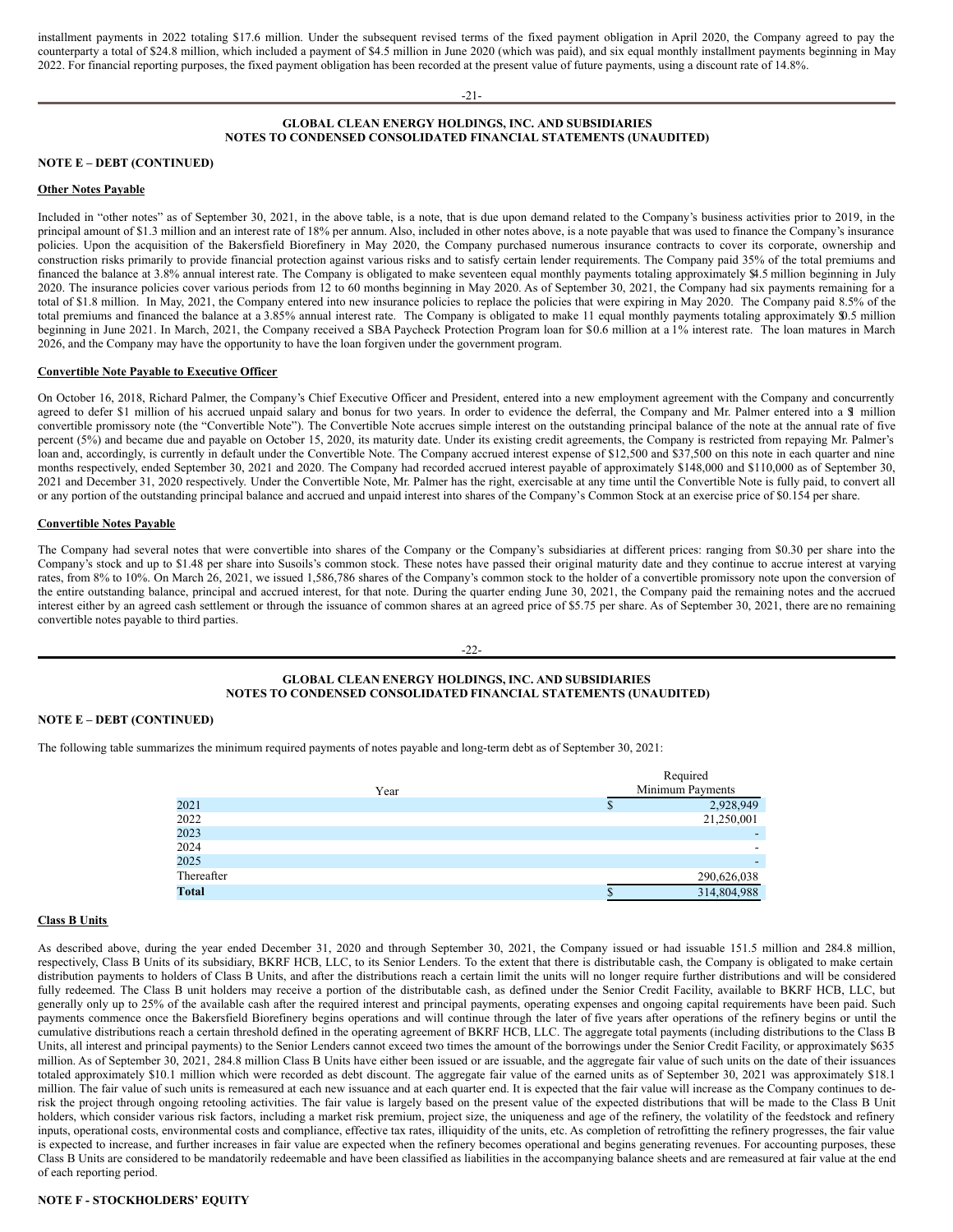#### **Common Stock**

In the first nine months of 2021, the Company issued62,332 shares of its common stock upon the exercise of stock options. These option exercises consisted of 50,000 and 12,332 shares issued to a director and employees, respectively.

On March 26, 2021, the Company issued 1,586,786 shares of its common stock to the holder of a convertible promissory note upon the conversion, on the original terms of the note, of the entire outstanding balance, principal and accrued interest, for that note, which was \$476,036.

-23-

### **GLOBAL CLEAN ENERGY HOLDINGS, INC. AND SUBSIDIARIES NOTES TO CONDENSED CONSOLIDATED FINANCIAL STATEMENTS (UNAUDITED)**

#### **NOTE F - STOCKHOLDERS' EQUITY (CONTINUED)**

On April 15, 2021, the Company issued 830,526 shares of its common stock as consideration for the acquisition of ATI. The shares were valued at \$5 million, based on an agreed formula based on the shares trading price.

On April 16, 2021 the Company issued 496,000 shares of its common stock and warrants to purchase an additional 19,840 shares of common stock, all for \$.1 million in a private sale to three accredited investors.

On June 1, 2021, the Company issued 53,723 shares of its common stock to various note holders upon the conversion of, or as payment for the entire outstanding balance, principal and accrued interest, of notes, all in accordance with the original terms of the notes, having an outstanding balance of \$308,889 in the aggregate.

On June 30, 2021, 1,181,819 shares of its common stock became issuable upon the delivery to the Company of notices of conversion for the conversion of all the outstanding shares of the Company's Series B Convertible Preferred Stock. The new shares of common stock and the new certificates will be issued to the former holders of the preferred stock upon the tender of lost certificate documentation by the holders.

#### **Series B Convertible Preferred Stock**

On November 6, 2007, the Company sold a total of 13,000 shares of Series B Convertible Preferred Stock ("Series B Shares") to two investors for an aggregate purchase price of \$1.3 million, less offering costs of \$9,265. Each share of the Series B Shares has a stated value of \$100.

The Series B Shares were convertible into shares of the Company's Common Stock. As of June 30, 2021, the two holders of the shares of preferred stock tendered notices of conversion, and all of the outstanding shares of Series B Convertible Preferred Stock were converted into 1,181,819 shares of the Company's common stock. As a result, effective as of June 30, 2021, the Company had no outstanding Series B Convertible Preferred Stock.

### **NOTE G – STOCK OPTIONS AND WARRANTS**

#### **2020 Equity incentive Plan**

In April 2020, the Company's Board of Directors adopted the Global Clean Energy Holdings, Inc. 2020 Equity Incentive Plan (the "2020 Plan") wherein 2,000,000 shares of the Company's common stock were reserved for issuance thereunder. Options and awards granted to new or existing officers, directors, employees, and non-employees vest ratably over a period as individually approved by the Board of Directors generally over three years, but not in all cases. The 2020 Plan provides for a three-month exercise period of vested options upon termination of service. The exercise price of options granted under the 2020 Plan is equal to the fair market value of the Company's common stock on the date of grant. Options issued under the 2020 Plan have a maximum term of ten years for exercise and may be exercised with cash consideration or through a cashless exercise in which the holder forfeits a portion of the award in exchange for shares of common stock of the remaining portion of the award. As of September 30, 2021, there were 561,177 shares available for future option grants under the 2020 Plan.

During the nine months ended September 30, 2021 the Company granted stock options for the purchase of a total of 424,740 shares of Common Stock under the 2020 Plan, of which 364,740 were to employees and 60,000 were to directors.

-24-

## **GLOBAL CLEAN ENERGY HOLDINGS, INC. AND SUBSIDIARIES NOTES TO CONDENSED CONSOLIDATED FINANCIAL STATEMENTS (UNAUDITED)**

#### **NOTE G – STOCK OPTIONS AND WARRANTS (CONTINUED)**

The Company previously granted stock options that were not issued underthe 2020 Plan which the terms and conditions are described within the Company's Form 10-K filed on April 13, 2021. A summary of the option award activity in 2021 and awards outstanding at September 30, 2021 (includes 100,000, 18,809,026 and 559,678 options under the 2010 Equity Incentive Plan, the non-plan and the 2020 Plan, respectively) is as follows:

|                                              | <b>Shares Under</b><br>Option |              | Weighted<br>Average<br>Exercise<br>Price | Weighted<br>Average<br>Remaining<br>Contractual<br>Life (Years) |              | Aggregate<br>Intrinsic Value |
|----------------------------------------------|-------------------------------|--------------|------------------------------------------|-----------------------------------------------------------------|--------------|------------------------------|
| Outstanding at December 31, 2020             | 19,230,214                    | $\mathbb{S}$ | 0.16                                     | 2.81                                                            | $\mathbb{S}$ | 30,044,649                   |
| Granted                                      | 424,740                       |              | 5.61                                     |                                                                 |              | $\overline{\phantom{a}}$     |
| Exercised                                    | (61,770)                      |              | 0.17                                     |                                                                 |              | 319,433                      |
| Forfeited                                    | (121, 418)                    |              | 5.94                                     |                                                                 |              |                              |
| Expired                                      | (3,062)                       |              | 5.51                                     |                                                                 |              |                              |
|                                              |                               |              |                                          |                                                                 |              |                              |
| Outstanding at September 30, 2021            | 19,468,704                    | \$           | 0.33                                     | 2.34                                                            | S            | 58,046,239                   |
|                                              |                               |              |                                          |                                                                 |              |                              |
| Vested and exercisable at September 30, 2021 | 18,597,978                    | S            | 0.23                                     | 2.27                                                            |              | 56,549,516                   |

The fair value of stock option grants with only continued service conditions for vesting is estimated on the grant date using a Black-Scholes option pricing model. The following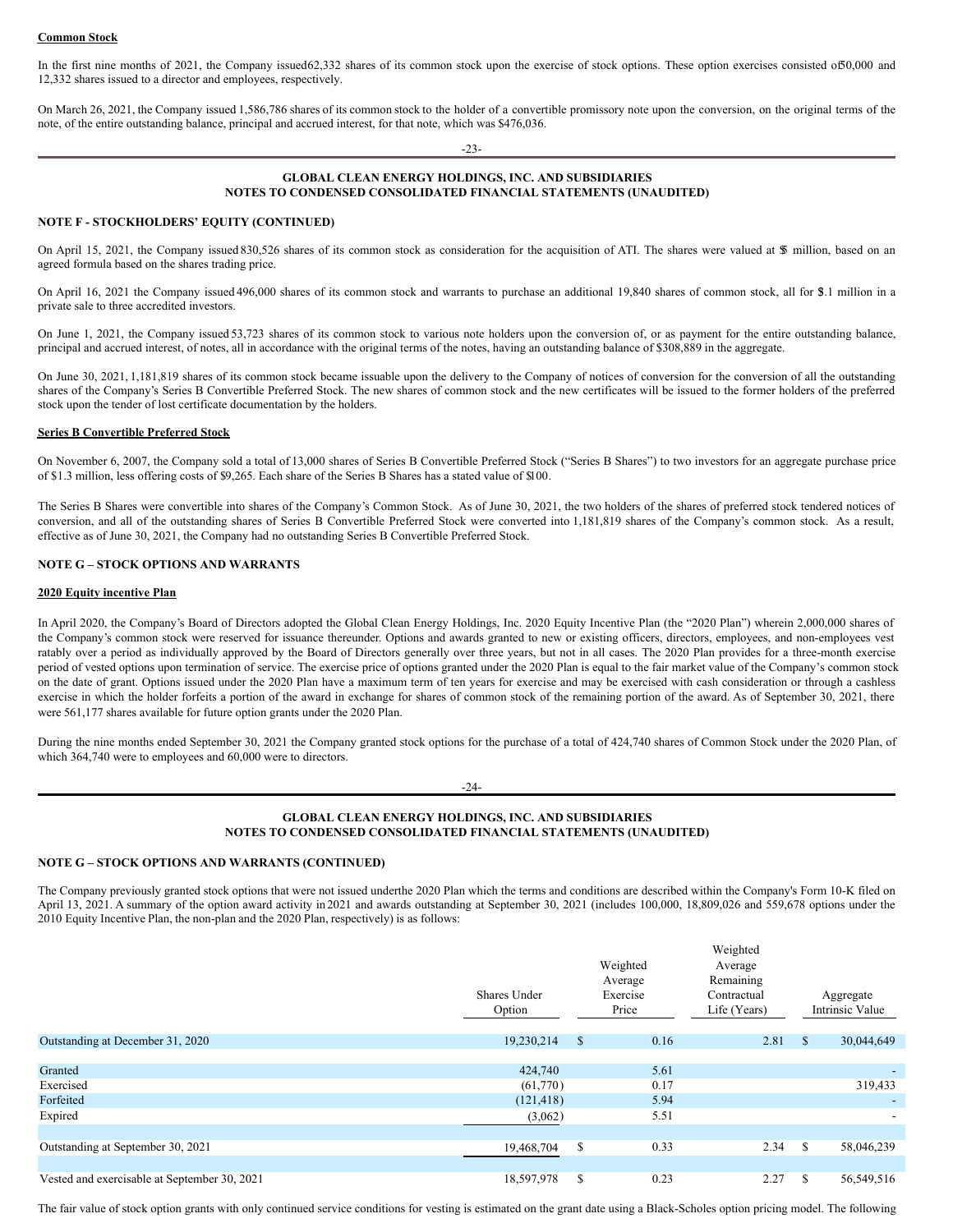table illustrates the assumptions used in estimating the fair value of options granted during the periods presented:

|                                 | Nine months ended  |
|---------------------------------|--------------------|
|                                 | September 30, 2021 |
| Expected Term (in Years)        | $2$ to 5           |
| Volatility                      | 85.665%            |
| <b>Risk Free Rate</b>           | $0.401\%$          |
| Dividend Yield                  | $0\%$              |
| Exit Rate Pre-vesting (1)       | $0\%$              |
| Exit Rate Post-vesting (2)      | 0%                 |
| Aggregate Grant Date Fair Value | \$<br>1,389,197    |

(1) Assumed forfeiture rate for market condition option awards prior to vesting.

(2) Assumed expiration or forfeiture rate for market condition option awards after vesting.

## **GLOBAL CLEAN ENERGY HOLDINGS, INC. AND SUBSIDIARIES NOTES TO CONDENSED CONSOLIDATED FINANCIAL STATEMENTS (UNAUDITED)**

#### **NOTE G – STOCK OPTIONS AND WARRANTS (CONTINUED)**

#### **Stock Purchase Warrants and Call Option**

In the nine months ended September 30, 2021, the Company issued warrants to investors that invested \$3.1 million in a private transaction in April 2021 to purchase19,840 shares of common stock. The warrants have an exercise price of \$6.25 per share, a five-year term and are fully vested. If the warrants are exercised, the Company will receive additional proceeds of \$124,000.

In 2020, the Company issued, to a party interested in Camelina development, a non-transferable warrant for the purchase of an approximately eight-percent interest in its subsidiary, Susoils. for approximately \$20 million. The warrant had an expiration date of June 1, 2021, and was not exercised. The value of the warrant upon issuance was determined to be immaterial.

Concurrently with the acquisition of the Bakersfield Biorefinery, the Company, through its subsidiary, GCE Acquisitions, issued an option right to the seller of the refinery to purchase up to 33 1/3% of the membership interests of GCE Acquisitions. The fair value of the option right on the date of issuance was \$5.5 million and expires at ninety days after the refinery meets certain operational criteria.

#### **NOTE H – COMMITMENTS AND CONTINGENCIES**

#### **Engineering, Procurement and Construction Contract**

On April 30, 2020, GCE Acquisitions entered into an Engineering, Procurement and Construction Agreement with a national engineering firm pursuant to which this firm agreed to provide services for the engineering, procurement, construction, ("EPC") start-up and testing of the Bakersfield Biorefinery. The agreement, which was assigned by GCE Acquisitions to BKRF OCB, LLC, the borrower under the Senior Credit Facility, provides for this engineering firm to be paid on a cost-plus fee basis subject to a guaranteed maximum price of \$201.4 million, subject to increase for approved change orders. As of May 17, 2021, the remaining balance of the contract was approximately \$151 million. On May 19, 2021 we notified our original EPC firm that we were terminating the EPC Agreement, effective immediately. The cumulative billing on the EPC contract through June 30, 2021 was \$63.2 million. The two major subcontracts for the Bakersfield Biorefinery were not terminated and were subsumed in the new replacement EPC agreement (see below). Accordingly, the two major subcontractors will continue to provide their services for the Bakersfield Biorefinery.

On May 18, 2021 our BKRF subsidiary and CTCI Americas, Inc., a Texas corporation ("CTCI"), entered into a Turnkey Agreement with a Guaranteed Maximum Price for the Engineering, Procurement and Construction of the Bakersfield Renewable Fuels Project (the "CTCI EPC Agreement"). CTCI Americas is a worldwide leading provider of reliable engineering, procurement and construction services, including for the refinery market. Under the CTCI EPC Agreement, CTCI has agreed to provide services to complete the engineering, procurement, construction, pre-commissioning, commissioning, start-up and testing of our renewable diesel production facility under construction in Bakersfield, California. CTCI's fees and costs, including direct costs, overhead fees and the contractor's fee, are guaranteed not to exceed \$178 million (which maximum price is subject to adjustment for certain change orders). The obligations of CTCI have been guaranteed by CTCI Corporation, the Taiwanese parent company of CTCI

-26-

## **GLOBAL CLEAN ENERGY HOLDINGS, INC. AND SUBSIDIARIES NOTES TO CONDENSED CONSOLIDATED FINANCIAL STATEMENTS (UNAUDITED)**

### **NOTE H – COMMITMENTS AND CONTINGENCIES (CONTINUED)**

#### **Environmental Remediation Liabilities**

The Company recognizes its asset retirement obligation and environmental remediation liabilities and has estimated such liabilities as of its acquisition date. It is the Company's policy to accrue environmental and clean-up related costs of a non-capital nature when it is both probable that a liability has been incurred and the amount can be reasonably estimated. Environmental remediation liabilities represent the current estimated costs to investigate and remediate contamination at our properties. This estimate is based on internal and third-party assessments of the extent of the contamination, the selected remediation technology and review of applicable environmental regulations, typically considering estimated activities and costs for 20 years, and up to 30 years if a longer period is believed reasonably necessary. Accruals for estimated costs from environmental remediation obligations generally are recognized no later than completion of the remedial feasibility study and include, but are not limited to, costs to perform remedial actions and costs of machinery and equipment that are dedicated to the remedial actions and that do not have an alternative use. Such accruals are adjusted as further information develops or circumstances change. We discount environmental remediation liabilities to their present value if payments are fixed and determinable. However, as the timing and amount of these costs were undeterminable as of September 30, 2021, these costs have not been discounted. Expenditures for equipment necessary for environmental issues relating to ongoing operations are capitalized. Changes in laws and regulations and actual remediation expenses compared to historical experience could significantly impact our results of operations and financial position. We believe the estimates selected, in each instance, represent our best estimate of future outcomes, but the actual outcomes could differ from the estimates selected. At September 30 2021, accrued environmental remediation liability costs totaled \$21.0 million of which \$1.5 million have been classified as current liabilities. At December 31, 2020, accrued environmental liabilities totaled \$21.3 million of which \$0.9 million have been classified as current liabilities.

On May 7, 2020 through BKRF OCB, LLC, one of the Company's indirect subsidiaries, the Company purchased all of the outstanding equity interests of Bakersfield Renewable Fuels, LLC from Alon Paramount for a total consideration of \$89.4 million, including \$40 million in cash and assumption of liabilities of \$43.9 million. Bakersfield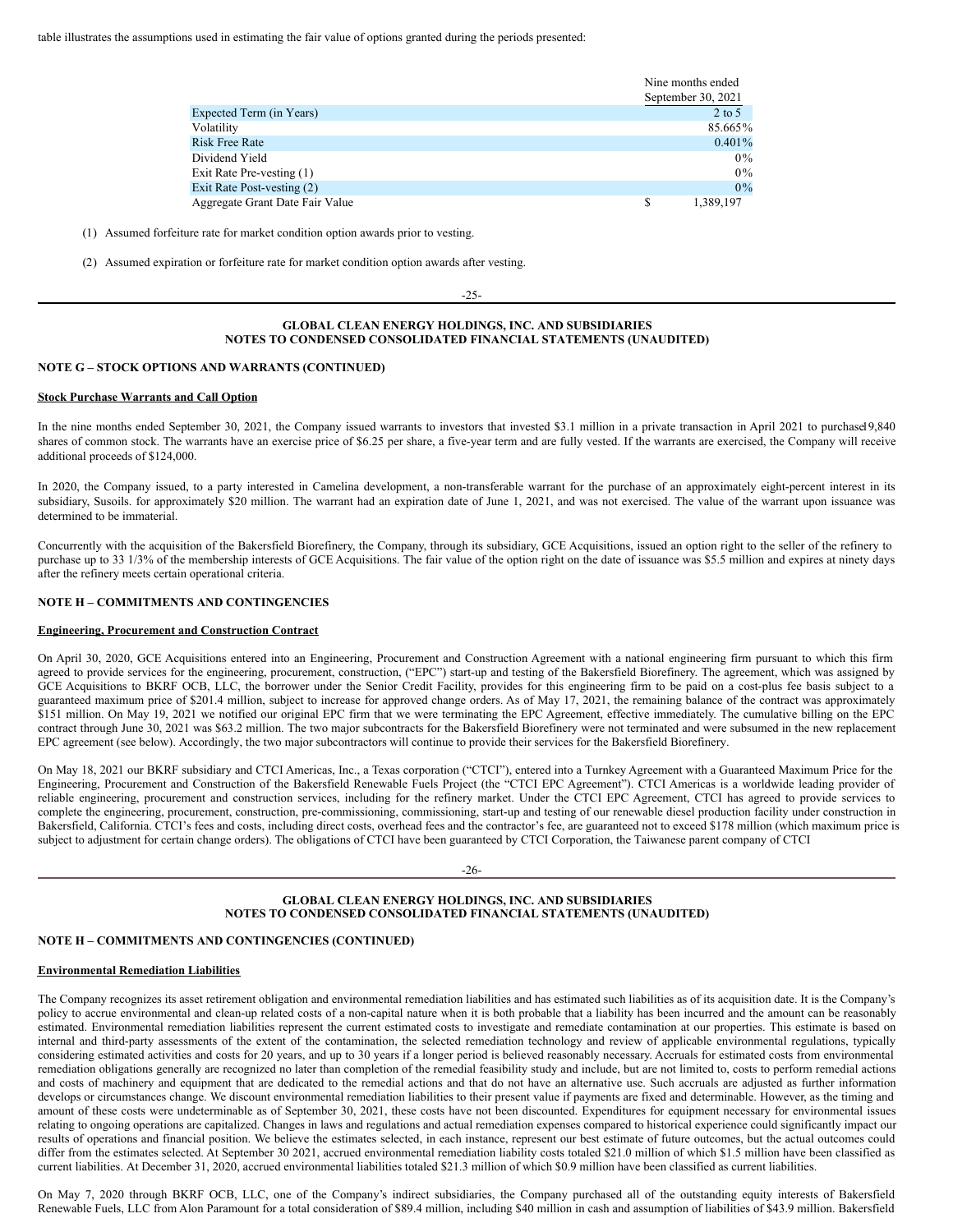Renewable Fuels, LLC owns an oil refinery in Bakersfield, California that the Company is retooling into a biorefinery. In connection with the acquisition, BKRF OCB, LLC agreed to undertake certain cleanup activities at the refinery and provide a guarantee for liabilities arising from the cleanup. The Company has assumed significant environmental and clean-up liabilities associated with the purchase of the Bakersfield Refinery.

#### **Leases**

On May 1, 2019, the Company amended its Torrance, California office lease to extend the lease term to July 31, 2022.

On January 1, 2021, the Company entered into a lease agreement for a storage facility in Montana. The storage facility will be used for SusOils operations and runs through December 31, 2022.

On April 20, 2021, the Company entered into a 36 month lease agreement for two Zephir electric railcar movers for use at the Bakersfield Biorefinery.

-27-

## **GLOBAL CLEAN ENERGY HOLDINGS, INC. AND SUBSIDIARIES NOTES TO CONDENSED CONSOLIDATED FINANCIAL STATEMENTS (UNAUDITED)**

#### **NOTE H – COMMITMENTS AND CONTINGENCIES (CONTINUED)**

The table below represents the amounts due through the end of lease terms.

| Period                  | Minimum Payments | Discount | Minimum Payments<br>Less: Discount |
|-------------------------|------------------|----------|------------------------------------|
| October 1, 2021 through |                  |          |                                    |
| December 31, 2021       | 40,767           | 1,480    | 39,287                             |
| 2022                    | 202,149          | 3,709    | 198,440                            |
| 2023                    | 162,616          | 1,111    | 161,504                            |
| 2024                    | 121,962          | 269      | 121,693                            |
| Total                   | 527,494          | 6,569    | 520,924                            |

On April 20, 2021, BKRF entered into a three-year lease beginning upon delivery of two railcar movers. The equipment was delivered in August and the first monthly payment was made in September 2021. The monthly payment is \$13,551 and has an interest rate of 3%.

On September 24, 2021, SusOils entered into a five-year lease beginning on November 1, 2021 for its North American headquarters, a new state-of-the-art facility located in Great Falls, Montana. This new facility will consolidate SusOils crop innovation programs, commercial grower support and executive and administrative activities at one location and will be fully operational by November 1, 2021**.** Under the lease, we will have to pay monthly rental payments of \$18,531. In addition, we have the right to purchase the facility at any time during the lease. In order to maintain the purchase option, we will have to make annual payments of \$186,000**.**

### **Legal**

BKRF, formerly Alon Bakersfield Property, Inc., is one of the parties to an action pending in the United States Court of Appeals for the Ninth Circuit. In June 2019, the jury awarded the plaintiffs approximately \$6.7 million against Alon Bakersfield Property, Inc. and Paramount Petroleum Corporation (a parent company of Alon Bakersfield Property, Inc. at the time of the award in 2019). Under the agreements pursuant to which we purchased BKRF, Alon Paramount agreed to assume and be liable for (and to indemnify, defend, and hold BKRF harmless from) this litigation. In addition, Paramount Petroleum Corporation has posted a bond to cover this judgmentamount. All legal fees in this matter are being paid by Alon Paramount. As Paramount Petroleum Corporation and the Company are jointly and severally liable for the judgement, and Paramount Petroleum Corporation has agreed to absorb all of the liability and has posted a bond to cover the judgement amount, no loss has been accrued by the Company with respect to this matter. In August 2021, the Ninth Circuit entered a limited remand to the district court to determine whether it properly exercised jurisdiction over AlonBakersfield Property, Inc. and Paramount Petroleum Corporation, and the district court has authorized jurisdictional discovery to resolve that matter.

In August, 2020, Wood Warren & Co. Securities, LLC ("Wood Warren") filed a complaint in the Superior Court of California, Alameda County, against GCEH Acquisitions titled Wood Warren & Co Securities, LLC vs. GCE Holdings Acquisitions, LLC Case No. RG 20072242, alleging that GCEH Acquisitions breached a consulting agreement with it. Wood Warren seeks damages of \$1.2 million plus interest. On October 14, 2020, GCEH Acquisitions filed an answer to Wood Warren's complaint. The parties are currently engaged in discovery and no trial date has yet been set. We are unable to predict the outcome of the matter.

#### -28-

## **GLOBAL CLEAN ENERGY HOLDINGS, INC. AND SUBSIDIARIES NOTES TO CONDENSED CONSOLIDATED FINANCIAL STATEMENTS (UNAUDITED)**

### **NOTE H – COMMITMENTS AND CONTINGENCIES (CONTINUED)**

In December, 2020, Roll Energy Investments LLC ("Roll") filed a complaint in the Superior Court of California, Los Angeles County, titled *Roll Energy Investments LLC v. Global Clean Energy Holdings, Inc.,* Case No. 20RTCV00921. Roll alleged that the Company breached a promissory note in the principal sum of \$0.3 million. Roll sought \$0.4 million for principal and interest as of December 4, 2020, plus prejudgment interest allegedly accruing thereafter. On or about May 12, 2021, the company wired \$0.5 million as full settlement of the amount due. On or about June 7, 2021, the Company and Roll entered into a Settlement Agreement to fully resolve Roll's claims, accepting the amount previously wired with no additional amounts due. On or about June 29, 2021, Roll dismissed the action in its entirety, with prejudice.

In the ordinary course of business, the Company may face various claims brought by third parties and the Company may, from time to time, make claims or take legal actions to assert the Company's rights, including intellectual property rights, contractual disputes and other commercial disputes. Any of these claims could subject the Company to litigation. Management believes the outcomes of currently pending claims will not likely have a material effect on the Company's consolidated financial position and results of operations.

### **Indemnities and Guarantees**

In addition to the indemnification provisions contained in the Company's organization documents, the Company generally enters into separate indemnification agreements with the Company's directors and officers. These agreements require the Company, among other things, to indemnify the director or officer against specified expenses and liabilities, such as attorneys' fees, judgments, fines and settlements, paid by the individual in connection with any action, suit or proceeding arising out of the individual's status or service as the Company's directors or officers, other than liabilities arising from willful misconduct or conduct that is knowingly fraudulent or deliberately dishonest, and to advance expenses incurred by the individual in connection with any proceeding against the individual with respect to which the individual may be entitled to indemnification by the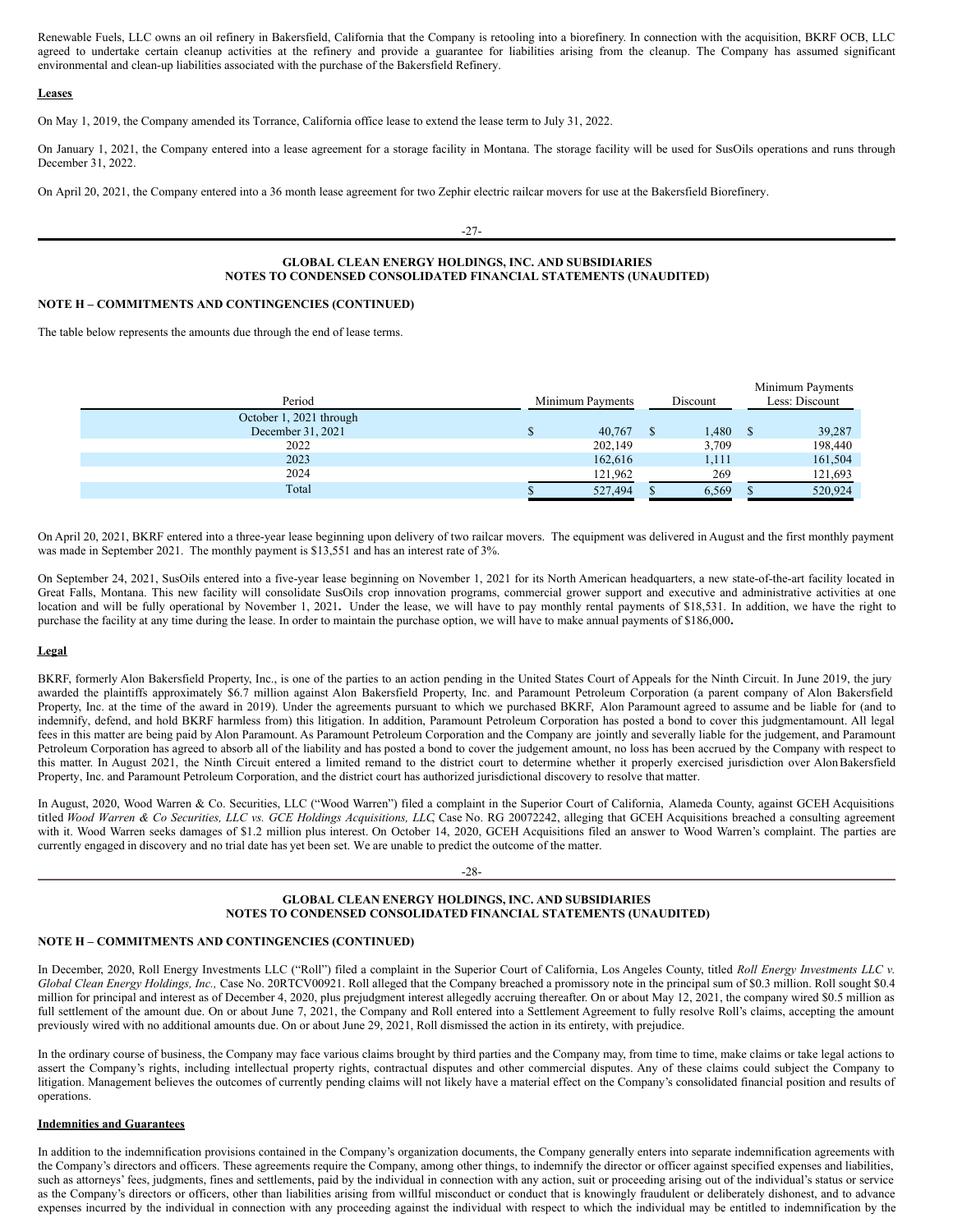Company. The Company also indemnifies its lessor in connection with its facility lease for certain claims arising from the use of the facility. These guarantees and indemnities do not provide for any limitation of the maximum potential future payments the Company could be obligated to make. Historically, the Company has not been obligated nor incurred any payments for these obligations and, therefore, no liabilities have been recorded for these indemnities and guarantees in the accompanying condensed consolidated balance sheets.

#### **COVID-19**

In December 2019, a novel strain of coronavirus diseases ("COVID-19") was first reported in Wuhan, China. Less than four months later, on March 11, 2020, the World Health Organization declared COVID-19 a global pandemic. The extent of COVID-19's effect on the Company's operational and financial performance is ongoing, but the Company believes that the pandemic to date has not materially impacted the Company's operations and that the pandemic is not expected to be materially disruptive to its future plans and targeted date of beginning commercial operations, although certain supply chain disruptions could impact the completion date of the Bakersfield Biorefinery. The Company has implemented strict protocols on its on-site workforce and continues to monitor the potential impacts to its business. The extent of the impact of the COVID-19 pandemic on the Company's operations, cash flows, liquidity and capital resources is highly uncertain, as information is evolving with respect to the duration and severity of the virus and its variants. However, based on its experience with the disease to date, the Company expects that the future impacts due to COVID-19 are not likely to be materially disruptive to its ongoing business.

#### **Acquisitions**

On July 20, 2021, the Company entered into a non-binding Letter of Intent to acquire an off-shore company that owns certain patents, feedstock pathway expertise and intellectual property related to camelina development. The consummation of the transaction is subject to the Company's completion of its due diligence review and the preparation of mutually acceptable transaction documents. The transaction is expected to close by November 30, 2021.

-29-

#### <span id="page-16-0"></span>**Item 2: Management's Discussion and Analysis of Financial Condition and Results of Operations**

The following discussion should be read in conjunction with the Company's condensed consolidated financial statements and the related notes and other financial information appearing elsewhere in this Form 10-Q. Readers are also urged to carefully review and consider the various disclosures made by the Company which attempt to advise interested parties of the factors which affect the Company's business, including without limitation the disclosures made under the caption "Management's Discussion and Analysis of Financial Condition and Results of Operations," under the caption "Risk Factors," and the audited consolidated financial statements and related notes included in the Company's Annual Report filed on Form 10-K for the year ended December 31, 2020 and other reports and filings made with the Securities and Exchange *Commission ("SEC").*

### *Cautionary Note Regarding Forward-looking Statements*

This report contains forward-looking statements. These statements relate to future events or the Company's future financialperformance. In some cases, you can identify forward-looking statements by terminology such as "may," "will," "should," "expect," "plan," "anticipate," "believe," "estimate," "predict," "potential" or "continue," the negative of such terms or other comparable terminology. These statements are only predictions. Actual events or results may differ materially.

Although the Company believes that the expectations reflected in the forward-looking statements are reasonable, the Company cannot guarantee future results, levels of activity, performance or achievements. Moreover, neither the Company, nor any other person, assumes responsibility for the accuracy and completeness of the forwardlooking statements. The Company is under no obligation to update any of the forward-looking statements after the filing of this Quarterly Report on Form 10-O to conform such *statements to actual results or to changes in its expectations.*

### **Overview**

Global Clean Energy Holdings, Inc. and its subsidiaries (collectively, hereinafter the "Company," "we," "us," or "our) is a vertically integrated renewable fuels company. Our goal is to do our part in accelerating the global push to reduce greenhouse gas emissions through sustainable, more environmentally friendly alternatives to conventional petroleum-based fuels. Since 2013 our principal focus has been on the development of our proprietary varieties of*Camelina sativa* ("Camelina")*,* a fallow land rotation crop, as a biofuels feedstock. In 2020, we acquired a 500-acre crude oil refinery in Bakersfield, California, that we are converting into adedicated renewable diesel refinery (the "Bakersfield Biorefinery").

**Bakersfield Biorefinery**. Commencing in April 2019, the date that we entered into an agreement to purchase the BakersfieldBiorefinery, through the closing of the purchase of the Bakersfield Biorefinery in May 2020, we were exclusively engaged in completing the purchase of the refinery and in obtaining the financing necessary to purchase and thereafter retool the Bakersfield Biorefinery into a renewable fuels facility. Accordingly, our principal expenses prior to May 2020 consisted of general and administrative expenses and costs incurred to obtain the financing required to purchase and retool the Bakersfield Biorefinery. Afterthe purchase of the Bakersfield Biorefinery on May 7, 2020, both our operating expenses and our capital expenditures increased significantly.

Since most of our resources during the past two years have been dedicated to the purchase, financing and retooling of theBakersfield Biorefinery and to further developing our Camelina deployment platform, we did not generate any significant operating revenues in either 2021 or 2020. In order to fund our operating expenses during these periods, we obtained \$10 million in the aggregate under a derivative contract (the "Derivative Contract") that we entered into with a commodity trading company. The Derivative Contract was amended in 2020 and replaced by a fixed payment obligation that requires us to make total payments of \$24.8million, consisting of the \$4.5 million payment we made in June 2020, and six equal monthly installment payments beginning in May 2022. The cash that we received from the Derivative Contract was used to fund development efforts, our operating costs, our due diligence costs, our pre-acquisition costs, the purchase price down payment/deposit for the Bakersfield Biorefinery, our continued Camelina trials in the Northwest and the Northern Plains, our consulting and legal fees associated with the acquisition, and ourpayments to key vendors and suppliers.

In May 2020 we completed the purchase of the Bakersfield Biorefinery. The total amount of cash consideration paid for therefinery was \$40 million and the total amount of all consideration and assumed liabilities was \$89.4 million. In order to fund the purchase price of the Bakersfield Biorefinery and the on-going conversion of the facility into a renewable diesel refinery, in May 2020 we entered into the (i) Senior Credit Facility that, as amended, currently provides us with a credit facility of up to \$317.6 million, and (ii) a Mezzanine Credit Facility that, as amended, currently provides us with \$67.4 million of credit. We are converting the Bakersfield refinery from a crude oil refinery into a biorefinery, and are currently scheduled to commence our biofuel refinery operations in early 2022. Therefore, we do not anticipate generating revenues from the operations of the Bakersfield Biorefinery until 2022. We have spent approximately \$230 million on our Bakersfield Biorefinery project through September 30, 2021.

| _<br>ı<br>. .<br>٠<br>$\sim$<br>۰.<br>., |
|------------------------------------------|
|------------------------------------------|

**Camelina Development and Activities**. A key element of our business plan is to control the development and production of the underlying base materials, or feedstock, required to produce renewable diesel at the Bakersfield Biorefinery. Our goal is to use the oil produced from our enhanced proprietary varieties of Camelina as a significant component of the Bakersfield Biorefinery's feedstock. Accordingly, we recently have contracted with numerous farmers for the planting of our Camelina certified seed, which seed will be used for Camelina grain production for the 2022 crop years. To date, we have produced certified Camelina seed to plantover 220,000 acres on our proprietary varieties of Camelina in 2022 (although we do not anticipate that we will be able to plant that many acres in 2022). Although farmers in six Western states are currently commercially producing Camelina for our use in the Bakersfield Biorefinery, our principal focus in the near term is on the production of Camelina in Montana and Kansas.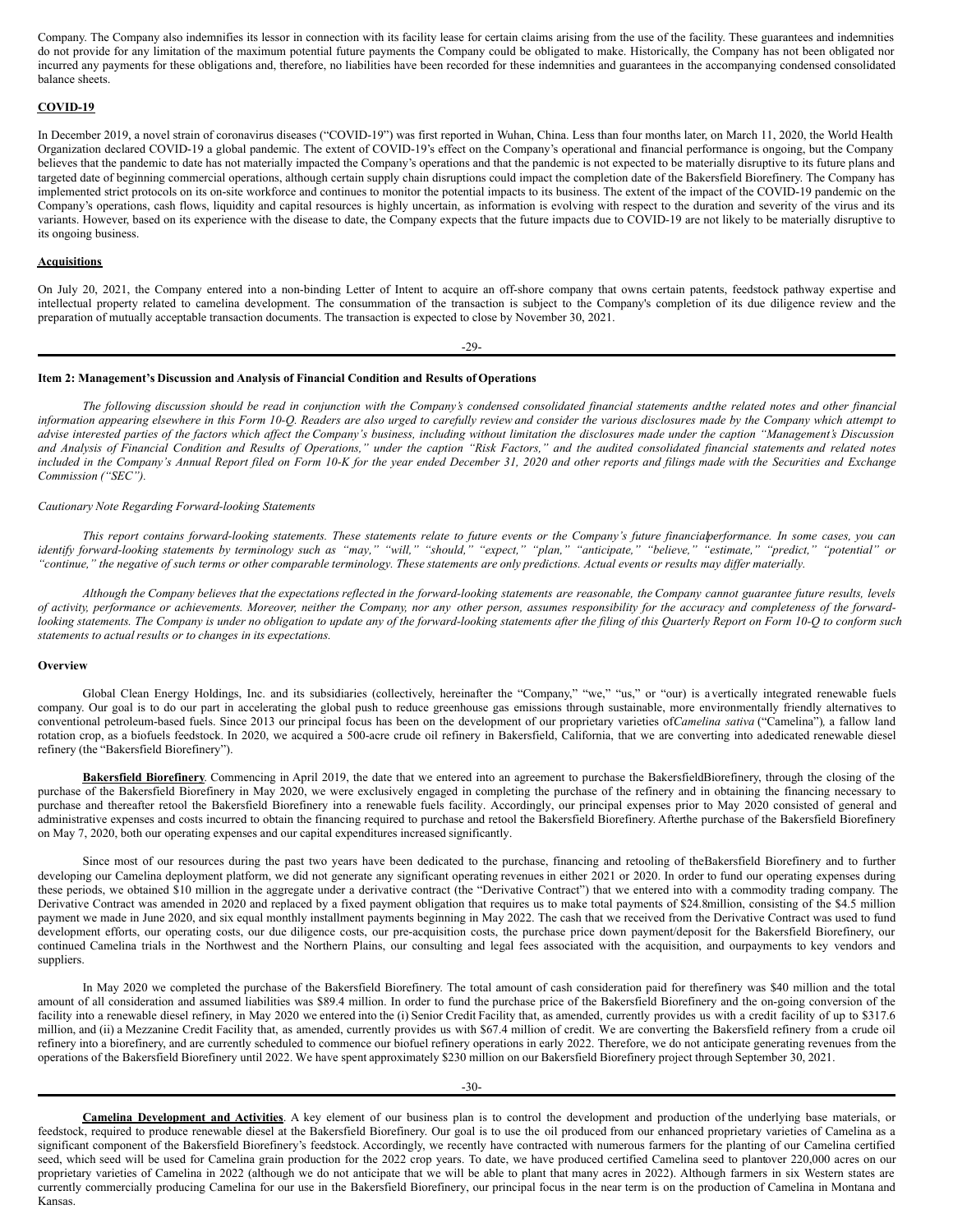The Company has relocated its Sustainable Oils, Inc.'s (its upstream subsidiary) headquarters to Great Falls, Montana, whichis at the southern portion of the rich farming area known as the Golden Triangle. This location is expected to serve both agronomy support to our growers in Montana and to further our research and development activities on our proprietary Camelina development. The Company has historically outsourced various agronomic and grower development efforts, and has recently determined that to fulfill its goals of Camelina development, the Company will be better served to employ directly the expertise it needs to have itsemployees fully engaged in such Camelina development. To that end, the Company is pursuing an acquisition to fulfill this goal.

Our strategy for contracting more acres for Camelina production is a cost based model. We view our contracted growers (orfarmers) as partners and it is our goal to incentivize them economically to grow our proprietary Camelina seed. As our seed is grown on fallow acres (or acres that can be double-cropped, but would not be doublecropped normally) any additional economic benefits from growing Camelina will add revenues to these contracted growers. Most growers normally incur negative cash flows from their fallow acres. Thus, by providing growers with the opportunity to place those fallow acres into production by planting Camelina, weprovide the growers with the ability to generate additional revenues from land that otherwise would remain unproductive. Camelina is a fast-growing (around 100 days) dryland crop that does not degrade the soil for the next crop, which attributes are very beneficial to the growers. Another key factor in a grower's willingness to plant and grow Camelina is that the equipment required for planting, monitoring, harvesting and storing the grain (in the short-run) is the same as is used for other grains and, therefore, already is owned or controlled by the grower. Growing Camelina typically does not require additional capital investments by the grower. We believe our value proposition for our contracted growers will benefit the growers by crop diversification, converting an "idle" asset into a productive asset and assisting in justifying their continuing capital investment and improvements into their farms which should provide them with long-term sustainable economics. We believe this will also have a positive economic multiplier effect in these grower communities. We use our personnel and certain strategic partners to communicate with, and educate, potential growers about the benefits of growing our Camelina varieties. This team provides agronomy support from planting to harvesting and is focused on increasing the number of growers and the overall acreage under production.

Montana has recently experienced extreme heat and drought, which has reduced the normal-weather yields of Camelina andmost other crops. However, despite the severe weather conditions, our Camelina varieties fared very well in Montana compared to many other crops. We believe that the harsh 2021 growing season in Montana has demonstrated the sturdiness and stress tolerance of our proprietary Camelina varieties, and is an indication of the economic viability of the crop even under such harsh conditions. We have targeted Montana and Kansas for our first phase of our commercial Camelina production because of our prior operating history in these states and because there are an estimated 25 million acres of farmland that can potentially grow Camelina in these two states. Approximately one-third of this acreage may be available during any year, to grow Camelina, based on normal fallow rotations. In order to be able to produce and handle larger quantities of Camelina grain, we are currently engaged in establishing our first grain aggregation center in Montana, which, when completed, will be used for the storage and cleaning of Camelina grain, and for loadingthe Camelina grain into railcars for transport to downstream oil extraction plants located near the Bakersfield Biorefinery.

Camelina is also currently being grown for us under contracts we have entered into with independent farmers in Colorado,Idaho, Oregon and Washington. These states represent targeted Camelina growing acres of over 12 million acres in the aggregate.

Due to the COVID-19 pandemic and adverse weather conditions that negatively impacted the commercial production ofCamelina, the number of acres of Camelina cultivated this year will be comparatively modest compared to 2020. However, we anticipate a significant increase in Camelina production in 2022 in Montana, Kansas and the other states that we are currently targeting. To date we have generated, and we will continue to generate revenues from the sale of certified Camelina seed to farmers,which seed the farmers use to grow our proprietary varieties of Camelina. Revenues generated from those seed sales to date have not been, and are not expected to be material in the future compared to our expected Camelina oil and refinery revenues. As the Company expands its Camelina grain production, it will also generate revenues from the sale of its non-GMO Camelina meal to third parties for use as animal feed. These revenues will likely be immaterial in 2022, but may grow significantly in future years.

Our goal is to increase Camelina production by both increasing the number of acres planted and by increasing the yieldproduced on each acre. We hold patents on three proprietary Camelina plant varieties. However, in order to further increase yields,we have developed six new Camelina varieties, which varieties are covered by both the utility patent applications that we filed last year with the USPTO, and by applications filed this year under the Plant Variety Protection Act. We are also continuing our Camelina research and development program to improve the yields and oil composition of our patented Camelina varieties and the tolerance andother characteristics of our Camelina varieties.

#### -31-

To supplement our efforts to improve our proprietary varieties of Camelina, on April 15, 2021 we acquired AgribodyTechnologies, Inc., ("ATI") a privately-held agricultural biotechnology company that owns 16 patents related to the use of genetics to increase yield, shelf life and other sustainability traits in Camelina and many other crops. The acquisition was effected in an all-stock transaction with a total fair value of approximately \$5 million, and ATI is now a 100% owned subsidiary of the Company. In consideration for ATI, we issued 830,526 shares valued at \$6.02 per share. In April 2021, ATI was issued a new key utility patent withbroad claims for genome editing specific mutations in a gene present in all plants, including Camelina to confer higher yield, tolerance to stress and longer shelf life. ATI has a history of working with various crops to improve certain plant characteristics, and we expect ATI to continue this work and maximize the value of its patent portfolio.

**Bakersfield Biorefinery's Status**. The Bakersfield refinery had significant infrastructure in place and on site at the time ofour acquisition - this includes grid power, natural gas pipeline access, steam generation, fiber and controls, rail access and railway facilities, an 8-bay truck rack and storage tanks capable of storing up to 3.3 million barrels of feedstock and/or product. The reconstruction and conversion of the Bakersfield petroleum refinery into a biorefinery is progressing, and testing and upgrades to many of the acquired infrastructure assets are being completed. We are scheduled to begin commercial operations in early 2022. The proprietary hydrotreating reactor vessels that will be used to convert feedstock to renewable diesel and other products at theBakersfield Biorefinery have been fabricated and are being installed (all reactors are expected to be installed by mid-November, 2021). We have upgraded the existing railroad track and related facilities at the Bakersfield Biorefinery to handle incoming feedstocksand have leased two electric railcar movers on site in preparation of commercial operations. We continue to evaluate various facility improvements and related investments that can lower our overall carbon intensity and/or costs in our operations. We are working with our utility provider to add a 10MW solar facility on site to improve our economics and to lower our carbon footprint, and we expect construction to begin in 2022. We are currently evaluating certain agricultural processing facilities at our Bakersfield site that, upon implementation, will provide for more control over processing costs and allow for optimum scheduling of our feedstock deliveries.Being able to deliver and handle shuttle or unit-trains (which consists of approximately 110 to 120 rail cars) will improve efficiency and lower cost. Our midstream aggregation facilities are being sited along mainline BNSF railway lines which run directly from our growing zones directly into the Bakersfield Biorefinery site.

#### **Critical Accounting Policies and Related Estimates**

There have been no substantial changes to our critical accounting policies and related estimates from those previouslydisclosed in our 2020 Annual Report on Form  $10-K$ 

#### **Results of Operations**

## **Three Months Ended September 30, 2021 vs. Three Months Ended September 30, 2020**

*Revenues.* On May 7, 2020 we purchased the Bakersfield Biorefinery. Following the acquisition, we focused our efforts onbuilding our operations and management teams and on putting the processes in place to accomplish the task of retrofitting the Bakersfield Biorefinery. Therefore, we had no operating revenues in the three months ended September 30, 2020 (the "2020 fiscal quarter"). We did not engage in any operating activities that generated revenues until the first quarter of 2021 when we started selling a limited amount of our certified Camelina seeds to farmers for the production of either Camelina seed and/or Camelina grain to be used at our Bakersfield Biorefinery. Therefore, we had no operating revenues from the Bakersfield Biorefinery in the three months ended September 30, 2021 (the "2021 fiscal quarter") and only a minimal amount of seed revenues/returns.

*General and Administrative Expenses and Facility Expenses*. General and administrative expenses consist of expenses generally involving corporate overhead functions and operations. Most of our general and administrative expenses are incurred in the operations of the Bakersfield Biorefinery. In the 2020 fiscal quarter, we were not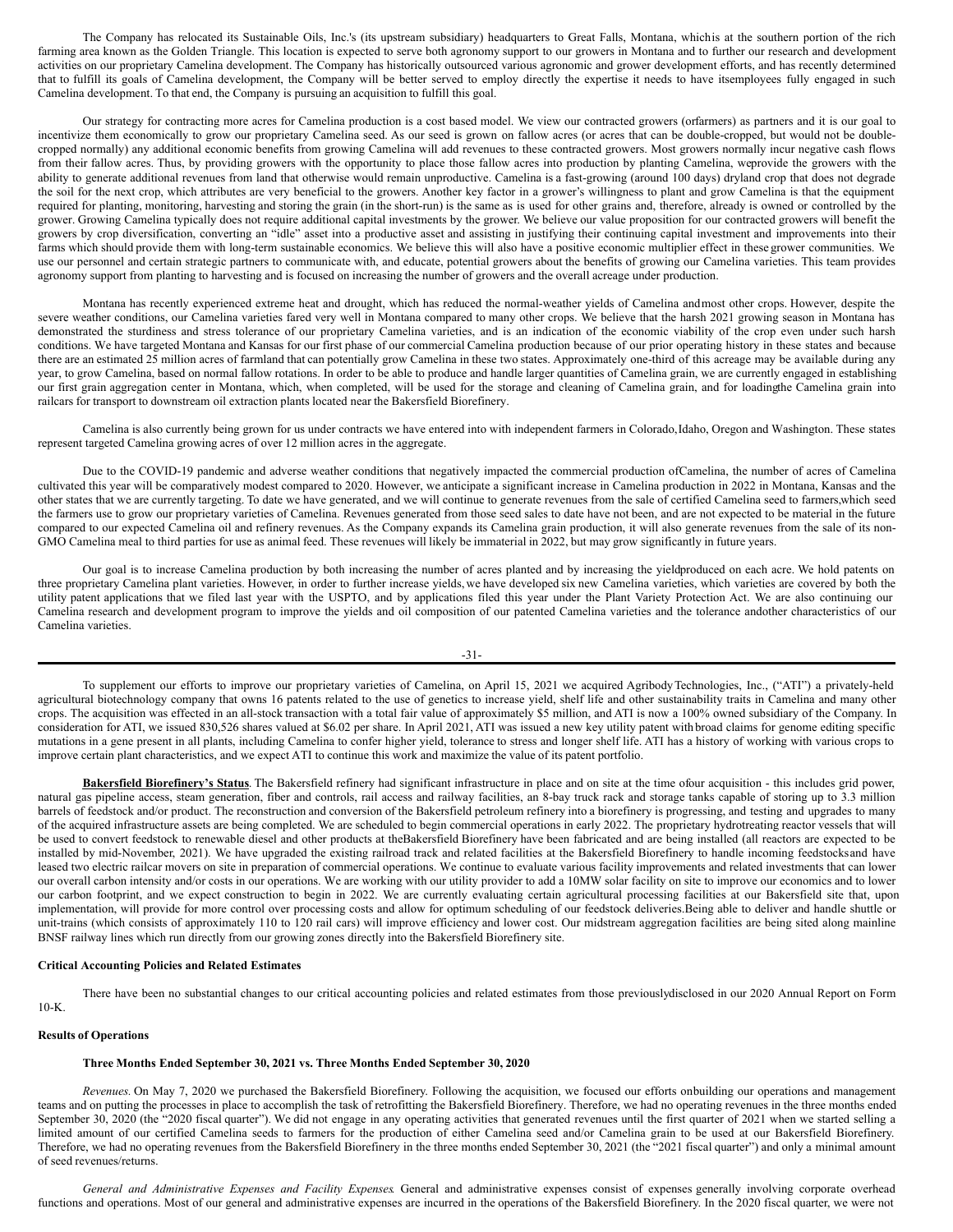fully staffed and were ramping up business for the retooling of the Bakersfield Biorefinery and, as a result, our overhead expenses in the 2020 fiscal quarter were less than the expenses in the 2021 fiscal quarter, a quarter in which were more appropriately staffed and fully engaged in retooling activities at theBakersfield Biorefinery. As a result, our administrative expenses increased by \$1.9 million from the 2020 fiscal quarter to \$4.6 million in the 2021 fiscal quarter. This increase was primarily related to an increase in overall payroll costs and benefits, professional fees, insurance costs, technology and communications costs and various vendor costs. We anticipate that our general and administrative expenses will continue to increase as the development of the refinery progresses and operations commence. Facility expense primarilyconsists of maintenance costs at the Bakersfield refinery, and expenses normally related to the operations of a refinery. Our facility expenses increased by \$1.6 million from \$1.6 million in the 2020 fiscal quarter to \$3.2 million in the 2021 fiscal quarter because we were increasing our activities at the refinery.

*Other Income/Expense.*In the 2021 fiscal quarter we recognized a charge of \$2.8 million on the change in fair value of ourClass B Units. We had no comparable charge in the 2020 fiscal quarter. This increase in the fair value is a result of increasedborrowings and a higher estimated value of the outstanding Class B Units from when they were originally issued.

*Interest Income/Expense.* Interest expense in the 2021 fiscal quarter and the 2020 fiscal quarter consisted of interest of \$0.7million and \$0.8 million, respectively, from outstanding promissory notes. Our incurred interest will increase significantly in the future as we further draw down on the \$317.6 million Senior Credit Facility and \$67.4 million Mezzanine Credit Facility, and as the outstanding principal balances of those loans increase. However, construction period interest is capitalized as part of the cost of the refinery and therefore, does not impact our interest expense.

*Net losses.* We incurred an operating loss of \$8.1 million and \$4.7 million in the 2021 and 2020 fiscal quarters, respectively, and a net loss of \$11.7 million in the 2021 fiscal quarter compared to a \$5.4 million net loss in the 2020 fiscal quarter. Our operating loss increased primarily as a result of the increase in activity related to our retooling of the Bakersfield Biorefinery. We expect to incur losses for the remainder of 2021 while our biorefinery is under construction and, therefore, not operational. Operating losses and net losses were lower in the fiscal 2020 quarter than in the 2021 fiscal quarter because we acquired the Bakersfield Biorefinery during2020 and after that time we began building our staff and incurring necessary costs, therefore, our general and administrative costs were higher in the 2021 fiscal quarter. In addition, our staffing and other costs related to the Bakersfield Biorefinery have significantly increased in the 2021 fiscal quarter as our operating activities and the retooling activities have increased.

#### **Nine Months Ended September 30, 2021 vs. Nine Months Ended September 30, 2020**

*Revenues.* As discussed above, during the second quarter of 2020 we transitioned our activities from the acquisition of theBakersfield Biorefinery to building the team necessary to properly retrofit the asset and implement the structure to accomplish the task of retooling the Bakersfield Biorefinery on the planned schedule. Our activities necessary for the retooling of the Bakersfield Biorefinery continued to grow in the third quarter of 2021. Therefore, we had no operating revenues in the nine months ended September 30, 2020 (the "2020 fiscal period") and only \$0.2 million of revenues from Camelina certified seed sales in the nine months ended September 30, 2021 (the "2021 fiscal period").

*General and Administrative Expenses and Facility Expenses*. General and administrative expense consists of expenses generally involving corporate overhead functions and operations, mostly at the Bakersfield Biorefinery. In the 2020 fiscal period, we did not own the Bakersfield Biorefinery for the full period and, as a result, we had fewer overhead expenses. In the 2021 fiscal period, we owned the Bakersfield Biorefinery for the full period and, therefore, had significantly higher expenses. As a result, our administrative expenses increased by \$10.6 million from \$5.0 million in the 2020 fiscal period to \$15.6 million in the 2021 fiscalperiod. This increase was primarily related to an increase in overall payroll costs and benefits, professional fees, insurance costs, technology and communications costs and various vendor costs. We anticipate that our general and administrative expenses will continue to increase as the development of the refinery progresses and when our refinery operations commence in 2022. Facility expense primarily consists of maintenance costs to keep the Bakersfield assets, that we purchased in May 2020, in an operational mode and expenses normally related to the operations of a refinery. Our facility expenses increased by \$7.3 million in the 2020 fiscal period to \$9.7 million in the 2021 fiscal period.

*Other Income/Expense.*In the 2021 fiscal period we had no impact from derivatives, whereas in the 2020 fiscal period werecognized \$5.5 million of income from the decrease in fair value of the Derivative Contract and a gain of \$0.5 million on the derecognition of the Derivative Contract. In the 2021 fiscal period we recognized a charge of \$5.9 million on the change in fair value of our Class B Units; no such charge was incurred in the 2020 fiscal period(as described in "Liquidity" below, Class B Units were issued to the Senior Lenders). The increase in the charge related to the Class B Units is a result of higher borrowings and a higherestimated value of the outstanding Class B Units from when the units were originally issued. We also had \$0.1 million of other income in the 2021 fiscal period with no similar income in the 2020 fiscal period.

*Interest Income/Expense.* Interest expense in the 2021 fiscal period and the 2020 fiscal period consisted of interest of \$2.2million and \$1.7 million, respectively, from outstanding promissory notes. Our incurred interest will increase significantly in the future as we continue to further draw down on the \$317.6 million Senior Credit Facility and \$67.4 million Mezzanine Credit Facility, and as the outstanding principal balances of those loans increase. However, construction period interest will be capitalized as part of the cost of the refinery, and therefore, will not impact our interest expense.

*Net losses.* We incurred an operating loss of \$26.0 million and \$7.7 million in the 2021 and 2020 fiscal periods, respectively.We incurred a net loss of \$34.0 million in the 2021 fiscal period compared to a \$3.4 million net loss in the 2020 fiscal period. Our operating loss increased in the 2021 fiscal period as a result of the increase in activity related to the retooling of the Bakersfield Biorefinery and in preparation for operations in 2022. We expect to incur losses for the remainder of 2021 while our biorefinery is under construction and therefore not is not conducting operations. Our operating loss was lower in fiscal 2020 than in the 2021 fiscal period because we did not own the Bakersfield Biorefinery for a significant portion of the 2020 fiscal period.

#### -33-

### **Liquidity and Capital Resources**

As of September 30, 2021 and December 31, 2020, we had approximately \$43.7 million and \$39.0 million of cash,respectively, of which \$25.2 million and \$22.7 million, respectively, is considered long-term as that cash is restricted to be spent on the Bakersfield Biorefinery. However, of the \$43.7 million of cash as of September 30, 2021, only \$16.2 million is unrestricted and available to pay our current liabilities, while the remaining \$27.5 million of cash is restricted and can only be used to fund our Senior Credit Facility loan interest obligations and our biorefinery construction costs. On September 30, 2021 and December 31, 2020 we hadnegative working capital of \$50.1 million and \$5.8 million, respectively. This working capital does not consider the long-term cash identified above.

In order to fund some of our working capital expenses, on April 16, 2021, we raised \$3.1 million through the private sale of496,000 shares of our unregistered common stock at \$6.25 per share to three accredited investors. In connection with the foregoing sale of shares, we also issued to the investors warrants for the purchase of 19,840 shares (which warrants have an exercise price of \$6.25).

In order to fund our working capital requirements and the third party costs and expenses related to our efforts to acquire theBakersfield refinery we entered into a derivative contract agreement pursuant to which we received an aggregate of \$10 million of funding. The derivative agreement was amended on April 20, 2020 and called for a cash payment of \$4.5 million in June 2020 (that was paid) and six equal monthly payments of \$3.375 million beginning in May 2022. This payment stream is scheduled to coincide near the date of the commencement of commercial operations of the Bakersfield Biorefinery.

The Bakersfield Biorefinery is currently being retooled and converted from a crude oil refinery into a biofuels refinery. Theconstruction of the Bakersfield Biorefinery is expected to be completed, and the Bakersfield Biorefinery is scheduled to commence commercial operations in early 2022. Until the Bakersfield Biorefinery is operational, we will not generate any refinery operating revenues. We anticipate that we will generate some revenues during the remainder of 2021 from sales of our Camelina certified seed, although such revenues are not expected to be significant. During the construction phase of the biorefinery, we will continue to incursignificant general and administrative, operating costs and capital expenditures to upgrade the existing equipment and facilities. The expenses that we expect to incur include, among others, the purchase of new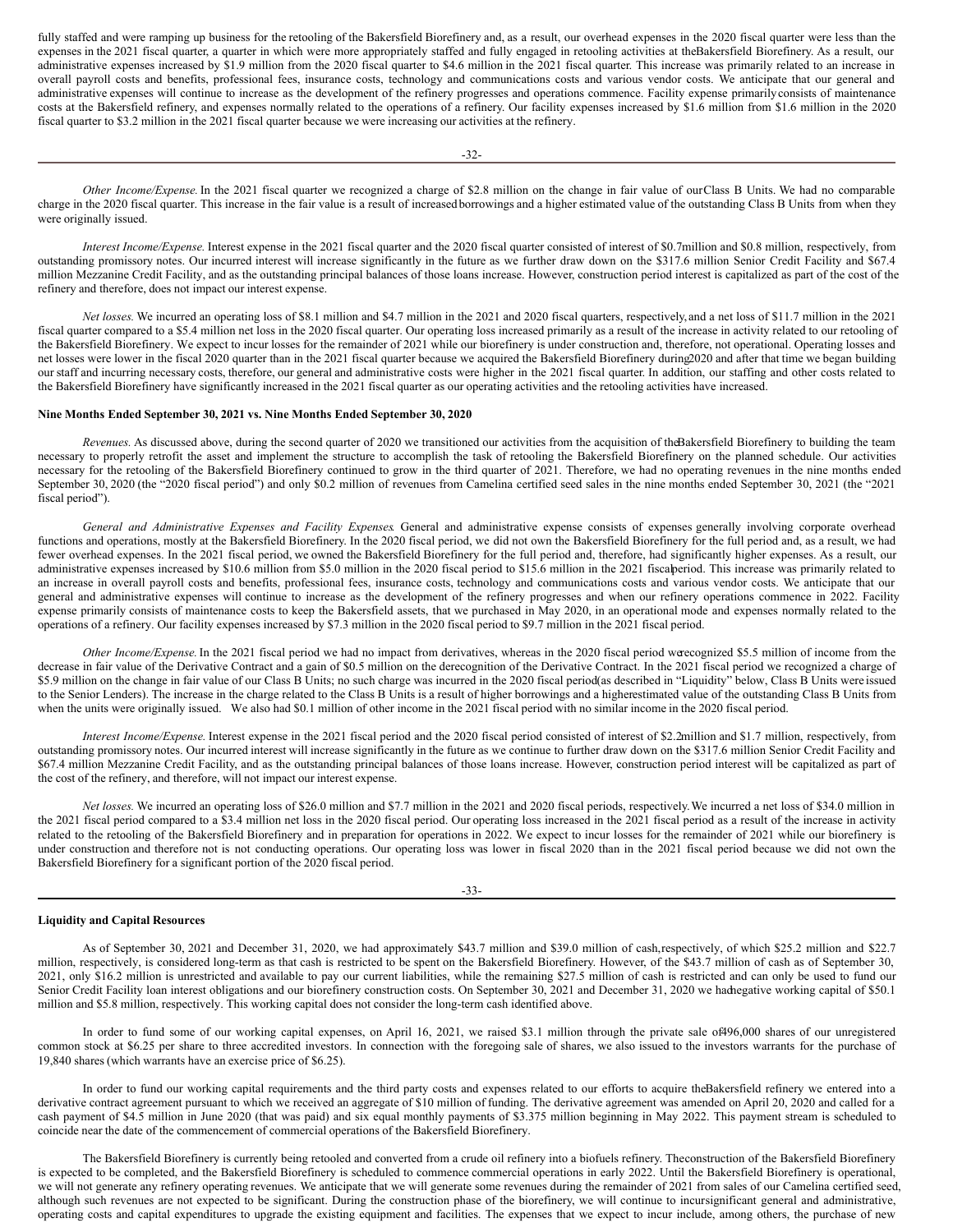biorefinery equipment, the payments to our contractors under the various engineering, procurement and construction agreements that we entered into, the costs of maintaining the existing facility during the construction phase, paying engineering fees and payroll costs, property taxes, labor costs, general and administrative costs, the costs of upgrading the refinery's rail line and certain pipelines, and making interest and other payments under our Senior Credit Facility and Mezzanine Credit Facility.

In order to fund the cost of acquiring the Bakersfield oil refinery, converting the oil refinery into a biorefinery, and paying all operating expenses during the preoperational period, in May 2020 we entered into (i) a \$300 million senior secured term loan facility with certain Senior Lenders which credit facility was upsized to \$313.2 million in November 2020, and (ii) a \$65 million secured term loan facility with certain Mezzanine Lenders which was also upsized to \$66.8 million in November 2020. Our credit facilities were upsized by a total of \$5 million as of July 29, 2021, whereby the borrowing capacity of our (i) Senior credit facility is \$317.6 million and (ii) our Mezzanine Credit Facility is \$67.4 million. As of September 30, 2021, we have borrowed \$284.9 million under the Senior Credit Facility, of which approximately \$60 million was unspent as of the end of September 30, 2021. As of September 30, 2021, we have not yet utilized the Mezzanine Credit Facility.

The Senior Credit Facility bears interest at the rate of 12.5% per annum, payable quarterly. No principal payments arerequired to be made under the Senior Credit Facility until maturity. The Senior Credit Facility matures on November 4, 2026. The Mezzanine Credit Facility will bear interest at the rate of 15.0% per annum on amounts borrowed, payable quarterly, provided that we may defer up to 2.5% interest to the extent we do not have sufficient cash to pay the interest (any deferred interest will be added to principal). Principal of the Mezzanine Credit Facility is due at maturity. As additional consideration for the Senior Credit Facilityand Mezzanine Credit Facility, the Senior Lenders were issued Class B units (and the Mezzanine Lenders will be issued Class C Units when we borrow under the Mezzanine Credit Facility) in our BKRF HCB, LLC, the subsidiary that indirectly owns the Bakersfield Biorefinery. The Class B and C Units will not affect our liquidity until the Bakersfield Biorefinery commences operations in 2022. However, since the holders of the Class B and C Units will be entitled to certain priority cumulative distributions, if any, that may bemade in the future from the operations of the Bakersfield Biorefinery, distributions made to the holders of the Class B and C Units will reduce the amount of distributions that we may be entitled to receive in the future from the operations of the Bakersfield Biorefinery.

-34-

Based on our construction budget (including the purchase orders we have issued for the required equipment) and on ourinternal projections of our future operating expenses, we anticipated that the \$385 million available to us under the Senior Credit Facility and Mezzanine Credit Facility would be sufficient to fund our original projected capital expenditures and operating expenses at the Bakersfield Biorefinery until the Bakersfield Biorefinery becomes operational. However, the scope of the Bakersfield Biorefinery has both changed and expanded to include additional capabilities and equipment, which changes are increasing the cost ofinstalling, developing and constructing the Bakersfield Biorefinery. In order to fund the expected cost overruns and other additional investments in, or related to the biorefinery, earlier this year we agreed with our Senior Lenders and Mezzanine Lenders to raise additional third party funding and to establish a \$35 million contingency reserve. The date by which the reserve account has to be funded has been extended to November 19, 2021. As of the date of this quarterly report, we have not yet established the foregoing \$35 million contingency reserve and may not be able to do so by November 19, 2021. While our lenders have in the past amended the credit agreements to provide us with additional time to establish the reserve account, no assurance can be given that the lenders will do so in the future. The Company is not able to fund the \$35 million reserve account absent an amendment or additional debt and/or equity financing. These conditions raise substantial doubt about the Company's ability to continue as a going concern for a period of at least one year from the time the financial statements are issued. Management plans to close on an additional debt and/or equityfinancing in the short-term and believes that transaction is probable of closing. Therefore, management believes their plan alleviatesthe substantial doubt.

We are a vertically integrated renewable fuels company with operations in both the farm and finished fuels lines of business.Recently, our focus has been on the acquisition and construction of our Bakersfield Biorefinery. As the development of the refinery nears its completion, we have decided to accelerate the development of our Camelina operations. The primary focus of the accelerated growth of our Camelina operations consists of increasing the amount of Camelina that is produced for use at the Bakersfield Biorefinery and, possibly, for sale to third party biofuel producers. Increasing the number of acres of Camelina that our contractedgrowers will cultivate requires a substantial up-front investment since we have to pay the growers for the Camlina grain that they produce before we derive any revenues from that grain (the Camelina grain must first be converted into Camelina oil, which oil is then used to produce renewable diesel and other renewable fuel products that can be sold to generate revenues).As part of our efforts to grow our Camelina operations, we have increased our efforts to recruit additional growers, have leased a state-of-the art headquartersand research facility in Great Falls, Montana, and are pursuing the talent that we desire to expand our operations and commenced negotiations to acquire a European Camelina company. These initiatives will require capital expenditures that significantly exceed our current financial resources. Accordingly, in order to obtain the funds we need for the \$35 million refinery contingency reserve, for general corporate purposes, and our Camelina initiatives, we have been in discussions for debt and/or equity financing with certainagri-finance companies, strategic partners, our existing lenders, and third party investors. No assurance can be given that we willobtain some or all of the funds we seek, or that if we do obtain such funding, that the terms under which we obtain such funding will be beneficial to us. Furthermore, any funding that we obtain may result in issuance of a substantial number of shares of preferred or common stock or common stock equivalents, which issuances could be dilutive to, or have priority over, the holders of our commonstock.

Our transition to profitability is dependent upon, among other things, the successful and timely development and construction of our biorefinery and the commercialization of the products that we intend to produce at the Bakersfield Biorefinery. To ensure that we have a buyer for the renewable diesel produced at our biorefinery, we have entered into an offtake agreement with ExxonMobil Oil Corporation (ExxonMobil). Under that agreement, ExxonMobil has agreed to purchase 2.5 million barrels per year of renewable diesel from the Bakersfield Biorefinery for a period of five years following the date that the Bakersfield Biorefinery commences commercialoperations. The Bakersfield Biorefinery is being designed for a capacity of 15,000 barrels per day or an annual volume of approximately 5.4 million barrels per year. On April 20, 2021 we entered into a second agreement, a term purchase agreement, with ExxonMobil whereby ExxonMobil has the right to purchase additional quantities of renewable diesel above the original 2.5 million barrels per year. The revenues we expect to receive under the offtake agreement and the term purchase agreement, together with ourother projected sources of revenues, are expected to fund our anticipated working capital and liquidity needs.

Once completed, the Bakersfield Biorefinery will be able to produce renewable diesel from various renewable feedstocks,such as Camelina oil produced from our patented Camelina varieties, soybean oil and other plant and animal sources. We believe that one of our strategic advantages is that a significant portion of the feedstock expected to be used at our biorefinery will be Camelina grain produced from our patented Camelina varieties for us by third party farmers for use in the Bakersfield Biorefinery or for sale to third parties. However, we anticipate that we will need additional funding for general corporate purposes and to grow our certifiedCamelina seeds, to enter into agreements with farmers, and to otherwise ramp up the cultivation and production of Camelina. As of the date of this report, we have only secured limited funding for our Camelina production plans.

To the extent that we raise additional funds through the issuance of equity securities, our stockholders will experiencedilution, and the terms of the newly issued securities could include certain rights that would adversely affect our stockholders' rights. In addition, we are also considering obtaining funding through the issuance of preferred stock, which preferred stock may require us to make significant dividend and other payments to the investors. Payments on any new series of preferred stock may negatively affect our future liquidity. Furthermore, if these new securities are convertible or are accompanied by the issuance of warrants to purchaseshares of our common stock, our current stockholders may experience substantial dilution. Over the last year we have moved the listing of our common stock from the OTC Pink marketplace, which had limited liquidity, to our current trading platform on the OTCQX, which has better liquidity for trading our shares. Our goal is to list our shares of common stock on one of the NASDAQ markets, and while we do not currently meet NASDAQ's listing requirements, we have filed a preliminary application in preparationof becoming listed. Our ability to secure additional debt or equity financing could be significantly impacted by numerous factors including the status, timing and cost of the conversion of the Bakersfield Biorefinery, positive or negative developments in the environmental regulations and the demand for biofuels, delay or inability to become listed on NASDAQ and general market conditions. There can be no assurance that we will be successful in raising debt or equity funding or that any such financing will bevailable, available on favorable or acceptable terms or at the times, or in the amounts needed. Additionally, while the potential economic impact brought on by and the duration of the coronavirus pandemic is difficult to assess or predict, the significant impact of the coronavirus pandemic on the global financial markets and on our own stock trading price, could reduce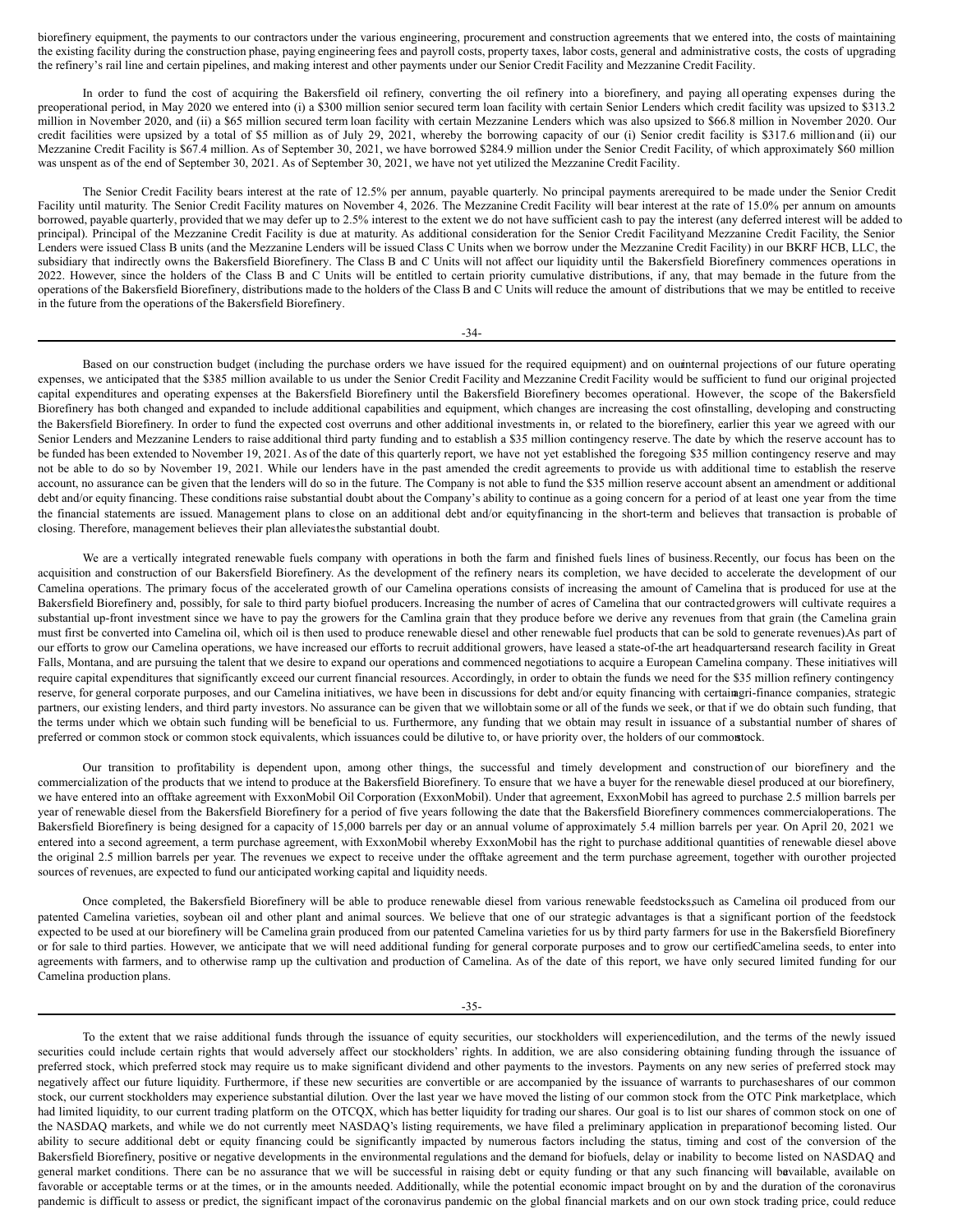our ability to access additional capital, which would negatively impact our short-term and longer-term liquidity.

We have no off-balance sheet arrangements as defined in Item 303(a) of Regulation S-K.

-36-

### <span id="page-20-0"></span>**Item 3. Quantitative and Qualitative Disclosures about Market Risk**

As a "smaller reporting company" as defined by Item 10 of Regulation S-K promulgated by the SEC under the U.S. Securities Act of 1933, as amended, we are not required to provide the information required by this Item 3.

#### <span id="page-20-1"></span>**Item 4. Controls and Procedures**

#### Evaluation of Disclosure Controls and Procedures

We maintain disclosure controls and procedures (as defined in Exchange Act Rule 13a-15(e)) that are designed to assure that information required to be disclosed in our Exchange Act reports is recorded, processed, summarized and reported within the time periods specified in the SEC's rules and forms, and that such information is accumulated and communicated to management, including our Chief Executive Officer and our Chief Financial Officer (the "Certifying Officers"), as appropriate, to allow timely decisions regarding required disclosures.

In designing and evaluating the disclosure controls and procedures, management recognizes that any controls and procedures, no matter how well designed and operated, can provide reasonable assurance only of achieving the desired control objectives, and management necessarily is required to apply its judgment in weighing the costs and benefits of possible new or different controls and procedures. Limitations are inherent in all control systems, so no evaluation of controls can provide absolute assurance that all control issues and any fraud within the company have been detected.

As required by Exchange Act Rule 13a-15(b), as of the end of the period covered by this Quarterly Report on Form 10-Q, management, under the supervision and with the participation of our Certifying Officers, evaluated the effectiveness of our disclosure controls and procedures. Based on this evaluation, the Certifying Officers have concluded that, as of the period covered by this Quarterly Report on Form 10-Q, our disclosure controls and procedures were not effective because of the following material weaknesses in our internal control over financial reporting: (i) ineffective controls over period end financial disclosure and reporting processes, including not timely performing certain reconciliations, and lack of approval of adjusting journal entries, (ii) inadequate segregation of duties in various key processes including the information technology control environment, and (iii) we had not performed a risk assessment and mapped the accounting processes to control objectives. We are taking remedial steps to address the material weaknesses in our internal control over financial reporting. These remedial steps include the following:

(a) In 2021, the Company has hired additional financial and accounting personnel who are experienced in general accounting and financial reporting. The Company is also evaluating its accounting and information technology personnel as necessary to remediate the identified weaknesses;

(b) The Company is implementing more robust financial reporting, accounting and management controls over its accounting, disclosure, and financial reporting functions, including developing and implementing a supplemental approval procedure for costs and expenses in excess of budgeted line items. The Company continues to evaluate and modify, as necessary, its approval control procedures;

(c) The Company has engaged an independent consultant to assist the Company in improving its internal control over financial reporting, and the Company is evaluating the recommendations put forth by the consultant.

#### Changes in Internal Control Over Financial Reporting.

Except as described above, there has been no change in the Company's internal control over financial reporting during the quarter ended September 30, 2021 that has materially affected, or is reasonably likely to materially affect, the Company's internal control over financial reporting.

### -37-

### <span id="page-20-2"></span>**Part II. OTHER INFORMATION**

#### <span id="page-20-3"></span>**Item 1. Legal Proceedings**

The information required with respect to this item can be found under "Legal" in Note H to our condensed consolidated financial statements included elsewhere in this Form 10-Q and is incorporated by reference into this Item 1.

In the future, we may become party to legal matters and claims arising in the ordinary course of business, the resolution of which we do not anticipate would have a material adverse impact on our financial position, results of operations or cash flows.

#### <span id="page-20-4"></span>**Item 1A. Risk Factors**

### **RISK FACTORS**

Investment in our stock involves a high degree of risk. You should consider carefully the risks described below, together with other information in this Quarterly Report on Form 10-Q and our other filings with the SEC, before making investment decisions regarding our stock. If any of the following events actually occur, our business, operating results, prospects or financial condition could be materially and adversely affected. This could cause the trading price of our common stock to decline and you may lose all or part of your investment. Moreover, the risks described below are not the only ones that we face. Additional risks not presently known to us or that we currently deem immaterial *may also af ect our business, operating results, prospects or financial condition.*

These risk factors also contain forward-looking statements and estimates that involve risks and uncertainties. Our actual results could differ materially from those anticipated in the forward-looking statements as a result of specific factors, including the risks and uncertainties described below.

The risk factors set forth below with an asterisk (\*) before the title are new risk factors or ones containing substantive changes from the risk factors previously disclosed in Item 1A to Part I of our Annual Report on Form 10-K for the year ended December 31, 2020, as filed with the SEC.

#### **Risks Related to Our Business and Industry**

\* We have not completed the construction and commissioning of the Bakersfield Biorefinery. We may experience time delays, unforeseen expenses, increased capital costs, and other complications while developing the Bakersfield Biorefinery, which complications could delay the commencement of revenue-generating activities and *increase our development costs.*

We have entered into a binding turnkey agreement with guaranteed maximum price for the engineering, procurement and construction of the Bakersfield Biorefinery.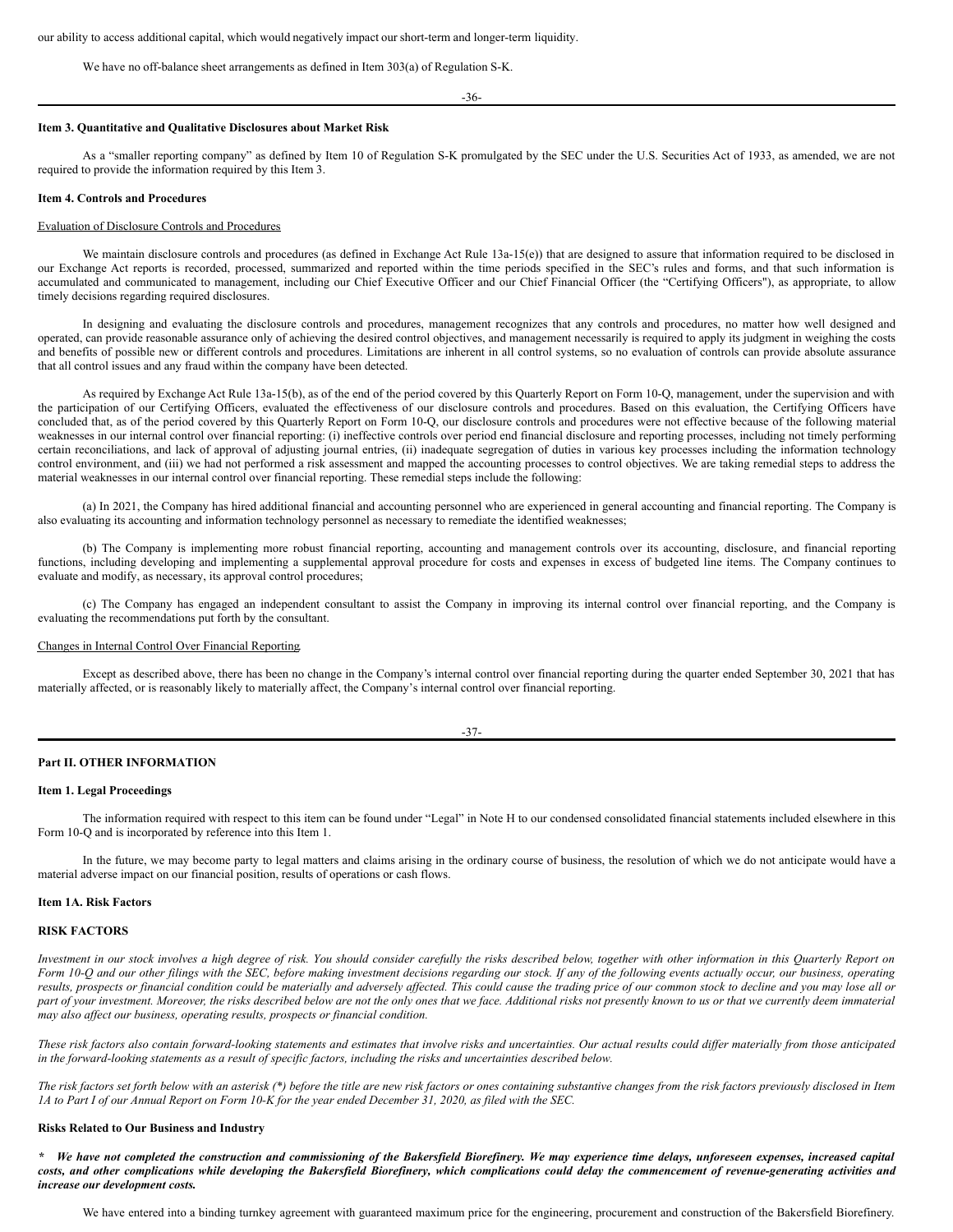Based on our updated construction timetable, the engineering and construction of the Bakersfield Biorefinery is currently scheduled to be completed, and to commence operations in early 2022. Although our primary contractors have agreed to complete the construction of the Bakersfield Biorefinery within a specified period at a maximum price to us, the construction of these kinds of facilities is inherently subject to the risks of unforeseen required change orders, regulatory issues, cost overruns and delays. In addition, the scope of the project has changed, which may also contribute to a delay in the completion of the project. Delays in the development beyond our estimated timelines, or amendments or change orders to the construction contract, could increase the cost of completion beyond the amounts that we have budgeted. Furthermore, while we believe that we currently hold all necessary environmental, regulatory, construction and zoning permissions that we need for the construction of the Bakersfield Biorefinery, no assurance can be given that we will not be required to obtain additional regulatory and land use approvals, which additional regulatory approvals may delay the commencement of operations of the Bakersfield Biorefinery or increase its development costs. If for any reason we are unable to construct and commission the Bakersfield Biorefinery within the financial and timing requirements, our business and our expected operating results, cash flows and liquidity could be materially and adversely affected.

### We have a limited operating history in commercially refining and selling biofuels, and no history in operating a renewable diesel biorefinery. Accordingly, we have no history *from which you can evaluate our business and prospects.*

We have a limited operating history and track record in the biofuels market, and no history in the construction and operations of a renewable fuels biorefinery. Prior to the acquisition of the Bakersfield Biorefinery, we were an energy agri-business company focused on developing our ultra-low carbon nonfood-based feedstocks for renewable fuels and chemicals in the United States, Mexico and the Caribbean. In the near term, our growth strategy depends on our ability to successfully operate the Bakersfield Biorefinery and to provide the Bakersfield Biorefinery with sufficient feedstocks, particularly Camelina that is grown for the Bakersfield Biorefinery by third-party farmers. However, we have no history of owning, developing, constructing or operating a renewable fuels refinery. As a result, our prior operating history and our historical financial statements may not be a reliable basis for evaluating our business prospects or the future value of our common stock. We cannot give you any assurance that we will be able to implement our strategy in the manner we expect, if at all, or achieve our internal business projections, or that our assumptions regarding the operations of the Bakersfield Biorefinery or the Camelina feedstock production will be accurate. Our limited operating history also means that we may have to develop and implement various alternate policies and procedures related to Bakersfield Biorefinery's development and future operations, to our feedstock supply chain, and to other matters.

-38-

#### Our ability to implement our business strategy may be materially and adversely affected by many known and unknown factors.

Our business strategy relies upon our future ability to successfully operate the Bakersfield Biorefinery and to sourceCamelina and other feedstocks in a cost-effective manner. Our business strategy relies on numerous assumptions and these assumptions are subject to significant economic, competitive, regulatory and operational uncertainties, contingencies and risks, many of which are beyond our control. Our future ability to execute our business strategy is uncertain and unproven, and it can be expectedthat one or more of our assumptions will prove to be incorrect and that we will face unanticipated events and circumstances that may adversely affect our business. Among the factors that could have a material adverse effect on our ability to implement our strategy and achieve our targets are the following:

- inability to complete the construction of the Bakersfield Biorefinery in a timely manner;
- inability to complete the construction of the Bakersfield Biorefinery for the anticipated cost and within our availablefinancial resources;
- inability to source feedstock for the Bakersfield Biorefinery, including Camelina, in sufficient quantities and/or ateconomically attractive prices;
- failure to manage third-party Camelina cultivation operations at the expected costs and in the projected time frame;
- inability to enroll a sufficient number of third party farmers to grow Camelina our behalf in order to fulfill ourforecasted Camelina feedstock requirements;
- failure of our proprietary Camelina varieties to produce the amount and quality of grain as expected;
- changes in existing and future governmental laws and regulations affecting the energy markets in general, and therenewable energy markets in particular;
- changes in general economic, political and business conditions in the U.S., particularly those that affect the energyand renewable fuels markets;
- increases in operating costs, including the need for additional or unexpected capital improvements, labor costs transportation, processing and storage costs, insurance premiums, general taxes, real estate taxes and utilities, environmental regulation compliance costs, and other costs affecting our profit margins;
- public health crises, such as the novel coronavirus outbreak that began in early 2020, which could impact global conditions; or
- inability, or failure, of any customer or contract counterparty to perform their contractual obligations to us.

### \* The termination of the ExxonMobil Oil Corporation Product Offtake Agreement would negatively affect our future marketingand sales of renewable diesel and would *trigger an event of default under our two credit facilities.*

Under the Offtake Agreement that we entered into with ExxonMobil Oil Corporation, ExxonMobil has agreed to purchase 2.5 million barrels of renewable diesel per year from the Bakersfield Biorefinery for a period of five years following the date that the Bakersfield Biorefinery commences operations. We have also entered into a Term Purchase Agreement with ExxonMobil pursuant to which we granted ExxonMobil the right to purchase the renewable diesel produced at the Bakersfield Biorefinery in excess of the amount of renewable diesel that we sell to ExxonMobil under the Offtake Agreement.Either party may terminate the Offtake Agreement if the Bakersfield Biorefinery does not meet certain production levels by the end of the first and second six-month periods following the commencement of the Bakersfield Biorefinery's operations. In addition, ExxonMobil can terminate the Offtake Agreement if the construction of the biorefinery is not completed by October 15, 2022. A termination of the Offtake Agreement will also terminate the Term Purchase Agreement. In addition, termination of the Offtake Agreement could constitute an event of default under our credit agreements that provide us with \$385 million of financing from our Senior Lenders and Mezzanine Lenders. Our obligations under the credit agreements are secured by a security interest in all of the assets at the Bakersfield Biorefinery and by all of the assets and ownership interests of our subsidiaries that directly or indirectly own the Bakersfield Biorefinery.

#### -39-

## *We are dependent on our contractors for the successful completion of the Bakersfield Biorefinery.*

The construction of most of the Bakersfield Biorefinery has been outsourced to a primary contractor under a guaranteedmaximum price engineering, procurement and construction (EPC) contract, but certain other contractors have also been engaged by us to, among other things, construct and refurbish railroad tracks through the Bakersfield Biorefinery and to install underground pipelines. Our business strategy is highly dependent on our contractors' performance under their agreements with us. Our contractors' ability to perform successfully under their contracts is dependent on a number of factors, including their ability to:

- design and engineer the Bakersfield Biorefinery to operate in accordance with specifications;
- engage and retain third-party subcontractors and procure equipment and supplies;
- respond to difficulties such as equipment failure, delivery delays, schedule changes and failure to perform bysubcontractors, some of which are beyond their control;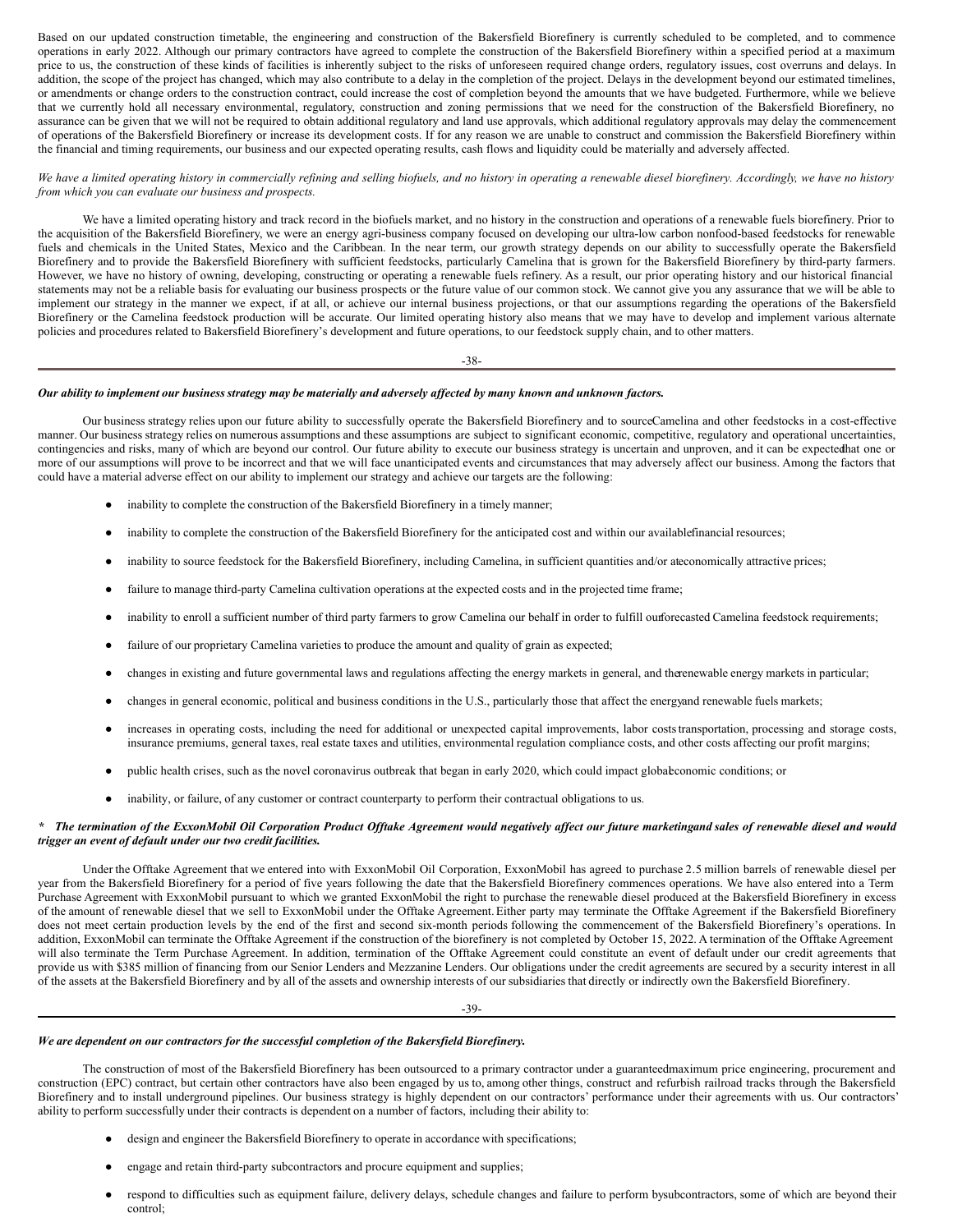- attract, develop and retain skilled personnel, including engineers;
- post required construction bonds and comply with the terms thereof;
- manage the construction process generally, including coordinating with other contractors and regulatory agencies;and
- maintain their own financial condition, including adequate insurance coverage and working capital.

Although our primary EPC contract provides for liquidated damages if the contractor fails to perform in the manner requiredwith respect to certain of its obligations, the events that trigger a requirement to pay liquidated damages may delay or impair the operation of our Bakersfield Biorefinery, and any liquidated damages that we receive may not be sufficient to cover the damages that we suffer as a result of any such delay or impairment. Furthermore, we may have disagreements with our contractors about different elements of the construction process, which could lead to the assertion of rights and remedies under their contracts and increase the cost of the project or result in a contractor's unwillingness to perform further work on the project. If any contractor is unable or unwilling to perform according to the negotiated terms and timetable of its respective agreement for any reason or terminates its agreement, we would be required to engage a substitute contractor. Any of the foregoing events would likely result in significant project delays and increased costs.

### *\* The COVID-19 pandemic may adversely impact our business.*

The COVID-19 pandemic has negatively impacted the global economy. While we have to date not incurred significant, unmanageable operational or financial disruptions from the COVID-19 pandemic or from the measures that we implemented to address the pandemic, the extent to which the COVID-19 pandemic may adversely impact our business depends on future developments, which are highly unpredictable.

We cannot predict the degree to, or the time period over which our sales and operations will be affected by this outbreak, andthe effects could be material. The impacts include, but are not limited to:

- a significant decline in demand for our products due to market disruptions, resulting in a decline in sales and prices;
- limitations of feedstocks, price volatility, or disruptions to our suppliers' operations;
- the interruption of our distribution system, or temporary or long-term disruption in our supply chains, or delays in the delivery of our products;
- suspension of renewable fuel and/or low carbon fuel policies;
- limitations on our ability to operate our business as a result of federal, state or local regulations, including anychanges to the designation of our business as "essential" by the US Department of Homeland Security;
- decreases in the demand for and price of Renewable Identification Numbers ("RINs") and low carbon fuel standard(LCFS) credits as a result of reduced demand for petroleum-based gasoline and diesel fuel; and
- Our management of the impact of COVID-19 has and will continue to require significant investment of time andmay cause us to divert or delay the application of its resources toward other or new initiatives or investments, which may cause a material adverse impact on the results of operations.

-40-

The extent of the impact of the COVID-19 pandemic on our business is highly uncertain, as information is evolving withrespect to the duration and severity of the pandemic. In addition, new coronavirus mutations and variants, which may be more contagious or deadly than the original virus, continue to appear. These new mutations or variants may, directly or indirectly, impact our operations in the future in ways we cannot anticipate. We cannot reasonably estimate the duration and severity of the COVID-19 pandemic, or its impact, which may be significantly harmful to our operations and profitability.

#### \* We may encounter difficulties in integrating the businesses or facilities we acquire, including any international businesses that we may acquire in the future.

As part of our business plan, we intend to acquire other businesses that enhance or supplement our biorefinery and camelinaproduction operations. Earlier in 2021 we acquired an agricultural biotechnology company, and we are currently in discussions to acquire one or more complementary businesses. We may face significant challenges in integrating any of the entities, businesses or other facilities, including other refineries, that we acquire, and we may not realize the benefits anticipated from such acquisitions. Our integration of future acquisitions involves a number of risks, including:

- difficulty in integrating the operations and retaining of personnel of any acquired company, business or facility;
- difficulty in effectively integrating the acquired technologies, products or services with our current technologies, products orservices;
- demands on management related to the increase in our size after an acquisition and integration of the acquired business andpersonnel;
- failure to achieve expected synergies and costs savings;
- difficulties in the integration of departments, systems, including accounting systems, technologies, books and records andprocedures, as well as in maintaining uniform standards and controls, including internal control over financial reporting, and related procedures and policies;
- the incurrence of acquisition-related costs or amortization costs for acquired intangible assets that could impact our operating esults;
- the need to fund significant working capital requirements of any acquired production facilities or businesses;
- potential failure of the due diligence processes to identify significant problems, liabilities or other shortcomings or challengesof an acquired company or technology, including but not limited to, issues with the acquired company's intellectual property, product quality, environmental liabilities, data back-up and security, revenue recognition or other accounting practices, employee, customer or partner issues, or legal, tax and financial contingencies;
- exposure to litigation or other claims in connection with, or inheritance of claims or litigation risk as a result of, anacquisition, including but not limited to, claims from terminated employees, customers, former stockholders or other third parties; and
- the incurrence of significant exit charges if products or services acquired in business combinations are unsuccessful.

We are also considering acquiring entities or businesses outside of the United States. Any such foreign acquisitions will, in addition to the foregoing risks, also be subject to a number other risks, including: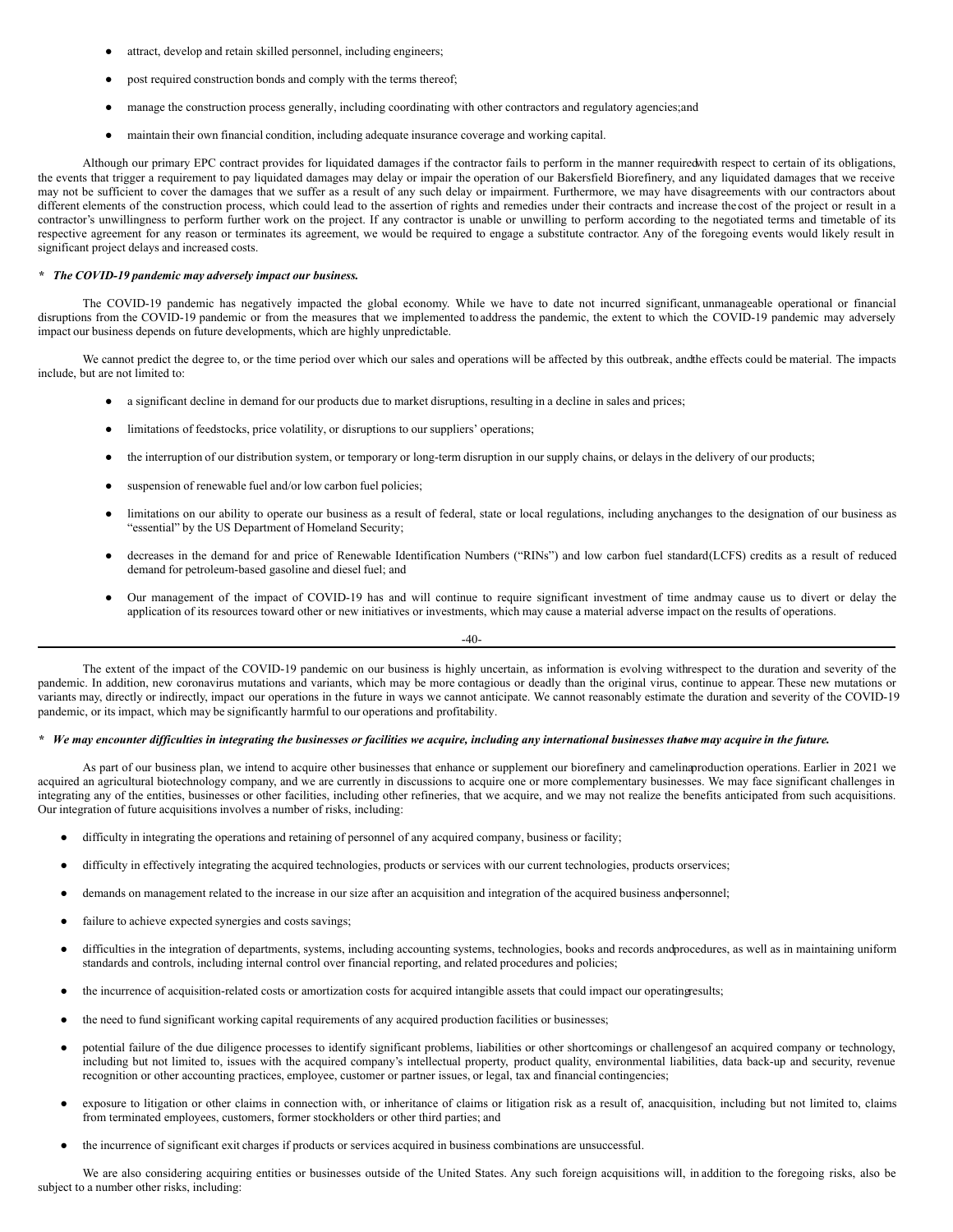- challenges caused by distance, language, cultural differences, political economic and social instability, and the assimilation of broad and geographically dispersed personnel and operations;
- difficulties in protecting and enforcing our intellectual property rights abroad;
- the inability to extend proprietary rights in our technology into new jurisdictions;
- currency exchange rate fluctuations and foreign tax consequences;
- general economic and political conditions in foreign jurisdictions;
- foreign exchange controls or U.S. tax laws in respect of repatriating income earned outside the United States;
- compliance with the U.S.'s Foreign Corrupt PracticesAct and other similar anti-bribery and anti-corruption regulations, and

-41-

higher costs associated with doing business internationally, such as those associated with complying with export, import regulations and trade and tariff restrictions.

### Loss of key personnel or our inability to attract, train and retain additional key personnel could harm our ability to meet our business objectives.

Our Bakersfield Biorefinery operations and Camelina feedstock businesses involve complex operations spanning a variety of disciplines that require a management team and employee workforce that is knowledgeable in the many areas necessary for our operations. While we have been successful in attracting certain experienced, skilled professionals to our company, we will have to identify, attract and retain a significant number of additional employees once the Bakersfield Biorefinery is operational and the Camelina cultivation expands to our projected levels. Failure to hire the qualified employees that we will need could affect theoperations and the future profitability of both our Bakersfield Biorefinery and our Cameliina operations. We are also heavily dependent upon certain of our current senior executives and upon certain key independent contractors and advisors for supervising the construction of the Bakersfield Biorefinery, the operations of the Bakersfield Biorefinery, and the implementation of our Camelina cultivation and production plan. The loss of these key employees and contractors could have a significant detrimental impact on the development and initial operations of the Bakersfield Biorefinery, on our Camelina research and development program, and on the implementation of our Camelina cultivation operations. Hiring, training and successfully integrating qualified personnel into our operation is a lengthy and expensive process. The market for qualified personnel is very competitive because of the limited number of people available with the necessary skills to operate a renewable diesel refinery, to successfully source feedstock, to continue ourCamelina development program, and to commercialize the renewable fuels that the Bakersfield Biorefinery is designed to produce. If we are not able to attract and retain the necessary personnel to accomplish our business objectives, we may experience staffing constraints that will adversely affect our future operations.

#### *Our Camelina patents may not protect us against competition from other biofuel competitors.*

An important element of our plan of operations of our Bakersfield Biorefinery is the use of Camelina oil that is derived fromour patented varieties of Camelina as one of the principal feedstocks at the Bakersfield Biorefinery. We currently have three issued U.S. utility patents for varieties of Camelina as well as another issued U.S. utility patent directed to methods for improving the Camelina oil. We have also filed seven additional utility patent applications, including a patent application directed to methods for improving Camelina oil, and applications for another six Camelina plant varieties (which varieties are also covered by six applicationsthat we have filed under the Plant Variety Protection Act (PVPA)). We have acquired patents in our acquisition of Agribody Technologies, Inc., and certain of those patents can enhance our existing intellectual property for Camelina. Interpreting the scope and validity of patents and success in prosecuting patent applications involves complex legal and factual questions, and the issuance, scope, validity and enforceability of a patent cannot be predicted with any certainty. Patents issued to us may be challenged,invalidated or circumvented. Accordingly, we cannot be certain that any of our patent applications will result in issued patents, or if issued, we cannot be certain of the validity and/or enforceability of any newly issued patents. Moreover, we cannot be sure that any of our patent rights will be broad enough in scope to provide commercial advantage and prevent circumvention, nor do our patents give us the exclusive right to cultivate other varieties of Camelina. Our patents do not limit the right of others to use the oil from otherCamelina varieties as a biofuels feedstock. No assurance can be given that other biofuel producers will not imitate our business plan and use Camelina as a biofuel feedstock, nor do our existing patent rights prevent others from competing with us and developing substantially similar business plans.

### \* Our Camelina operations will be dependent upon the availability of farmland, our relationship with third-party farmers, and on factors affecting agricultural operations *in general.*

We do not own or control any farms or farmland on which we can grow our patented varieties of Camelina. Accordingly, we are wholly dependent upon third party farmers to plant, cultivate, harvest and store the Camelina that we plan to use as feedstock for the production of renewable diesel at the Bakersfield Biorefinery, and possibly elsewhere. Our ability to obtain the amount of Camelina that we propose to use as feedstock at the Bakersfield Biorefinery therefore is dependent upon our ability to recruit a sufficient number of farmers to grow Camelina for us, to enter into mutually acceptable financial and other arrangements with thefarmers that we recruit, and for those farmers to successfully grow, harvest and deliver that Camelina to us. While we have identified a number of farmers and several farm cooperatives that have expressed an interest in producing Camelina in accordance with our proposed arrangements, as of the date hereof we have not entered into a sufficient number of agreements with farmers for the production of the amount of Camelina grain that we have planned for in the Bakersfield Biorefinery. Accordingly, no assurance can begiven that we will be able to develop and thereafter maintain the farming, storage and delivery arrangements necessary to produce the quantities of Camelina that we plan to use at the Bakersfield Biorefinery. In addition to the risks associated with enrolling farmers in our proposed Camelina production operations, the results of those farming operations may be adversely affected by numerous factors over which we have little or no control and that are inherent in farming, including adverse weather (including but not limited todrought, floods and storms, severe heat, frost, hail, and unusual temperature changes), changes in growing conditions, crop diseases or pest infestations. Extreme drought conditions have recently occurred across much of the Western U.S., including in the states in which our Camelina is planted and is expected to be planted. These drought conditions may negatively impact our ability to produce the amount of Camelina that we are currently planning to produce for our Bakersfield Biorefinery.Changing weather patterns and climatic conditions, such as global warming, have added to the unpredictability and frequency of natural disasters and have created additional uncertainty. Our Camelina operations will also be subject to any new government regulations regarding farming and the marketing of agricultural products.

### \* Large capital projects can take many years to complete, and market conditions could deteriorate over time, negatively impacting project returns.

We may engage in other capital projects based on the forecasted project economics and level of return on the capital to beemployed in the project. Large-scale projects take many years to complete, and market conditions can change from our forecast. As a result, we may be unable to fully realize our expected returns, which could negatively impact our financial condition, results of operations, and cash flows.

### \* Increased industry-wide production of renewable diesel due to potential utilization of existing excess production capacity, announced plant expansions of renewable diesel and potential co-processing of renewable diesel by petroleum refiners, could reduce prices for our fuel and increase costs of feedstocks, which would seriously harm *any future revenues and operations.*

If additional volumes of advanced biofuel RIN production come online and the EPA does not increase the renewable volumeobligation (RVO) under the Renewable Fuels Standard (RFS2) in accordance with the increased production, the volume of advanced biofuel RINs generated could exceed the volume required under the RFS2. In the event this occurs, biomass-based diesel and advanced biofuel RIN prices would be expected to decrease, potentially significantly, harming demand for our products and our profitability.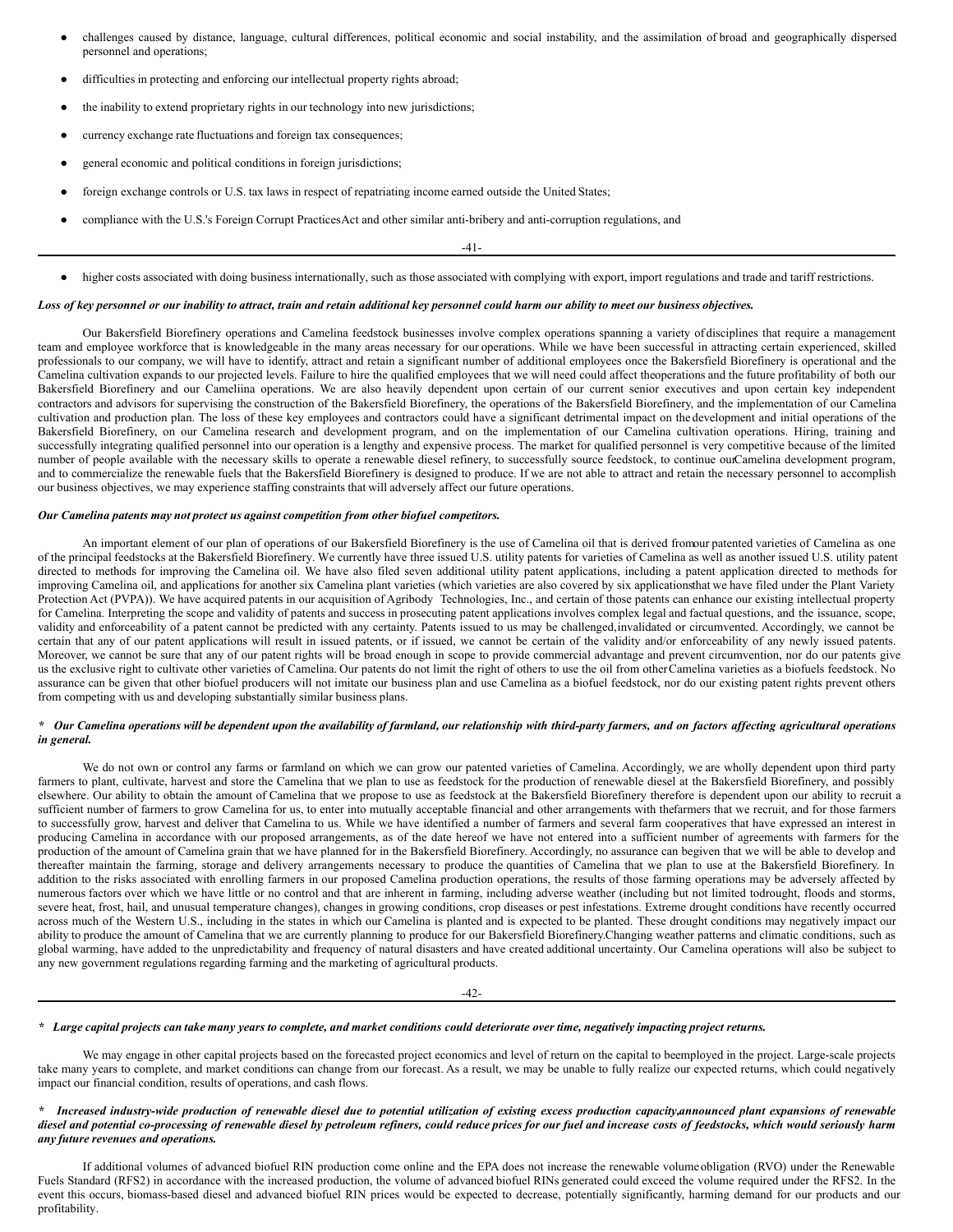According to the EPA, in 2018, 4.1 billion gallons per year of biomass-based diesel production capacity in the United Stateswere registered under the RFS2 program. This amount far exceeds both historic consumption of biomass-based diesel in the United States and required consumption under the RFS2.

Additionally, several leading biomass-based diesel companies have announced their intention to expand production of renewable diesel for the U.S. market. World Energy has announced that it will expand capacity at its Los Angeles area biorefinery from 45 mmgy to over 300 mmgy. Diamond Green Diesel, the largest U.S. producer of renewable diesel, is expanding its 275 mmgy capacity by 400 mmgy as well as planning an additional 470 mmgy biorefinery in Texas. Neste, the largest global producer of renewable diesel, has announced that it is expanding its Singapore facility which exports a significant portion of its production to the

U.S. West Coast. Traditional petroleum refiners are also planning to enter the renewable diesel market with Holly Frontier, Marathon Petroleum and Phillips 66 announcing new biorefineries or the conversion of existing refineries to renewable diesel production facilities.

Further, due to economic incentives available, several petroleum refiners have started or may soon start to produce co-processed renewable diesel, or CPRD. CPRD uses the same feedstocks to produce biomass-based diesel and it generates an advanced biofuel RIN. CPRD may be more cost-effective to produce than biomass-based diesel.

If production of competitive advanced biofuels increases significantly as a result of utilization of existing excess productioncapacity or new capacity as described above, competition for feedstocks would increase significantly, harming margins. Furthermore, if supply of advanced biofuels exceeds demand, prices for renewable diesel and for RINs and other credits may decrease significantly, harming profitability and potentially forcing us to reduce or otherwise limit our production.

#### \* We have previously failed to timely file our Annual and Quarterly Reports with the SEC, which has affected and may continuao affect investor confidence, our stock price, our ability to raise capital in the future and our ability to have our securities accepted for listing on a national security exchange.

We failed to timely file several Annual Reports on Form 10-K and Quarterly Reports on Form 10-Q for the periods prior toDecember 31, 2019. In addition, during the past two years we have had difficulty in timely filing other periodic reports because, among other reasons, we needed additional time to complete our financial statements and to obtain information regarding our purchase of the Bakersfield Biorefinery. Although these quarterly and annual reports were filed within the time periods permitted by Rule 12b-25 of the Securities Exchange Act of 1934, as amended, these reports are treated by investors as untimely. Such failure to timely file our Annual and Quarterly Reports with the SEC:

- has had, and may continue to have the effect of eroding investor confidence in us and our financial reporting and accounting practices and processes;
- may negatively impact the trading price of our common stock;

- may result in stockholder litigation;
- may make it more difficult, expensive and time consuming for us to raise capital, if necessary, on acceptable terms, if atall, pursue transactions or implement business strategies that might otherwise be beneficial to our business; and
- may negatively impact our reputation with our future customers.

### \* Our future financial results will be affected by volatile margins, which are dependent upon factors beyond our control, including the price of soybean, canola, and other *feedstocks and the market price at which we can sell our future products.*

The financial results of most renewable diesel producers are affected by the relationship, or margin, between their productprices and the prices for oil, soybean, canola, and other feedstocks. Since refining margins have historically been volatile, the cost to acquire feedstocks and the price at which the renewable diesel producers can ultimately sell their products may depend upon several factors beyond their control, including regional and global supply of and demand for oil, soybean, canola, other feedstocks, gasoline, diesel, other refined petroleum products, and renewable products. These in turn depend on, among other things, the availability andquantity of imports, the production levels of U.S. and international suppliers, levels of product inventories, productivity and growth (or the lack thereof) of U.S. and global economies, U.S. relationships with foreign governments, political affairs, and the extent of governmental regulation.

Refining and renewable diesel margins also can be significantly impacted by additional conversion capacity through theexpansion of existing facilities or the construction of new refineries or plants. Worldwide refining capacity expansions may result in refining production capability exceeding refined petroleum product demand, which would have an adverse effect on future refining margins.

Under the Term Purchase Agreement with ExxonMobil, ExxonMobil has the right to purchase the Bakersfield Biorefinery renewable diesel that is not sold to ExxonMobil under the Offtake Agreement at a market-based formula price. Accordingly, we will be subject to the risks related to fluctuating prices for all renewable diesel and other products that we sell to ExxonMobil under the Term Purchase Agreement. Our plan is to further limit our exposure to fluctuating feedstock prices by utilizing Camelina that is purposefully grown for our Bakersfield Biorefinery. Since the Camelina that we intend to use at our biorefinery is grown specificallyfor us at pre-established costs, we have reduced much of the risks from the market/pricing volatility that exist with market-based feedstocks. No assurance can, however, be given that the Camelina that is produced for us can be produced at a favorable cost/price to us, or that it can be produced in sufficient quantities to materially reduce our feedstock risks.

#### \* Developments with respect to low-carbon fuel policies and the market for alternative fuels may affect demand for our renewable fuels and could adversely affect our *future financial performance.*

Low-carbon fuel policies, blending credits, and stricter fuel efficiency standards to help reach greenhouse gas emissionsreduction targets help drive demand for our renewable fuels. Any changes to, a failure to enforce, or a discontinuation of any of these policies, goals, and initiatives could have a material adverse effect on our renewable fuels businesses. Similarly, new or changing technologies may be developed, consumers may shift to alternative fuels or alternative fuel vehicles (such as electric or hybrid vehicles) other than the renewable fuels we produce, and there may be new entrants into the renewable fuels production industry thatcould meet demand for lower-carbon transportation fuels and modes of transportation in a more efficient or less costly manner than our technologies and products, which could also have a material adverse effect on our renewable fuels businesses.

## \* Once our refining operations commence, any significant interruption in our Bakersfield Biorefinery could adversely affect ourbusiness.

Upon the completion of our refinery, our Bakersfield Biorefinery will be our principal operating asset. As a result, ouroperations could be subject to significant interruption if it were to experience a major accident or mechanical failure, be damaged by severe weather or other natural or man-made disaster, such as an act of terrorism, or otherwise be forced to shut down in the future. Our Bakersfield Biorefinery also is subject to risks associated with earthquakes. The area near Bakersfield, California is considered to be an earthquake zone, and the Bakersfield Biorefinery has recently experienced several moderate earthquakes that have not impactedthe refinery. However, a major earthquake at the Bakersfield Biorefinery could result in significant additional costs, including, loss of revenues due to unplanned temporary or permanent shutdown of the facility, loss of the ability to transport products or increased costs to do so, cleanup costs, liability for damages or injuries, increased insurance expenses, and legal and reconstruction expenses. The incurrence of significant additional costs would harm our results of operations and financial condition.

#### \* We may incur losses and additional costs if we engage in forward-contract activities and derivative transactions.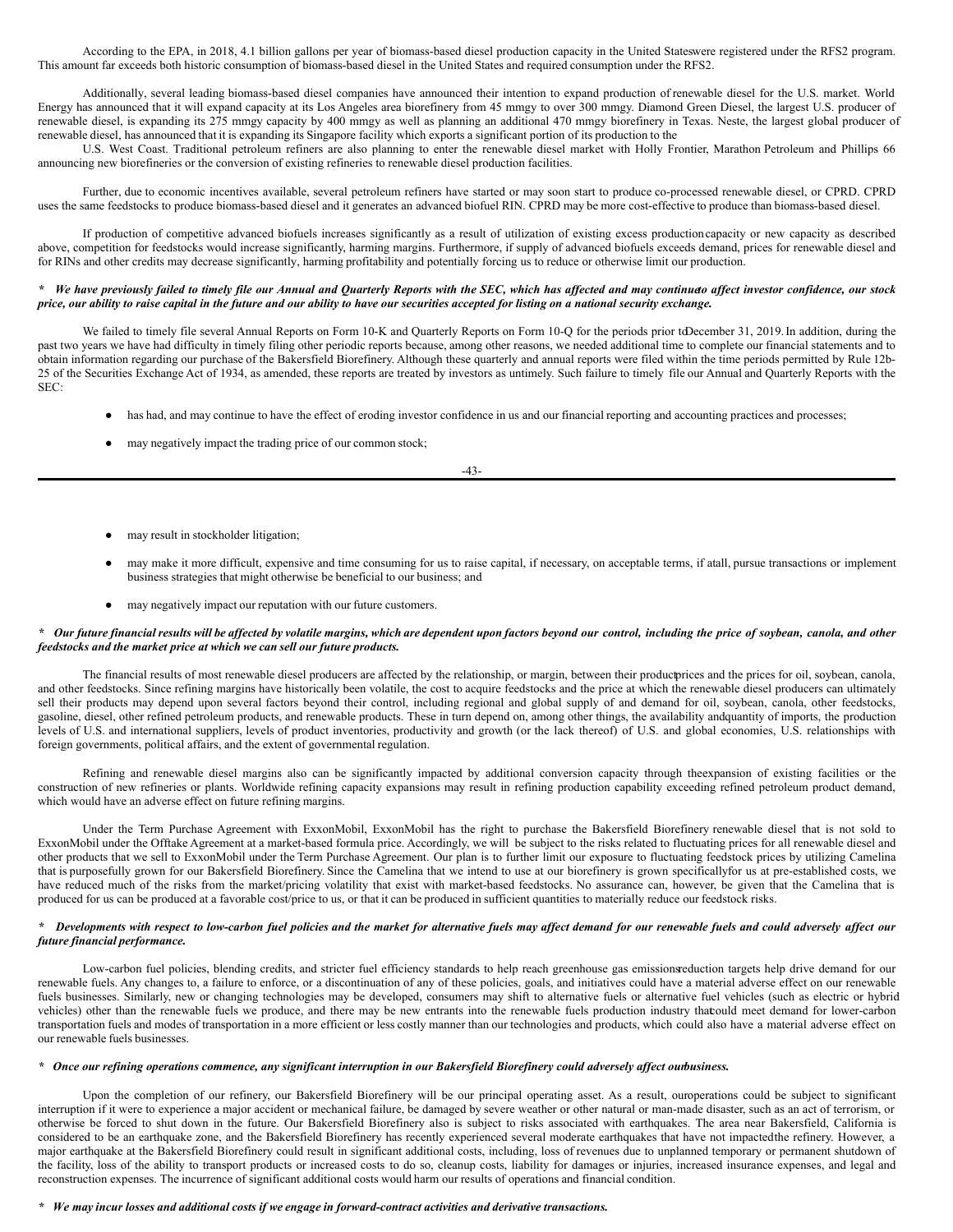We currently do not use commodity derivative instruments, although we may do so in the future. If the instruments we use tohedge our exposure to various types of risk are not effective, we may incur losses. In addition, we may be required to incur additional costs in connection with future regulation of derivative instruments to the extent it is applicable to us.

-44-

### \* We are subject to operational risks and our insurance may not be sufficient to cover all potential losses arising from operatinghazards. Failure by one or more insurers to honor their coverage commitments for an insured event could materially and adversely affect our financial position, results of operations, and liquidity.

Our operations are subject to various hazards common to the industry, including explosions, fires, toxic emissions, maritimehazards, and natural catastrophes. As protection against these hazards, we maintain insurance coverage against some, but not all, potential losses and liabilities. We may not be able to maintain or obtain insurance of the type and amount we desire at reasonable rates. As a result of market conditions, premiums and deductibles for certain of our insurance policies could increase substantially. Therefore, we may not be able to renew our existing insurance policies or procure other desirable insurance on commerciallyreasonable terms, if at all. For some risks, we may not obtain insurance if we believe the cost of available insurance is excessive relative to the risks presented. In some instances, certain insurance could become unavailable or available only for reduced amounts of coverage. For example, coverage for terrorism risks includes very broad exclusions. If we were to incur a significant liability for which we were not fully insured, it could have a material adverse effect on our financial position, results of operations, and liquidity.

Our insurance program includes a number of insurance carriers. Significant disruptions in financial markets could lead to adeterioration in the financial condition of many financial institutions, including insurance companies. We can make no assurances that we will be able to obtain the full amount of our insurance coverage for insured events. Although we intend to maintain insurance at levels that we believe are appropriate for our business and consistent with industry practice, we will not be fully insured against all risks. In addition, pollution, environmental risks and the risk of natural disasters generally are not fully insurable. Losses and liabilities from uninsured and underinsured events and delay in the payment of insurance proceeds could have a material adverse effect on our financial condition and results of operations.

## \* Our intellectual property is integral to our business. If we are unable to protect our intellectual property, or others assert thatour operations violate their intellectual *property, our business could be adversely af ected.*

A key element of our business model relies on our ability to produce feedstock from Camelina.We have developed and patented three varieties of Camelina that, we believe, have traits that make them more suitable and productive for biofuel feedstock purposes. In addition, we have recently developed several other new varieties that, we believe, will significantly improve the productivity and sustainability of these varieties of Camelina. We believe that our ability to produce Camelina from our proprietary varieties will provide us with a significant competitive advantage in the biofuels market.Accordingly, we attempt to protect ourCamelina-related intellectual property through a combination of intellectual property rights, including patents and trade secrets. However, the patents on our Camelina varieties and our related patents for altering/improving traits of Camelina have only been issued in the United States, although we have filed patent applications for certain of our patents in select foreign countries. The loss of our rights in one or more of our proprietary Camelina varieties could materially impact our competitiveness.

It may be difficult to protect and enforce our intellectual property and litigation initiated to enforce and determine the scope of our proprietary rights can be costly and time-consuming. Adverse judicial decision(s) in any legal action could limit our ability to assert our intellectual property rights, limit our ability to develop new products, limit the value of our Camelina varieties or otherwise negatively impact our business, financial condition and results of operations.

A competitor could seek to enforce intellectual property claims against us. Defending intellectual property claims asserted against us, regardless of merit, could be time-consuming, expensive to litigate or settle, divert management resources and attention and force us to acquire intellectual property rights and licenses, which may involve substantial royalty payments. Further, a third party claim, if successful, could secure a judgment that requires us to pay substantial damages or that could otherwise limit our operations. Moreover, should we be found liable for infringement, we may be required to enter into licensing agreements (which may not beavailable on acceptable terms or at all) or to pay damages and cease making or selling certain products. Any of the foregoing could cause us to incur significant costs and prevent us from manufacturing or selling our products and thereby materially adversely affect our business, result of operations and financial condition.

## \* Litigation or regulatory proceedings may materially adversely affect our business, results of operations and financial condition.

We are, or may become a party to various lawsuits, claims and loss contingencies arising in the ordinary course of businessand general liability claims, assertions by certain regulatory and governmental agencies related to permitting requirements and/or air, wastewater and storm water discharges from our Bakersfield Biorefinery. We also may, from time to time, become subject to litigation involving tort, contract, statutory, labor, employment, and other claims, and tax matters. The outcome of litigation, particularly class action lawsuits, and regulatory proceedings is difficult to assess or quantify. Plaintiffs (including governmental agencies) in these types of lawsuits and proceedings may seek recovery of very large or indeterminate amounts, and the magnitude of the potential loss relating to such lawsuits or proceedings may remain unknown for substantial periods of time. The costs of responding to or defending future litigation or regulatory proceedings may be significant and any future litigation or regulatory proceedings may divert the attention of management away from our strategic objectives. There may also be adverse publicity associated with litigation or regulatory proceedings that may decrease customer confidence in our business, regardless of whether the allegations are valid or whether we are ultimately found liable. As a result, litigation or regulatory proceedings may have a material adverse effect on our business, results of operations and financial condition.

-45-

### \* Cyberattacks through security vulnerabilities could lead to disruption of business, reduced revenue, increased costs, liability claims, or harm to our reputation or *competitive position.*

We rely upon our information systems and networks in connection with a variety of business activities, and we collect andstore sensitive data. After our Bakersfield Biorefinery becomes operational, the operations of that facility, as well as our transportation, processing and storage activities will be heavily dependent upon our computer systems and network. Accordingly, security threats to our computer and information systems pose a risk to our future operations and to the security and confidentiality, availability and integrity of our data. While we attempt to mitigate these security vulnerabilities, there can be no assurance these measures will be sufficient to avoid cyberattacks. If any security breaches were to occur and we were unable to protect our production and delivery facilities and systems, our operations could be negatively impacted, and even halted, until the security breaches are remedied. In addition, if any sensitive data of our partners or customers were to be breached, our relationships with our business partners and customers could be materially damaged, our reputation could be materially harmed, and we could be exposed to a risk oflitigation and possible significant liability.

The State of California enacted the California Consumer Privacy Act of 2018, or CCPA, effective on January 1, 2020. Ourbusiness partners' or contractors' failure to fully comply with the CCPA and other laws could lead to significant fines and require onerous corrective action. In addition, data security breaches experienced by us or our business partners or contractors could result in the loss of trade secrets or other intellectual property, public disclosure of sensitive commercial data, and the exposure of personally identifiable information (including sensitive personal information) of our employees, customers, suppliers, contractors and others.

Unauthorized use or disclosure of, or access to, any personal information maintained by us or on our behalf, whether throughbreach of our systems, breach of the systems of our suppliers or vendors by an unauthorized party, or through employee or contractor error, theft or misuse, or otherwise, could harm our business. If any such unauthorized use or disclosure of, or access to, such personal information was to occur, our operations could be seriously disrupted, and we could be subject to demands, claims and litigation by private parties, and investigations, related actions, and penalties by regulatory authorities. In addition, we could incur significant costsin notifying affected persons and entities and otherwise complying with the multitude of foreign, federal, state and local laws and regulations relating to the unauthorized access to, or use or disclosure of, personal information. Finally, any perceived or actual unauthorized access to, or use or disclosure of, such information could harm our reputation, substantially impair our ability to attract and retain customers and have an adverse impact on our business, financial condition and results of operations.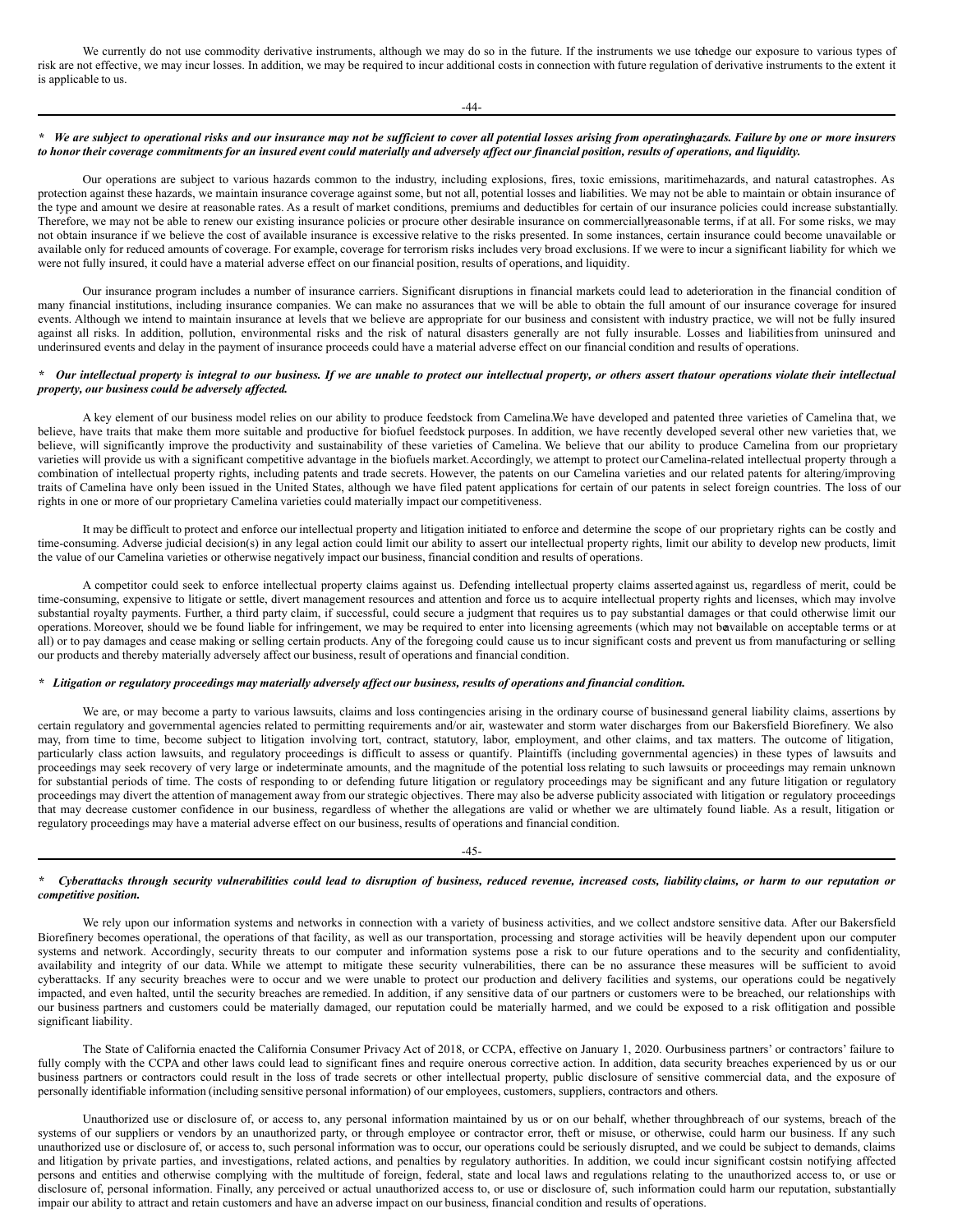#### **Regulatory Risks**

### \* We may incur significant costs complying with environmental laws and regulations, and failure to comply with these laws andregulations could expose us to significant *liabilities.*

We believe that we currently hold the requisite regulatory approvals to construct and to thereafter operate the BakersfieldBiorefinery. Although we have implemented safety procedures for the operation of the Bakersfield Biorefinery and the disposal of waste products to comply with these laws and regulations, we cannot be sure that our safety measures are compliant or capable of eliminating the risk of accidental injury or contamination from the use, generation, manufacture or disposal of hazardous materials. In the event of contamination or injury, we could be held liable for any resulting damages, and any liability could exceed our insurancecoverage. There can be no assurance that violations of environmental, health and safety laws will not occur as a result of human error, accident, equipment failure or other causes.

Compliance with applicable environmental laws and regulations may be expensive, and the failure to comply with past,present or future laws could result in the imposition of fines, regulatory oversight costs, third-party property damage, product liability and personal injury claims, investigation and remediation costs, the suspension of production or a cessation of operations. Environmental laws could become more stringent over time, requiring us to change our operations, or imposing greater compliance costs and increasing risks and penalties associated with violations, which could impair our research, development or production effortsand harm our business. Similarly, our business may be harmed if existing initiatives to further reduce emissions of greenhouse gases, which improve the competitiveness of renewable fuels relative to petrochemicals, do not become legally enforceable requirements, or if existing legally enforceable requirements relating to greenhouse gases are amended or repealed in the future. The costs of complying with environmental, health and safety laws and regulations and any claims concerning noncompliance, or liability withrespect to contamination in the future could have a material adverse effect on our financial condition or operating results.

Furthermore, the loss of or failure to obtain necessary federal, state, provincial or local permits and registrations at ourBakersfield Biorefinery or any future facility could halt or curtail operations, which could result in impairment charges related to the affected facility and otherwise adversely affect our future operating results. In addition, our failure to comply with applicable rules, regulations and guidance, including obtaining or maintaining required operating certificates or permits, could subject us to: (i) administrative penalties and injunctive relief; (ii) civil remedies, including fines, injunctions and product recalls; and/or (iii) adversepublicity. There can be no assurance that we will not incur material costs and liabilities in connection with these rules, regulations and guidance.

#### -46-

## \* The Renewable Fuel Standard Program, a federal law requiring the consumption of qualifying biofuels, could be repealed, curtailed or otherwise changed, which *would have a material adverse ef ect on our revenues, operating margins and financial condition.*

We and other participants in the biomass-based diesel industry rely on governmental programs requiring or incentivizing the consumption of biofuels. Biomass-based diesel has historically been more expensive to produce than petroleum-based diesel fuel and these governmental programs support a market for biomass-based diesel that might not otherwise exist.

One of the most important of these programs is the RFS2, a federal law that requires that transportation fuels in the UnitedStates contain a minimum amount of renewable fuel. This program is administered by the U.S. Environmental Protection Agency ("EPA"). The EPA's authority includes setting annual minimum aggregate levels of consumption in four renewable fuel categories, including the two primary categories in which our fuel competes with biomass-based diesel. The parties obligated to comply with this RVO are petroleum refiners and petroleum fuel importers.

Certain members of the petroleum industry are strongly opposed to the RFS2 and can be expected to continue to press forchanges both in the RFS2 itself and in the way that it is administered by the EPA. One key point of contention is the rate of growth in the annual RVO. We believe that growth in the annual RVOs is likely to influence our ability to grow our business and support the price of our fuel through the RINs. The EPA's future decisions regarding the RVO may influence our revenues and profit margins.

The RFS2 also grants to the EPA authority to waive a qualifying refiner's obligation to comply with RFS2, through a smallrefinery exemption ("SRE"), based on a determination that the program is causing severe economic harm to that refinery. SREs can significantly harm demand for biomass-based diesel and the value of RINs. In December 2019, the EPA issued a ruling on the reallocation of the required volumes under RFS2 in an attempt to offset the effect of the SREs. The ruling detailed the intent to redistribute the exempt volumes granted through the SRE to non-exempt obligated parties. This redistribution will be calculated on athree-year rolling average, based on the U.S. Department of Energy ("DoE") recommended relief. The EPA has consistently granted more relief through small refinery waivers than recommended by the DoE.

We believe that the increase in small refinery waivers previously granted significantly affected the demand and price of RINsas the average price of D4 (Biomassbased diesel classification) RINs fell during 2019 according to OPIS data. If the EPA continues this practice, it may harm demand and price of RINs and thus our profitability.

Subsequent to the EPA's December 2019 ruling, in January 2020, the 10th Circuit Court of Appeals issued a rulinginvalidating the process the EPA had been using to grant SREs. The EPA also denied 54 retroactive waivers filed for periods 2011-2018. There are 14 remaining waivers that are still to be decided on by the EPA. We believe these actions have increased RIN values. In January 2021, the Supreme Court of the United States agreed to review the 10th Circuit Court's ruling on the SRE matter.There is no certainty of the outcome of the review at this time. The EPA could change their procedures to permit more SREs and that has the potential to cause further harm to RIN values.

The COVID-19 pandemic and measures to address the pandemic have severely affected demand for gasoline and diesel,reducing demand for 2020 RINs for RFS compliance. RVO compliance obligations are based on the volume of sales of gasoline and diesel of a party that is subject to RFS2's volume requirements, or obligated party. As those volumes decrease, there is a corresponding decrease in the volume of RINs required for RFS compliance. As such, if the effects of COVID-19 on fuel demand continue throughout 2021, we expect that demand for the RINs we produce will decrease and for those RINs to have lower values, which wouldharm our profitability.

Several Governors have petitioned the EPA to use its general waiver authority to reduce the 2020 RVO in response toCOVID-19 economic disruptions. Should the EPA use its general waiver authority to reduce RVO requirements, we expect that this would harm demand for and the value of biomass-based diesel and RINs, which would harm our revenues and earnings. As of the date hereof, the EPA has not issued the 2022 RVO that will affect our operations once the Bakersfield Biorefinery commences operations.

The U.S. Congress could repeal, curtail or otherwise change the RFS2 program in a manner adverse to us. Similarly, the EPA could curtail or otherwise change its administration of the RFS2 program in a manner adverse to us, including by not increasing or even decreasing the RVO, by waiving compliance with the RVO or otherwise. In addition, while Congress specified RFS2 volume requirements through 2022 (subject to adjustment in the rulemaking process), beginning in 2023 required volumes of renewable fuel will be largely at the discretion of the EPA (in coordination with the Secretary of Energy and Secretary of Agriculture). We cannot predict what changes, if any, will be instituted or the impact of any changes on our business, although adverse changes could seriously harm our revenues, earnings and financial condition.

-47-

\* Loss of or reductions in federal and state government tax incentives for renewable diesel production or consumption may havea material adverse effect on our *revenues and operating margins.*

Federal and state tax incentives have assisted the renewable diesel industry by making the price of renewable diesel more cost competitive with the price of petroleumbased diesel fuel to the end user. The expiration or termination of federal and/or state governmental incentives could have a material adverse impact on the cost of our products,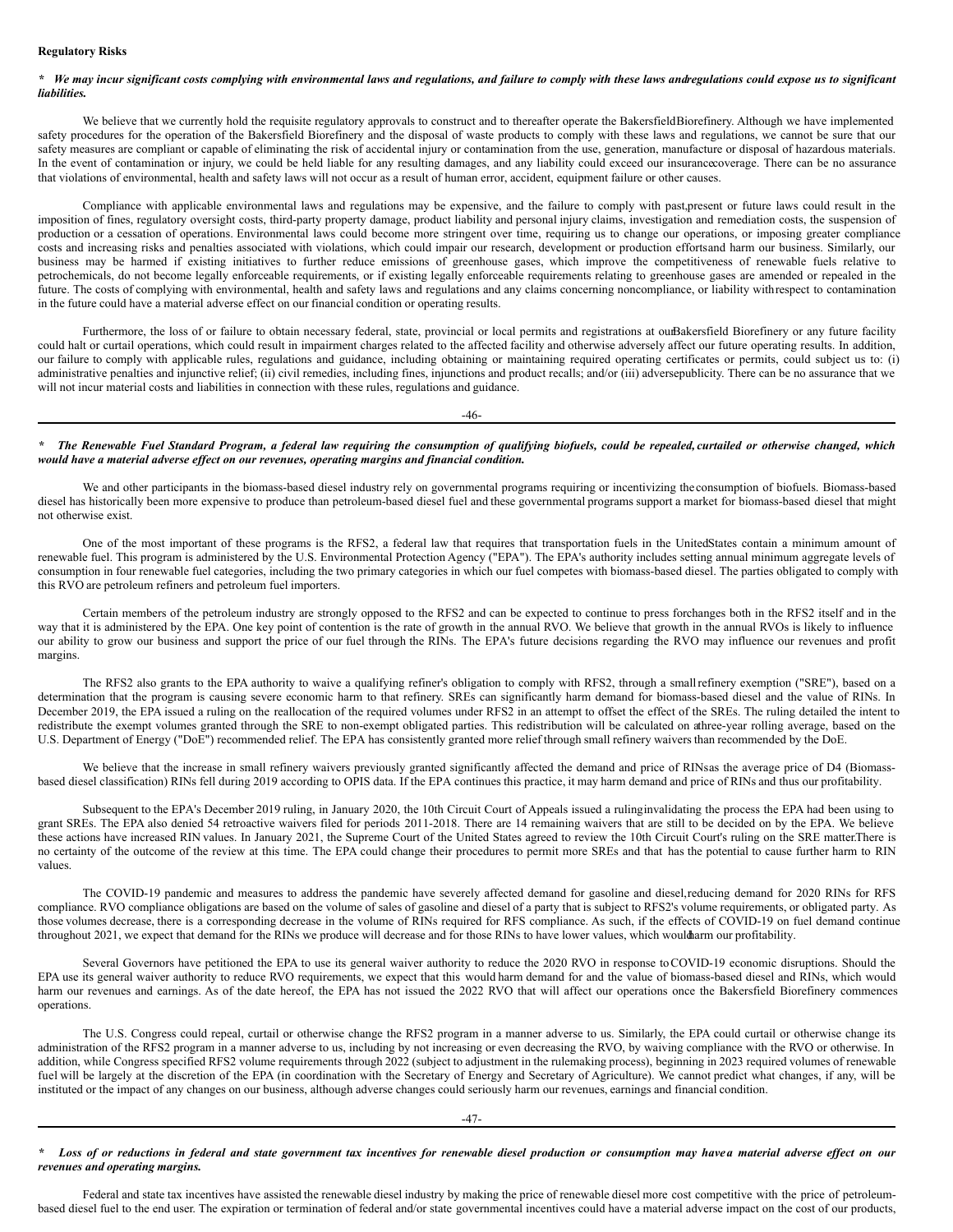on the price at which we sell our products, and on the other financial incentives that affect the commercial value of our renewable diesel and our operations.

The most significant tax incentive program has been the federal biodiesel mixture excise tax credit, referred to as theBiodiesel Tax Credit ("BTC"). Under the BTC, the first person to blend pure biomass-based diesel with petroleum-based diesel fuel receives a \$1.00-per-gallon refundable tax credit.

The BTC was established on January 1, 2005 and has lapsed and been reinstated retroactively and prospectively several times. Most recently in December 2019, the BTC was retroactively reinstated for 2018 and 2019 and is in effect from January 2020 through December 2022. Unlike the RFS2 program, the BTC has a direct effect on federal government spending and changes in federal budget policy could result in its elimination or in changes to its terms that are less beneficial to us. We cannot predict whataction, if any, Congress may take with respect to the BTC after 2022. There is no assurance that the BTC will be reinstated, that it will be reinstated on the same terms or, if reinstated, that its application will be retroactive, prospective or both. Any adverse changes in the BTC can be expected to harm our results of operations and financial condition.

-48-

#### **Risks Relating to Financial Matters**

#### We are a development stage company that currently has no revenues, we do not expect to generate any meaningful revenues until the Bakersfield Biorefinery commences *commercial operations.*

We are a development stage company with no revenues and no operations other than those related to the construction of theBakersfield Biorefinery and to the development of our Camelina cultivation operations. We do not expect to generate material revenues, if any, until after the Bakersfield Biorefinery has commenced commercial operations, which is currently scheduled to occur in early 2022. We will incur significant net losses and significant capital expenditures through completion of development of Bakersfield Biorefinery. Any delays beyond the expected construction completion date for the Bakersfield Biorefinery would prolong, and could increase the level of, our operating losses.

## *\* We have a history of net losses, and we may not achieve or maintain profitability.*

We incurred net losses of \$10.6 million and \$11.8 million during the years ended December 31, 2020 and 2019, respectively, and a net loss of \$34.0 million during the nine months ended September 30, 2021. As of September 30, 2021, we had an accumulated deficit of \$100.2 million. According to our internal budget, in the aggregate we expect to spend approximately \$190 million between the date hereof and the commencement of commercial operations on the development and construction of the Bakersfield Biorefinery, on pre-operational and start-up costs, on our debt service obligations, on our upstream feedstock development operating costs, and ongeneral and administrative expenses. Furthermore, we do not expect to generate any revenues until the Bakersfield Biorefinery is fully operational in the first quarter 2022. No assurance can be given that the Bakersfield Biorefinery and our related Camelina operations will be profitable once the Bakersfield Biorefinery does commence operations.

#### The terms of our Senior Credit Facility and Mezzanine Credit Facility agreements and other financing arrangements will significantly limit the amount of cash that is *available to GCEH and our stockholders.*

Under our Senior Credit Facility and Mezzanine Credit Facility agreements we can borrow an aggregate of \$385 million offinancing. The Senior Credit Facility bears interest at the rate of 12.5% per annum, and the Mezzanine Loans will bear interest at the rate of 15.0% per annum on amounts borrowed. The Senior Credit Facility and Mezzanine Credit Facility mature in November 2026 and 2027, respectively. In addition to the loan repayment obligations under both the Senior Credit Facility and Mezzanine Credit Facility, one of our Bakersfield Biorefinery holding company subsidiaries, has issued membership interests (Class B Units) to theSenior Lenders and will issue membership interests (Class C Units) to the Mezzanine Lenders. The Class B Units and Class C Units membership interests provide the holders of the Class B and Class C Units with preferential cash distribution rights over the Class A Units owned by GCEH. Under the Credit Agreements and the limited liability agreement of the financing subsidiary, any excess cash from operations that the Bakersfield Biorefinery generates will first be used to make the debt service payments under the Senior Crediffacility and Mezzanine Credit Facility, and then any excess cash available after making those loan payments will be allocated among the holders of the Class A, Class B and Class C Units. The holders of the Class B Units are entitled to receive quarterly distributions of 25% of the Bakersfield Biorefinery's free cash flow until the Senior Lenders have received (collectively, from these cash distributions plus principal and interest on the Senior Credit Facility) an amount equal to a 2X multiple of invested capital ("MOIC"), or two timeshe amount of the Senior Credit Facility. Since we expect that the Senior Lenders will lend us \$317.6 million, the Senior Lenders will have preferential rights to receive a total of up to \$635 million, and under certain circumstances for a limited period, an additional 5% of the free cash flow. The cash available for distribution after payment of the Class B Units 25% allocation will be divided among the holders of the Class C Units and the Class A Units. The holders of the Class C Units will be entitled to receive 80.0% of cashdistributions until the Mezzanine Lenders have received cumulative payments (cash distributions plus principal and interests on the Mezzanine Credit Facility) equal to 2.0x MOIC, which percentage decreases to 65.0% (after they have received 3.0x MOIC), 50.0% (after they have received 4.0x MOIC) and 30.0% of all cash distributions thereafter. As a result of the large debt payment obligations and the foregoing preferential cash distribution allocations to the holders of the Class B and Class C Units, the amount of cashavailable for distribution to GCEH and our stockholders will be significantly reduced. Accordingly, even if the Bakersfield Biorefinery's operations generate significant profits, the amount of cash available to GCEH from the Bakersfield Biorefinery will be very limited for at least five years.

#### If we are unable to comply with the restrictions and covenants in our two credit facility agreements, our lenders could declare an event of default under the terms of these *agreements.*

The two credit agreements with our Senior Lenders and our Mezzanine Lenders each contain extensive restrictions andcovenants, including construction milestones, limitations on the use of the loan proceeds, lender consent requirements, and extensive financial and other reporting requirements. The credit agreements, as amended, currently also require the Company to establish a contingency reserve by November 19, 2021. Although we have not been in full compliance with all of these covenants and requirements in the past, to date our lenders have either waived these violations or otherwise not declared an event of default.

-49-

However, no assurance can be given that we will be able to fully comply with all of the credit agreement provisions, or if we fail toremain in compliance that our lenders will not declare an event of default. In the event of a default under these agreements, our lenders could terminate their commitments to lend or accelerate the loans and declare all amounts borrowed due and payable. If any of these events occur and our lenders do not provide additional waivers, we could be forced to enter into unfavorable amendments to our credit agreements, could be required to pay additional fees and costs, and could lose some or all of our investment in the BakersfieldBiorefinery.

### \* Our Bakersfield Biorefinery subsidiaries are subject to various restrictions under the Senior Credit Facility and Mezzanine CreditFacility agreements, and substantially all of the assets of the Bakersfield Biorefinery subsidiaries are held as security under the terms of such credit agreements.

The obligations under the Senior Credit Facility and Mezzanine Credit Facility agreements are secured by a security interestin all of the assets of the BKRF, and by all of the assets and securities issued by the limited-purpose, wholly owned indirect subsidiaries of the Company. The two credit agreements contain certain customary events of default, including events relating to non-payment of required interest, principal or other amounts due on or with respect to the Senior Credit Facility, failure to comply with covenants within specified time frames, certain bankruptcy events, breaches of specified representations and warranties, failure of security interests to be effective, and certain judgments. In addition, on March 26, 2021 we amended the two credit agreements to require GCEH to establish an additional cash reserve of at least \$35 million for BKRF. Our inability to raise at least \$35 million within the time limits specified in the amendments, and to properly fund the new contingency reserve will constitute an event of default under the two credit agreements. A breach of any of the covenants under either of the credit agreements could result in an event of default.Cross-default provisions in the two credit agreements mean that an event of default under one of the credit agreements will trigger an event of default under the other credit agreement. Upon the occurrence of an event of default under any of our debt agreements, the lenders could elect to declare all outstanding debt under the credit agreements to be immediately due and payable, and the secured lenders could foreclose against all of the Bakersfield Biorefinery's assets and the ownership interests of the various subsidiaries. Aforeclosure could result in the loss of our refinery and our refining business, and we could be forced into bankruptcy or liquidation.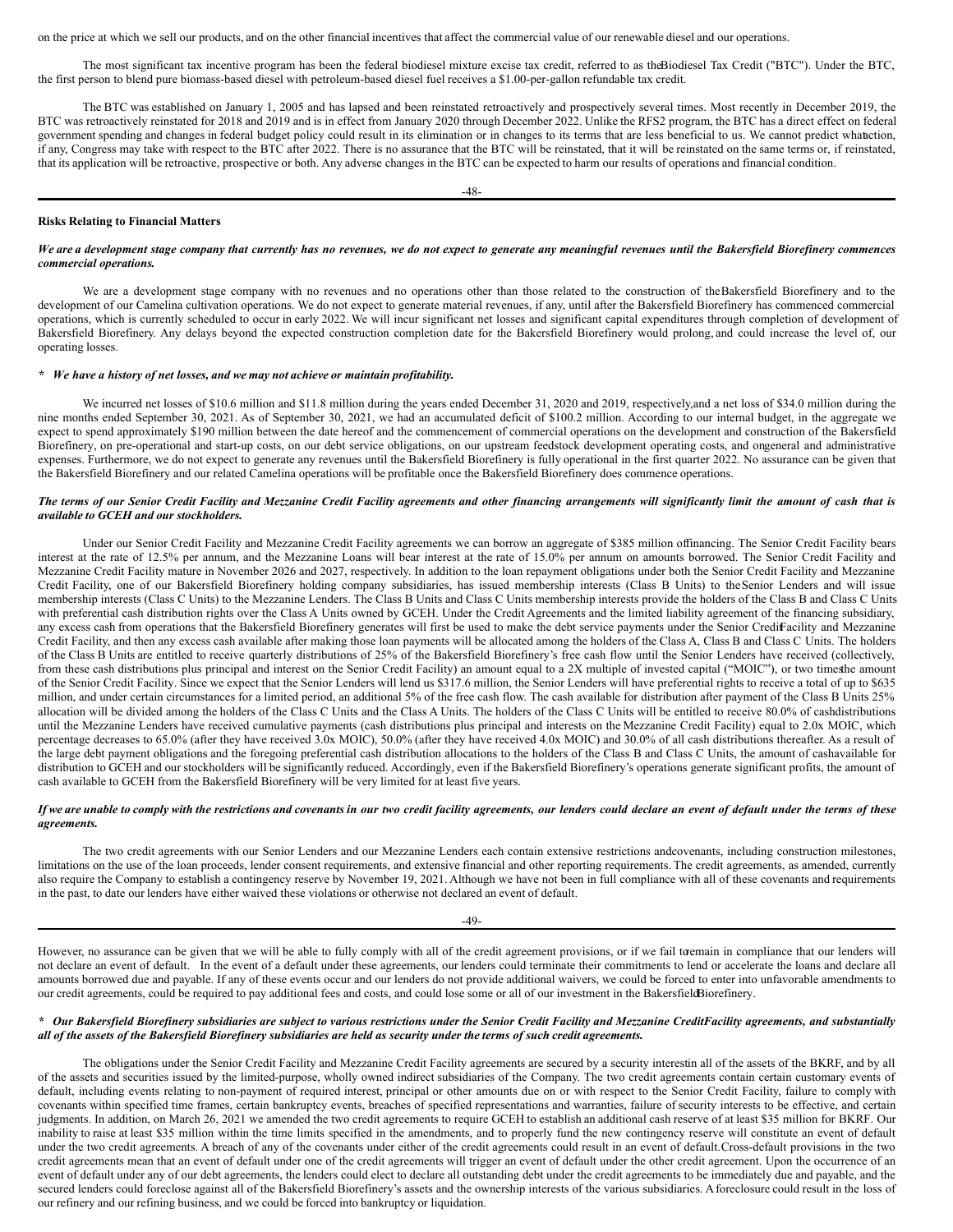### \* We have a substantial level of indebtedness which could materially and adversely affect our financial condition and restrict our ability to incur additional indebtedness *or engage in transactions*

We have incurred significant indebtedness that could have a material adverse effect on our business and on returns to ourstockholders. We cannot guarantee that our business will generate sufficient cash flow from operations once the Bakersfield Biorefinery commences operations and the Camelina cultivation operations commence to enable us to make the required payments on our debt, to fund other liquidity needs, to make necessary future capital expenditures or to pursue other business opportunities. The agreements and related documents that govern our indebtedness, including but not limited to, the two credit agreements that oursubsidiaries entered into on May 4, 2020, contain covenants that place restrictions on us and our subsidiaries. The credit agreements restrict among other things, our subsidiaries' ability to:

- merge, consolidate or transfer all, or substantially all, of their assets;
- incur additional debt;
- make certain investments or acquisitions;
- create liens on our subsidiaries' assets;
- sell assets;
- alter the businesses our subsidiaries conduct;
- make distributions; and
- enter into transactions with our other affiliated entities.

These covenants could impair our ability to grow our business, take advantage of attractive business opportunities orsuccessfully compete. In addition, these covenants could restrict our ability to optimize our capital structure with asset-level debt or equity financings.

Our Senior Credit Facility and Mezzanine Credit Facility agreements used to finance our acquisition of the BakersfieldBiorefinery bear interest at a high rate (12.5% and 15.0%, respectively). In addition, they grant certain lenders membership interests, which will provide the Senior Lenders and Mezzanine Lenders with an interest in excess cash flows from the Bakersfield Biorefinery's operations. These membership interests provide the lenders with an indirect financial interest in the Bakersfield Biorefinery, which is prior to any distribution that would otherwise be available to our stockholders.

```
-50-
```
#### **Risks Related to Our Common Stock**

### \* There is a limited public trading market for our Common Stock, and you may not be able to resell your shares.

Currently there has been a limited public market for our common stock. Our common stock is traded on the OTCQX Bestmarketplace, an inter-dealer, over-thecounter market that provides significantly less liquidity than national securities exchanges, such as The Nasdaq Stock Market. Furthermore, we are a relatively small company which is relatively unknown to stock analysts, stockbrokers, institutional investors and others in the investment community that generate or influence sales volume, and that even if we came to the attention of such persons, they tend to be risk averse and would be reluctant to follow a company such as ours opurchase or recommend the purchase of our shares until such time as we became more seasoned and viable. As a consequence, there is currently a limited public trading market for our securities. We cannot assure you that a regular trading market will develop or that if developed, will be sustained. If an active trading market does not develop, you may have difficulty selling your shares of common stock at an attractive price, or at all, which will result in the loss of your investment.

### *\* We have a stockholders' deficit.*

We have a history of losses and have a stockholders' deficit of \$28.7 million and \$41.9 million as of December 31, 2020, and June 30, 2021, respectively. Additionally, we had negative working capital of \$50.1 million (which includes current short-term restricted cash of \$2.3 million) at September 30, 2021. We had long-term restricted cash of \$25.2 million as of September 30, 2021 that is excluded from our working capital calculation. Our history of losses and our negative working capital position could negatively impact the value of our common stock.

#### \* We cannot assure you that the Common Stock will be listed on the Nasdaq Capital Market or any other securities exchange. We do not currently satisfy the listing *requirements of the Nasdaq Capital Market.*

We have applied to have our common stock to be listed on the Nasdaq Capital Market. However, we cannot assure you thatwe will be able to meet the initial listing standards of that stock exchange and that our application will be approved. We do not currently comply with certain Nasdaq listing standards, including in particular the minimum stockholder's equity requirements.

Further, there can be no assurances that, if listed on the Nasdaq Capital Market, we will be able to remain in compliance withthe Nasdaq Stock Market LLC's listing standards or if we do later fail to comply and subsequently regain compliance with Nasdaq's listing requirements, that we will be able to continue to comply with the applicable listing standards. If we are unable to maintain compliance with these Nasdaq requirements, our common stock will be delisted from the Nasdaq Capital Market.

#### We are currently a "smaller reporting company" and we have elected to comply with certain reduced reporting and disclosurerequirements which could make our Common *Stock less attractive to investors.*

We are a "smaller reporting company," as defined in the Regulation S-K of the Securities Act of 1933, as amended, which allows us to take advantage of certain exemptions from various reporting requirements that are applicable to other public companies that are not smaller reporting companies, including (i) not being required to comply with the auditor attestation requirements of Section 404 of the Sarbanes-Oxley Act of 2002, and (ii) reduced disclosure obligations regarding executive compensation in our periodic reports and proxy statements. In addition, we are only required to provide two years of audited financial statements in ourSEC reports. We cannot predict if investors will find our common stock less attractive because we may rely on these exemptions. If some investors find our common stock less attractive as a result, there may be a less active trading market for our common stock and our stock price may be more volatile. Our independent registered public accounting firm is not required to formally attest to the effectiveness of our internal control over financial reporting until we are no longer a "smaller reporting company". We cannot assureyou that there will not be material weaknesses or significant deficiencies in our internal controls in the future.

#### The application of the SEC's "penny stock" rules to our Common Stock could limit trading activity in the market, and ourstockholders may find it more difficult to sell their *stock.*

If our common stock trades at a price of less than \$5.00 per share while we are still traded on the OTCQX Best Market, oucrommon stock will be subject to the SEC's penny stock rules. Penny stocks generally are equity securities with a price of less than \$5.00. Penny stock rules require a broker-dealer, prior to a transaction in a penny stock not otherwise exempt from the rules, to deliver a standardized risk disclosure document that provides information about penny stocks and the risks in the penny stock market. The broker-dealer also must provide the customer with current bid and offer quotations for the penny stock, the compensation of thebroker-dealer and its salesperson in the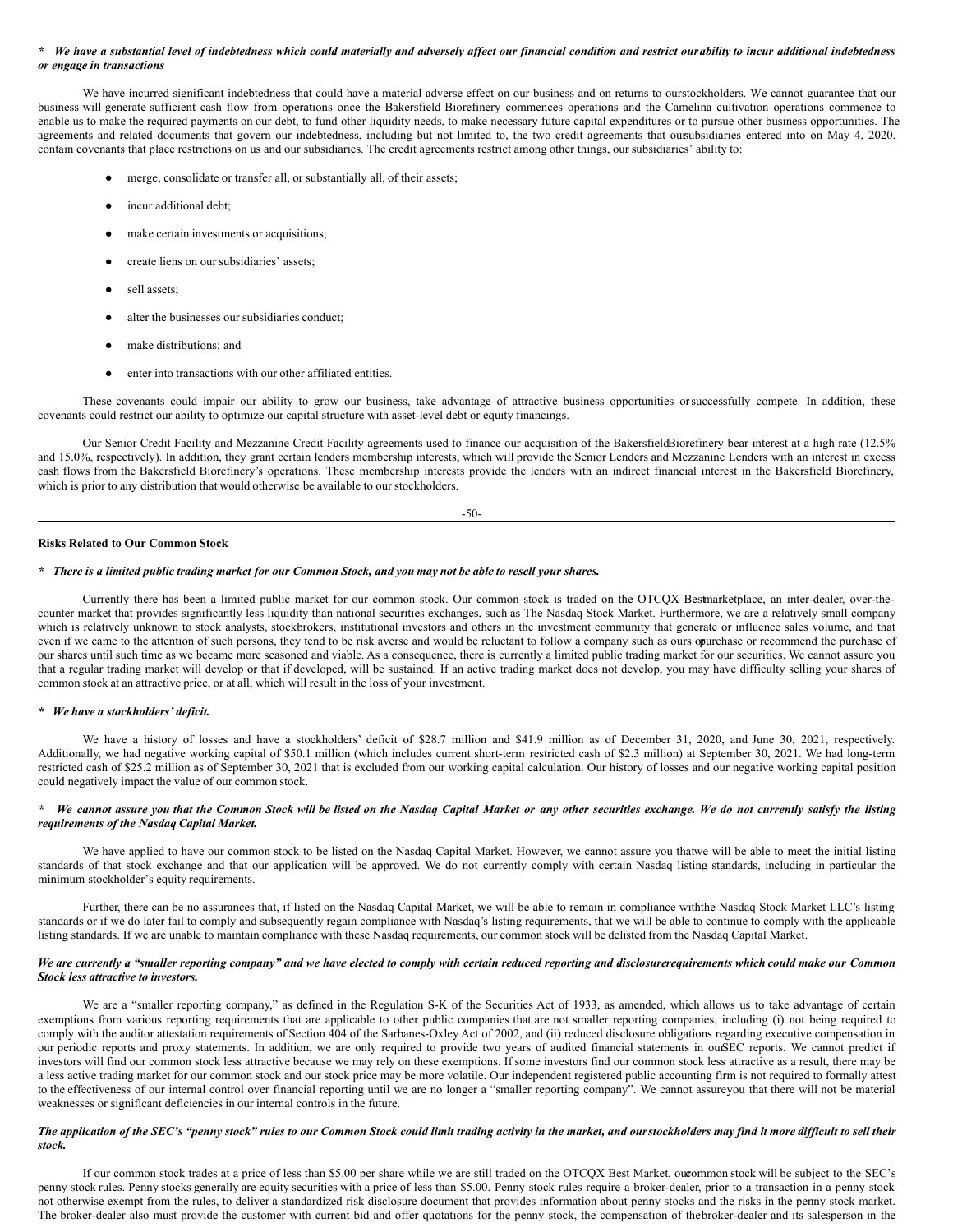transaction and monthly account statements showing the market value of each penny stockheld in the customer's account. The broker-dealer must also make a special written determination that the penny stock is a suitable investment for the purchaser and receive the purchaser's written agreement to the transaction. These requirements may have the effect of reducing the level of trading activity, if any, in the secondary market for a security that becomes subject to the penny stock rules. The additional burdens imposed upon broker-dealers by such requirements may discourage broker-dealers from effecting transactions in our securities, which could severely limit their market price and liquidity of our securities. These requirements may restrict the ability of broker-dealers to sell our common stock and may affect your ability to resell our common stock.

#### -51-

#### The Company has material weaknesses in internal controls. If we are unable to establish appropriate internal financial reportingcontrols and procedures, it could cause us to fail to meet our reporting obligations, result in the restatement of our financial statements, harm our operating results, subject us to regulatory scrutiny and sanction, cause investors to lose confidence in our reported financial information and have a negative effect on the market price for shares of our Common Stock.

Effective internal controls are necessary for us to provide reliable financial reports and to effectively prevent fraud. As a public company, we have significant additional requirements for enhanced financial reporting and internal controls. We are required to document and test our internal control procedures in order to satisfy the requirements of Section 404 of the Sarbanes-Oxley Act of 2002, which requires annual management assessments of the effectiveness of our internal controls over financial reporting. The process of designing and implementing effective internal controls is a continuous effort that requires us to anticipate and react tochanges in our business and the economic and regulatory environments and to expend significant resources to maintain a system of internal controls that is adequate to satisfy our reporting obligations as a public company.

As of December 31, 2020 and September 30, 2021, we had several material weaknesses in our financial reporting, these consisted of (i) ineffective controls over period end financial disclosure and reporting processes, including not timely performing certain reconciliations, and lack of approval of adjusting journal entries, (ii) inadequate segregation of duties in various key processes including the information technology control environment, and (iii) we had not performed a risk assessment and mapped the accounting processes to control objectives. We have recently implemented changes to our system of internal control over financial reporting, which we are currently implementing. However, we cannot assure you that, when fully implemented, our policies and procedures will adequately mitigate our existing weaknesses or that we will not, in the future, identify other areas requiring improvement in our internal control over financial reporting. We cannot assure you that the measures we will take to remediate any areas in need of improvement will be successful or that we will implement and maintain adequate controls over our financial processes and reporting in the future as we continue our growth. If we are unable to establish appropriate internal financial reporting controls and procedures, it could cause us to fail to meet our reporting obligations, result in the restatement of our financial statements, harm our operating results, subject us to regulatory scrutiny and sanction, cause investors to lose confidence in our reported financial information and have a negative effect on the market price for shares of our common stock.

### *\* The market price of our common stock may continue to be volatile.*

The market price of our common stock may be highly volatile because, among other reasons, investors are unfamiliar with our operations and financial condition. You should consider an investment in our common stock to be risky, and you should invest in our common stock only if you can withstand a significant loss and wide fluctuations in the market value of your investment. In addition, if the market for shares of companies in our industry or industries related to our industry, or the stock market in general, experiences a loss of investor confidence, the trading price of our common stock could decline for reasons unrelated to our business,financial condition and results of operations. If any of the foregoing occurs, it could cause our stock price to fall and may expose us to lawsuits that, even if unsuccessful, could be costly to defend and a distraction to management. Lastly, we acquired the Bakersfield Biorefinery in May 2020 and are currently retooling and converting the refinery into a renewable diesel refinery. Since we will not generate revenues until the construction of the Bakersfield Biorefinery is completed in 2022, our stock price will not be based onquantifiable investment criteria used by certain investors in valuing shares. As a result, the uncertainty of our future operations and profitability could result in investor speculation and in increased volatility in our stock price.

#### \* Because certain of our directors and executive officers are among our largest stockholders, they can exert significant controlover our business and affairs and have *actual or potential interests that may depart from those of investors.*

Our officers and directors owned approximately 5,904,000 shares (or 14.7% of our outstanding voting shares), and options and convertible notes to purchase approximately 24,932,000 additional shares as of September 30, 2021. The holdings of our directors and executive officers may increase substantially in the future upon exercise rights under any of the options, convertible promissory notes or warrants they may hold or in the future be granted or if they otherwise acquire additional shares of common stock. The interests of such persons may differ from the interests of our other stockholders, including purchasers of our securities. As a result, inaddition to their influence as members of our Board of Directors or as executive officers, such persons will have significant influence over and control all corporate actions requiring stockholder approval, irrespective of how the Company's other stockholders, including purchasers in the future financings, may vote, including the following actions:

● to elect or defeat the election of our directors;

#### -52-

- to amend or prevent amendment of our Certificate of Incorporation or By-laws;
- to effect or prevent a merger, sale of assets or other corporate transaction; and
- to control the outcome of any other matter submitted to our stockholders for vote.

This concentration of ownership by itself may have the effect of impeding a merger, consolidation, takeover or other businessconsolidation, or discouraging a potential acquirer from making a tender offer for the common stock which in turn could reduce our stock price or prevent our stockholders from realizing a premium over our stock price.

#### *Our Board of Directors is authorized to issue Preferred Stock without obtaining stockholder approval.*

Our Certificate of Incorporation authorizes the issuance of up to 50,000,000 shares of Preferred Stock, all of which remain available for issuance by our Board of Directors. These shares may be issued with such designations, rights and preferences as our Board of Directors may from time to time determine. Accordingly, our Board of Directors is empowered, without stockholder approval, to issue Preferred Stock with dividend, liquidation, conversion, voting, or other rights which could adversely affect the voting power or other rights of the holders of the common stock. In the event of issuance, the Preferred Stock could be utilized, under certain circumstances, as a method of discouraging, delaying or preventing a change in control of the Company. Although we have no present intention to issue any additional shares of Preferred Stock, there can be no assurance that the Company will not do so in the future.

### \* We do not intend to pay dividends for the foreseeable future and, as a result, your ability to achieve a return on your investment will depend on appreciation in the price *of our Common Stock.*

We do not intend to pay any cash dividends for the foreseeable future. We anticipate that we will retain all of our futureearnings for use in the development of our business and for general corporate purposes. Any determination to pay dividends in the future will be at the discretion of our board of directors. Accordingly, investors must rely on sales of their common stock after price appreciation, which may never occur, as the only way to realize any future gains on their investments.

### \* Future securities issuances could result in significant dilution to our stockholders and impair the market price of our CommonStock.

As of September 30, 2021, we had outstanding, immediately exercisable options, warrants and convertible promissory notesfor the issuance of approximately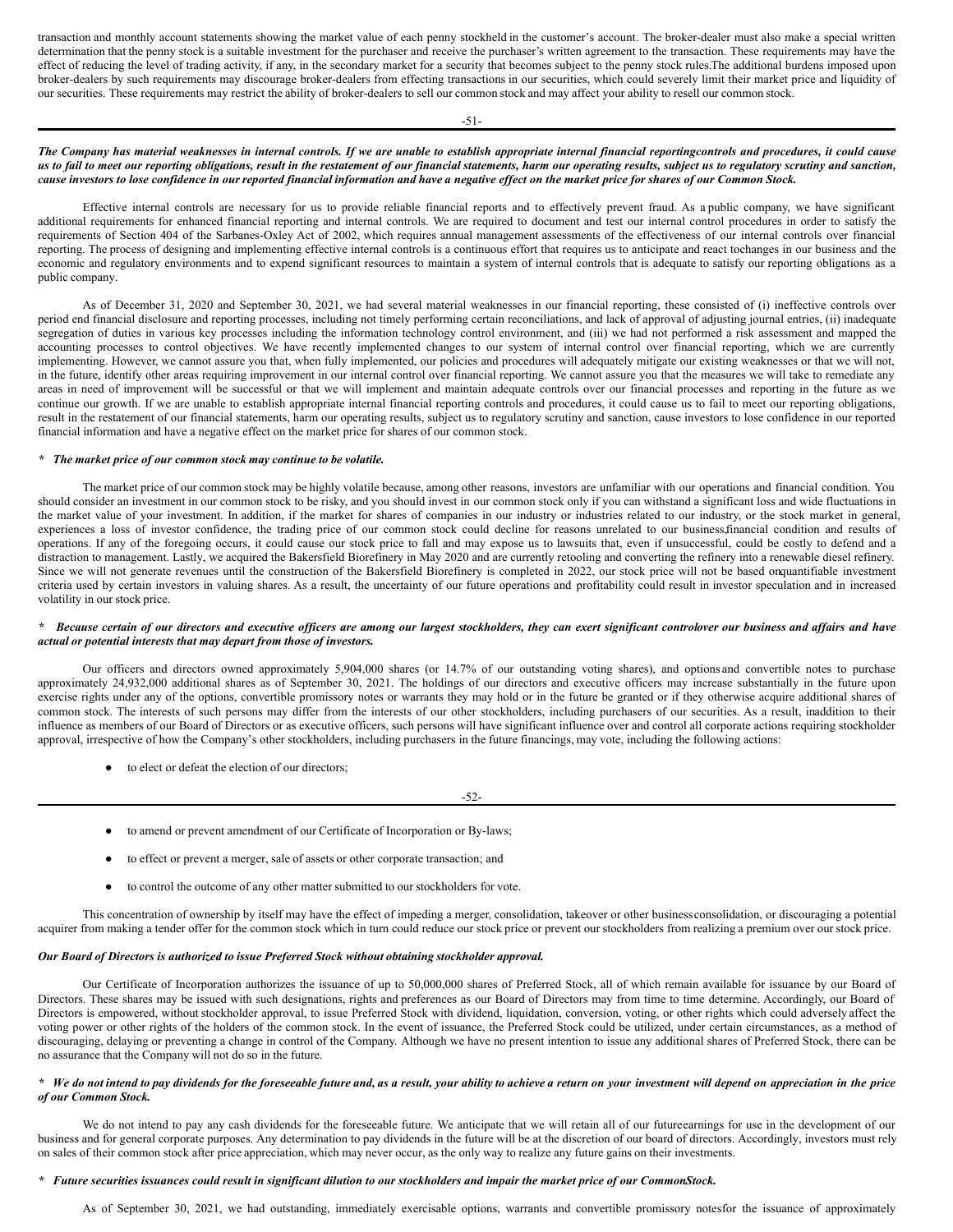24,952,000 additional shares of common stock. In addition, we also had outstanding unvested options for the purchase of approximately 871,000 additional shares of common stock. Future issuances of shares of our common stock, or the perception that these sales may occur, could depress the market price of our common stock and result in dilution to existing holders of our common stock. Also, to the extent outstanding options to purchase shares of our common stock are exercised or options or other stock-based awards are issued or become vested, there will be further dilution. The amount of dilution could be substantial depending upon the size of the issuances or exercises. Furthermore, we may issue additional equity securities that could have rights senior to those of our common stock. As a result, purchasers of our common stock bear the risk that future issuances of debt or equity securities may reduce the value of our common stock and further dilute their ownership interest.

## \* If securities analysts do not publish research or reports about our business or if they downgrade our stock or our core market, our stock price and trading volume could *decline.*

The trading market for our common stock will rely in part on the research and reports that industry or financial analyst publish about us or our business or industry. We do not control these analysts. Furthermore, if one or more of the analysts who do cover us downgrade our stock or our industry, or the stock of any of our competitors, or publish inaccurate or unfavorable research about our business or industry, the price of our stock could decline. If one or more of these analysts ceases coverage of us or fails to publish reports on us regularly, we could lose visibility in the market, which in turn could cause our stock price or trading volume todecline.

## *\* Our common stock is an equity security and is subordinate to our existing and future indebtedness.*

Shares of our common stock are equity interests and do not constitute indebtedness. As such, the shares of common stockwill rank junior to all of our indebtedness, including our trade debt, and to other non-equity claims on us and our assets available to satisfy claims on us, including claims in a bankruptcy, liquidation or similar proceedings.

Unlike indebtedness, where principal and interest customarily are payable on specified due dates, in the case of commonstock, (i) dividends are payable only when and if declared by our board of directors or a duly authorized committee of the board and (ii) as a corporation, we are restricted under applicable Delaware law to making dividend payments and redemption payments only from legally available assets. Further, under our certificate of incorporation, there are no restrictions on our business or operations or on our ability to incur indebtedness or engage in any transactions arising as to our common stock, subject only to the voting rightsavailable to stockholders generally.

-53-

#### <span id="page-30-0"></span>**Item 2. Unregistered Sales of Equity Securities and Use of Proceeds**

Nothing to report.

### <span id="page-30-1"></span>**Item 3. Defaults upon Senior Securities**

In order to fund the cost of acquiring the Bakersfield oil refinery, converting the oil refinery into a biorefinery, and paying all operating expenses during the preoperational period, the Company in May 2020 entered into (i) a \$300 million senior secured term loan facility with certain senior lenders (which credit facility has been amended to increase the loan facility to \$313.2 million), and (ii) a \$65 million secured term loan facility with certain mezzanine lenders (which credit was amended to increase the mezzanine facility to \$66.8 million). Both credit agreements contain extensive restrictions and covenants, including construction milestones, limitationson the use of the loan proceeds, lender consent requirements, and extensive financial and other reporting requirements. The credit agreements, as amended, currently also require the Company to establish a contingency reserve. See, "Item 5. Other Information," below. While the Company has not been in full compliance with all of these covenants and requirements, to date the Company's lenders have either waived these violations or otherwise not declared an event of default.

#### <span id="page-30-2"></span>**Item 4. Mine Safety Disclosures**

Nothing to report.

### <span id="page-30-3"></span>**Item 5. Other Information**

As previously disclosed, on July 28, 2021, certain indirect subsidiaries of Global Clean Energy Holdings, Inc. entered into anamendment to both the senior Credit Agreement and the mezzanine Credit Agreement with Orion Energy Partners TP Agent, LLC, as the administrative agent, and the lenders who agreed to provide financing under that senior secured term loan facility and the mezzanine secured term loan facility. Under these two amendments, the Company agreed to raise additional capital and to use that capital to establish a cash contingency reserve of \$35 million by September 15, 2021. The \$35 contingency reserve was to be established to fund any additional or unanticipated costs of construction, installing, equipping, completing, starting up, and operating the Company's Bakersfield Biorefinery. The Company has not raised additional capital and has not funded the \$35 million reserve fund. To date, the Company's lenders have not declared an event of default and, on November 9, 2021, the lenders issued a waiver to the Company and agreed to extend the date by which the \$35 million reserve must be established to November 19, 2021.

<span id="page-30-4"></span>

|                                 | $-54-$                                                                                                                                             |
|---------------------------------|----------------------------------------------------------------------------------------------------------------------------------------------------|
| Item 6. Exhibits                |                                                                                                                                                    |
| <b>Exhibit</b><br><b>Number</b> | <b>Description</b>                                                                                                                                 |
| 31.1                            | Certification of Chief Executive Officer pursuant to Section 302 of the Sarbanes-Oxley Act of 2002.                                                |
| 31.2                            | Certification of Chief Financial Officer pursuant to Section 302 of the Sarbanes-Oxley Act of 2002.                                                |
| <u>32.1</u>                     | Certification of Chief Executive Officer pursuant to 18 U.S.C. Section 1350, as adopted pursuant to Section 906 of the Sarbanes-Oxley Act of 2002. |
| 32.2                            | Certification of Chief Financial Officer pursuant to 18 U.S.C. Section 1350, as adopted pursuant to Section 906 of the Sarbanes-Oxley Act of 2002. |
| 101.INS                         | <b>XBRL</b> Instance Document.                                                                                                                     |
| 101.SCH                         | XBRL Taxonomy Schema.                                                                                                                              |
| 101.CAL                         | XBRL Taxonomy Extension Calculation Linkbase.                                                                                                      |
| 101.DEF                         | XBRL Taxonomy Extension Definition Linkbase.                                                                                                       |
| 101.LAB                         | XBRL Taxonomy Extension Label Linkbase.                                                                                                            |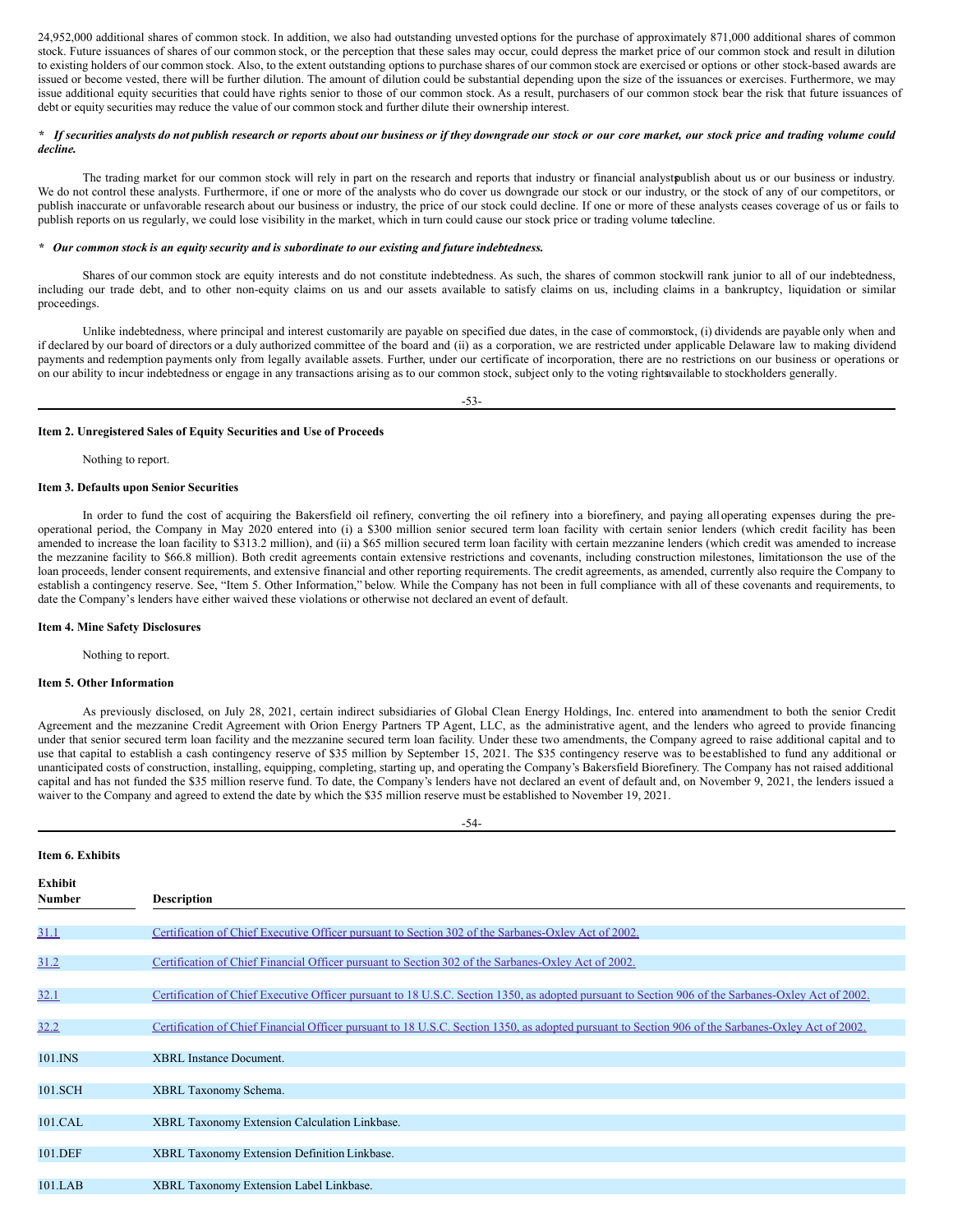| 101.PRE                    | XBRL Taxonomy Extension Presentation Linkbase.                                        |                                                                                                                                                                      |  |  |  |  |
|----------------------------|---------------------------------------------------------------------------------------|----------------------------------------------------------------------------------------------------------------------------------------------------------------------|--|--|--|--|
|                            |                                                                                       |                                                                                                                                                                      |  |  |  |  |
| 104                        | Cover Page Interactive Data File formatted as Inline XBRL and included in Exhibit 101 |                                                                                                                                                                      |  |  |  |  |
|                            |                                                                                       |                                                                                                                                                                      |  |  |  |  |
|                            | $-55-$                                                                                |                                                                                                                                                                      |  |  |  |  |
|                            |                                                                                       |                                                                                                                                                                      |  |  |  |  |
|                            | <b>SIGNATURES</b>                                                                     |                                                                                                                                                                      |  |  |  |  |
|                            |                                                                                       |                                                                                                                                                                      |  |  |  |  |
| thereunto duly authorized. |                                                                                       | In accordance with the requirements of the Securities Exchange Act of 1934, the registrant has duly caused this report to be signed on its behalf by the undersigned |  |  |  |  |
|                            | GLOBAL CLEAN ENERGY HOLDINGS, INC.                                                    |                                                                                                                                                                      |  |  |  |  |
|                            |                                                                                       |                                                                                                                                                                      |  |  |  |  |
| Date: November 15, 2021    | By:                                                                                   | /s/ Richard Palmer                                                                                                                                                   |  |  |  |  |
|                            |                                                                                       | <b>Richard Palmer</b>                                                                                                                                                |  |  |  |  |
|                            |                                                                                       | President and Chief Executive Officer                                                                                                                                |  |  |  |  |
|                            |                                                                                       |                                                                                                                                                                      |  |  |  |  |
| Date: November 15, 2021    | By:                                                                                   | /s/ Ralph Goehring                                                                                                                                                   |  |  |  |  |
|                            |                                                                                       | Ralph Goehring                                                                                                                                                       |  |  |  |  |
|                            |                                                                                       | <b>Chief Financial Officer</b>                                                                                                                                       |  |  |  |  |
|                            |                                                                                       |                                                                                                                                                                      |  |  |  |  |
|                            | $-56-$                                                                                |                                                                                                                                                                      |  |  |  |  |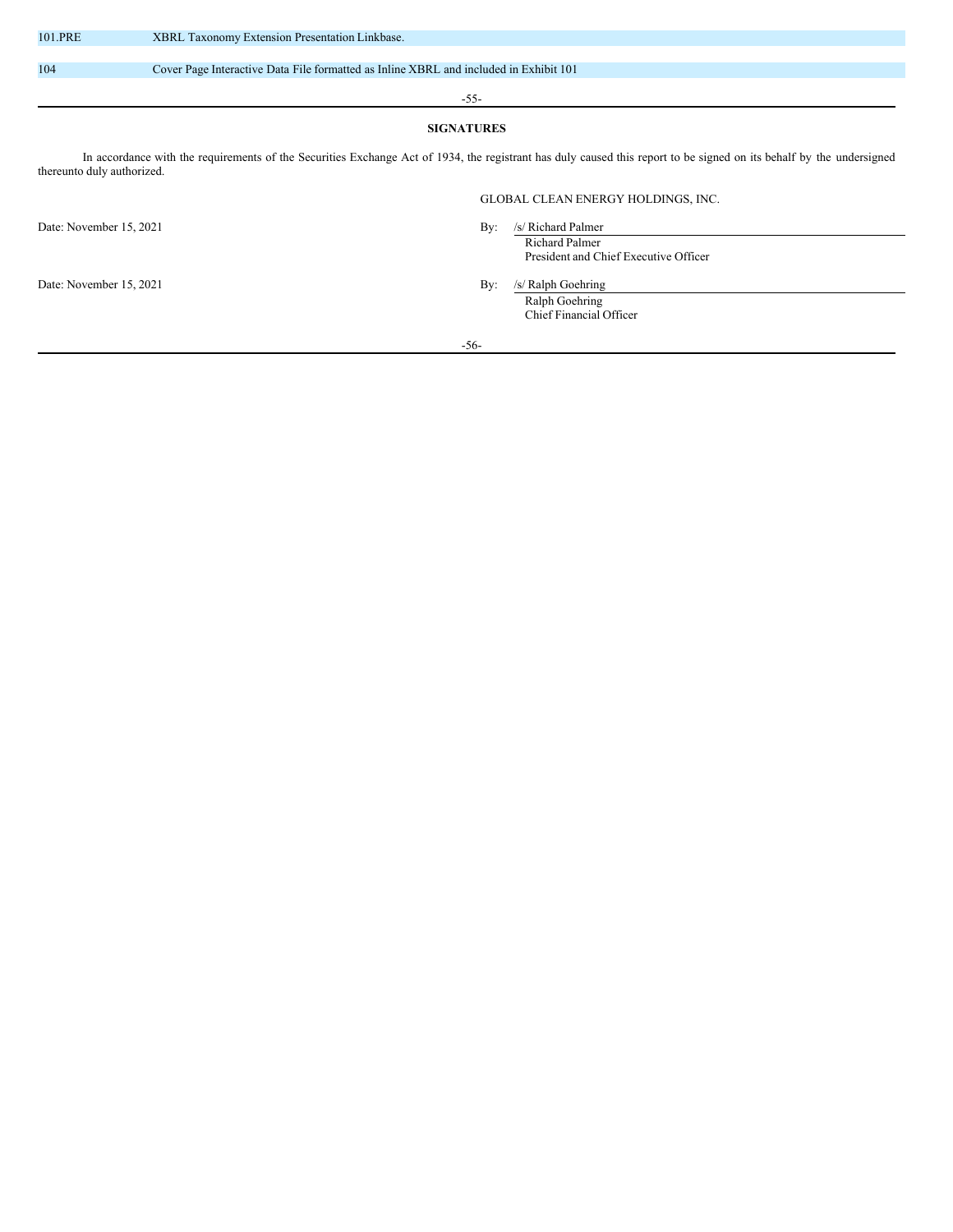### **CERTIFICATIONS PURSUANT TO SECTION 302 OF THE SARBANES-OXLEY ACT OF 2002**

<span id="page-32-0"></span>I, Richard Palmer, certify that:

1. I have reviewed this report on Form 10-Q for the quarter ended September 30, 2021 of Global Clean Energy Holdings, Inc.;

2. Based on my knowledge, this report does not contain any untrue statement of a material fact or omit to state a material fact necessary to make the statements made, in light of the circumstances under which such statements were made, not misleading with respect to the period covered by this report;

3. Based on my knowledge, the financial statements, and other financial information included in this report, fairly present in all material respects the financial condition, results of operations and cash flows of the registrant as of, and for, the periods presented in this report;

4. I am responsible for establishing and maintaining disclosure controls and procedures (as defined in Exchange Act Rules 13a-15(e) and 15d-15(e)) and internal control over financial reporting (as defined in Exchange Act Rules 13a-15(f) and 15d-15(f)) for the registrant and have:

(a) Designed such disclosure controls and procedures, or caused such disclosure controls and procedures to be designed under our supervision, to ensure that material information relating to the registrant, including its consolidated subsidiaries, is made known to us by others within those entities, particularly during the period for which this report is being prepared;

(b) Designed such internal control over financial reporting, or caused such internal control over financial reporting to be designed under our supervision, to provide reasonable assurance regarding the reliability of financial reporting and the preparation of financial statements for external purposes in accordance with generally accepted accounting principles;

(c) Evaluated the effectiveness of the registrant's disclosure controls and procedures and presented in this report our conclusions about the effectiveness of the disclosure controls and procedures, as of the end of the period covered by this report based on such evaluation; and

(d) Disclosed in this report any change in the registrant's internal control over financial reporting that occurred during the registrant's most recent fiscal quarter (the registrant's fourth fiscal quarter in the case of an annual report) that has materially affected, or is reasonably likely to materially affect, the registrant's internal control over financial reporting; and

5. I have disclosed, based on my most recent evaluation of internal control over financial reporting, to the registrant's auditors and to the audit committee of the registrant's board of directors (or persons performing the equivalent functions):

(a) All significant deficiencies and material weaknesses in the design or operation of internal control over financial reporting which are reasonably likely to adversely affect the registrant's ability to record, process, summarize and report information; and

(b) Any fraud, whether or not material, that involves management or other employees who have a significant role in the registrant's internal control over financial reporting.

Date: November 15, 2021 /s/ Richard Palmer

Richard Palmer President and Chief Executive Officer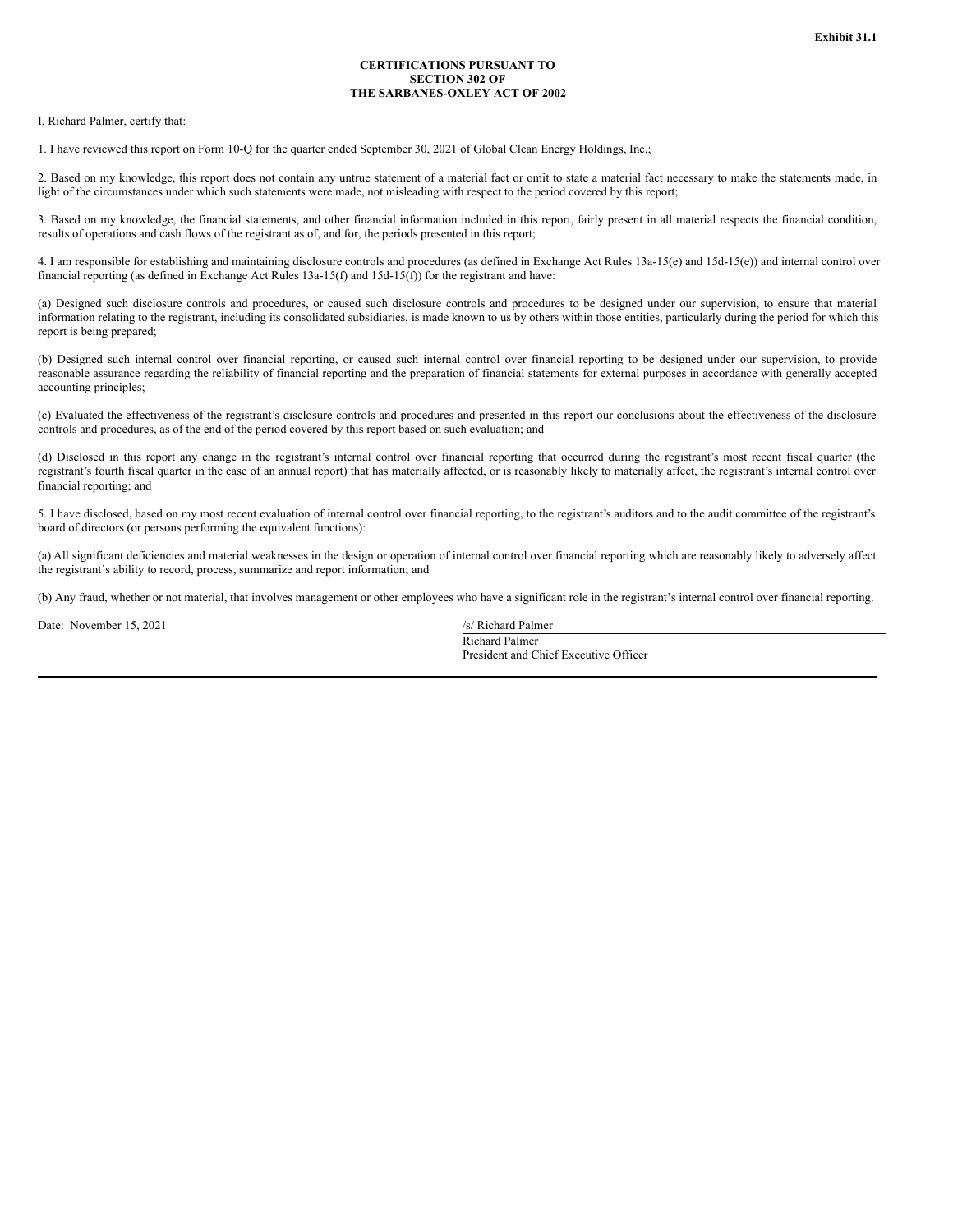### **CERTIFICATIONS PURSUANT TO SECTION 302 OF THE SARBANES-OXLEY ACT OF 2002**

<span id="page-33-0"></span>I, Ralph Goehring, certify that:

1. I have reviewed this report on Form 10-Q for the quarter ended September 30, 2021 of Global Clean Energy Holdings, Inc.;

2. Based on my knowledge, this report does not contain any untrue statement of a material fact or omit to state a material fact necessary to make the statements made, in light of the circumstances under which such statements were made, not misleading with respect to the period covered by this report;

3. Based on my knowledge, the financial statements, and other financial information included in this report, fairly present in all material respects the financial condition, results of operations and cash flows of the registrant as of, and for, the periods presented in this report;

4. I am responsible for establishing and maintaining disclosure controls and procedures (as defined in Exchange Act Rules 13a-15(e) and 15d-15(e)) and internal control over financial reporting (as defined in Exchange Act Rules 13a-15(f) and 15d-15(f)) for the registrant and have:

(a) Designed such disclosure controls and procedures, or caused such disclosure controls and procedures to be designed under our supervision, to ensure that material information relating to the registrant, including its consolidated subsidiaries, is made known to us by others within those entities, particularly during the period for which this report is being prepared;

(b) Designed such internal control over financial reporting, or caused such internal control over financial reporting to be designed under our supervision, to provide reasonable assurance regarding the reliability of financial reporting and the preparation of financial statements for external purposes in accordance with generally accepted accounting principles;

(c) Evaluated the effectiveness of the registrant's disclosure controls and procedures and presented in this report our conclusions about the effectiveness of the disclosure controls and procedures, as of the end of the period covered by this report based on such evaluation; and

(d) Disclosed in this report any change in the registrant's internal control over financial reporting that occurred during the registrant's most recent fiscal quarter (the registrant's fourth fiscal quarter in the case of an annual report) that has materially affected, or is reasonably likely to materially affect, the registrant's internal control over financial reporting; and

5. I have disclosed, based on my most recent evaluation of internal control over financial reporting, to the registrant's auditors and to the audit committee of the registrant's board of directors (or persons performing the equivalent functions):

(a) All significant deficiencies and material weaknesses in the design or operation of internal control over financial reporting which are reasonably likely to adversely affect the registrant's ability to record, process, summarize and report information; and

(b) Any fraud, whether or not material, that involves management or other employees who have a significant role in the registrant's internal control over financial reporting.

Date: November 15, 2021 /s/ Ralph Goehring

Ralph Goehring Chief Financial Officer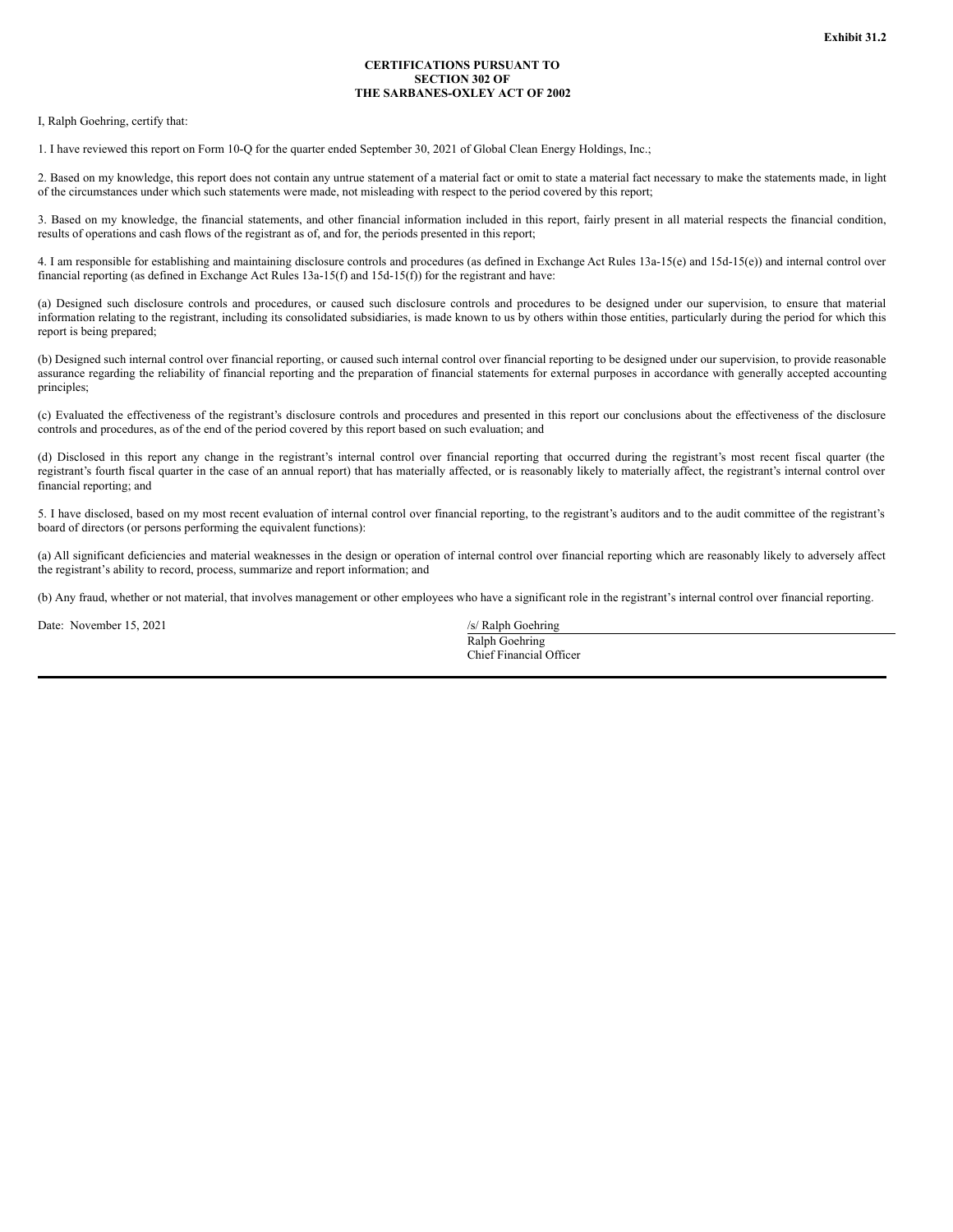### **Exhibit 32.1**

## CERTIFICATION PURSUANT TO

### 18 U.S.C. § 1350,

### AS ADOPTED PURSUANT TO

## SECTION 906 OF THE SARBANES-OXLEY ACT OF 2002

<span id="page-34-0"></span>In connection with the Quarterly Report of Global Clean Energy Holdings, Inc. (the "Company") on Form 10-Q for the quarter ended September 30, 2021, as filed with the Securities and Exchange Commission (the "Report"), I, Richard Palmer, Chief Executive Officer of the Company, certify, pursuant to 18 U.S.C. § 1350, as adopted pursuant to Section 906 of the Sarbanes-Oxley Act of 2002, that to the best of my knowledge:

- (1) The Report fully complies with the requirements of Section 13(a) or 15(d) of the Securities Exchange Act of 1934; and
- (2) The information contained in the Report fairly presents, in all material respects, the financial condition and results of operations of the Company.

Date: November 15, 2021 /s/ Richard Palmer

Richard Palmer President and Chief Executive Officer